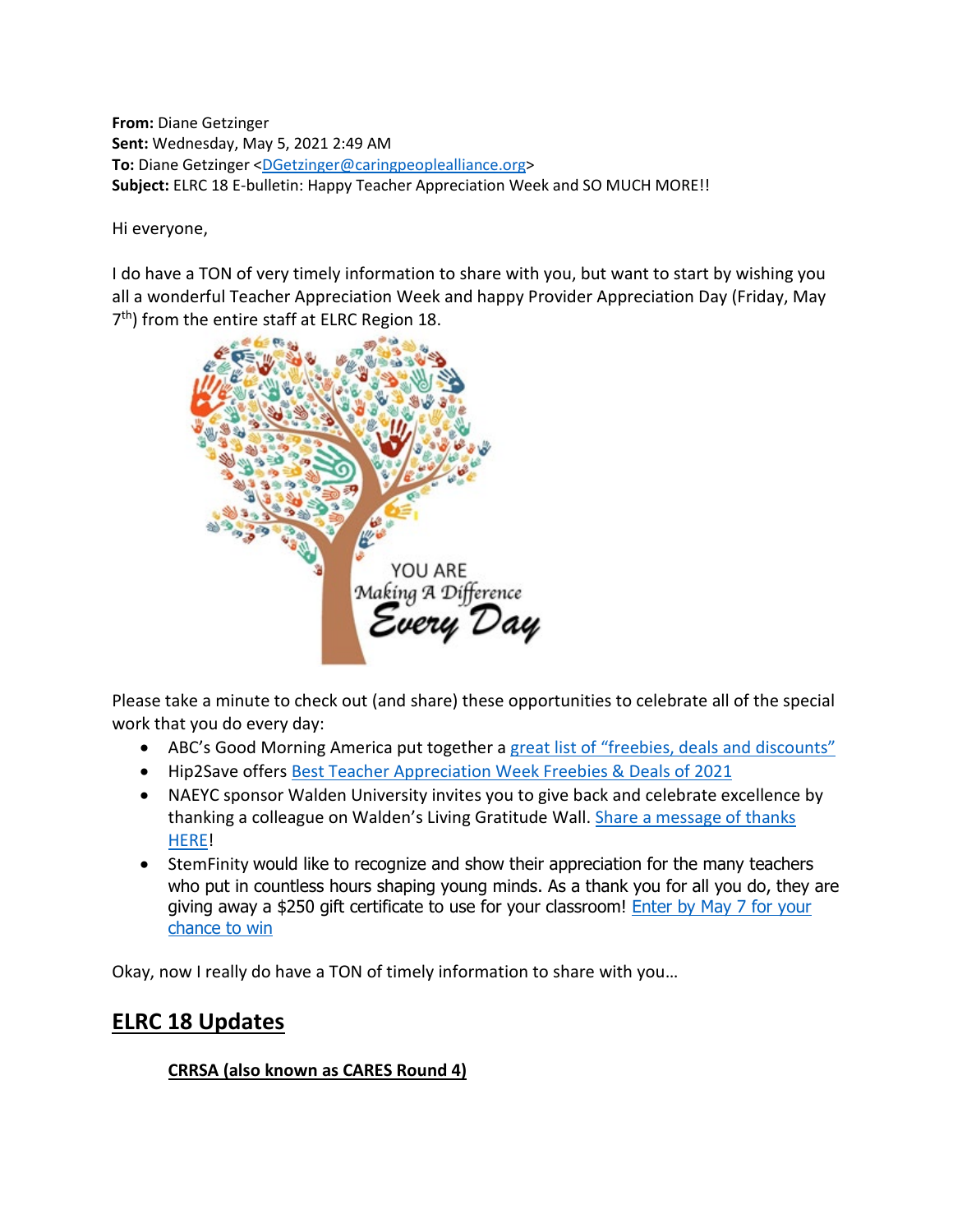The CRRSA grants will be distributed on Thursday, May 27th. When your attestation is processed, you will receive an e-mail confirming the amount of your payment. We had hoped to get these out to you sooner and know how very important this funding is to you and your business. I am truly sorry for the delay.

#### **Opportunity for STAR 1 or 2 Providers**

A provider who previously received a Rising STARS Support Grant recently closed their business. The following items are available: a buggy, refrigerator and commercial microwave. If you are interested, please visit

<https://form.jotform.com/211239511148045> for additional information and to indicate your interest. On Friday, May 7<sup>th</sup>, ELRC 18 will select (at random) a different provider to receive each of the items. NOTE: You must meet the eligibility guidelines for the Rising STARS Support Grant (which are included on the JotForm) and be willing to coordinate an immediate pick-up with the provider.

#### **New Income Guidelines**

The income guidelines for subsidized child care eligibility have been updated as a result of the new Federal Poverty Income Guidelines (FPIG). As a result, some parents may experience a co-payment decrease effective May 3<sup>rd</sup>. These co-payment decreases have been processed and new enrollment summaries have been generated. [Attached](https://www.dropbox.com/s/yd2pkgxubaohb29/2021%20Co-payment%20Chart.pdf?dl=0) is a copy of the updated co-payment guidelines chart. This is being shared for general information only. Please remember that the ELRC remains responsible for determining families' weekly co-payment amounts based on documentation submitted by the parents.

#### **Provider Agreement Updates**

The mailing (and e-mail) to collect your holidays/closures for the upcoming fiscal year (starting 7/1/2021) has been delayed, but should be going out later this week. Here are a couple of reminders in advance:

- If you participate in PELICAN Provider Self Service, you must enter your closures online and will NOT receive a paper Appendix B to complete. The paper Appendix B will only be mailed/e-mailed to all non-PSS providers.
- While this is technically the "annual" provider agreement mailing, your ELRC regulated provider agreement renews automatically does not need to be renewed each year. We are anticipating that there will be changes to the regulated provider agreement and will absolutely share additional information once we have it.
- Additionally, we only collect rates when instructed to by OCDEL (typically for the Market Rate Survey). Please keep in mind, though, that you can update your private pay rates at any time. Based on the communication that went out about the Maximum Child Care Allowance (MCCA) increase:
	- o If you update your rates in PELICAN PSS, you must still submit the [Appendix C1](https://www.dropbox.com/s/jtazgg7vqmh75mo/Regulated%20-%20Appendix%20C1%20-%20FY2020-2021.pdf?dl=0) with a copy of your published rates;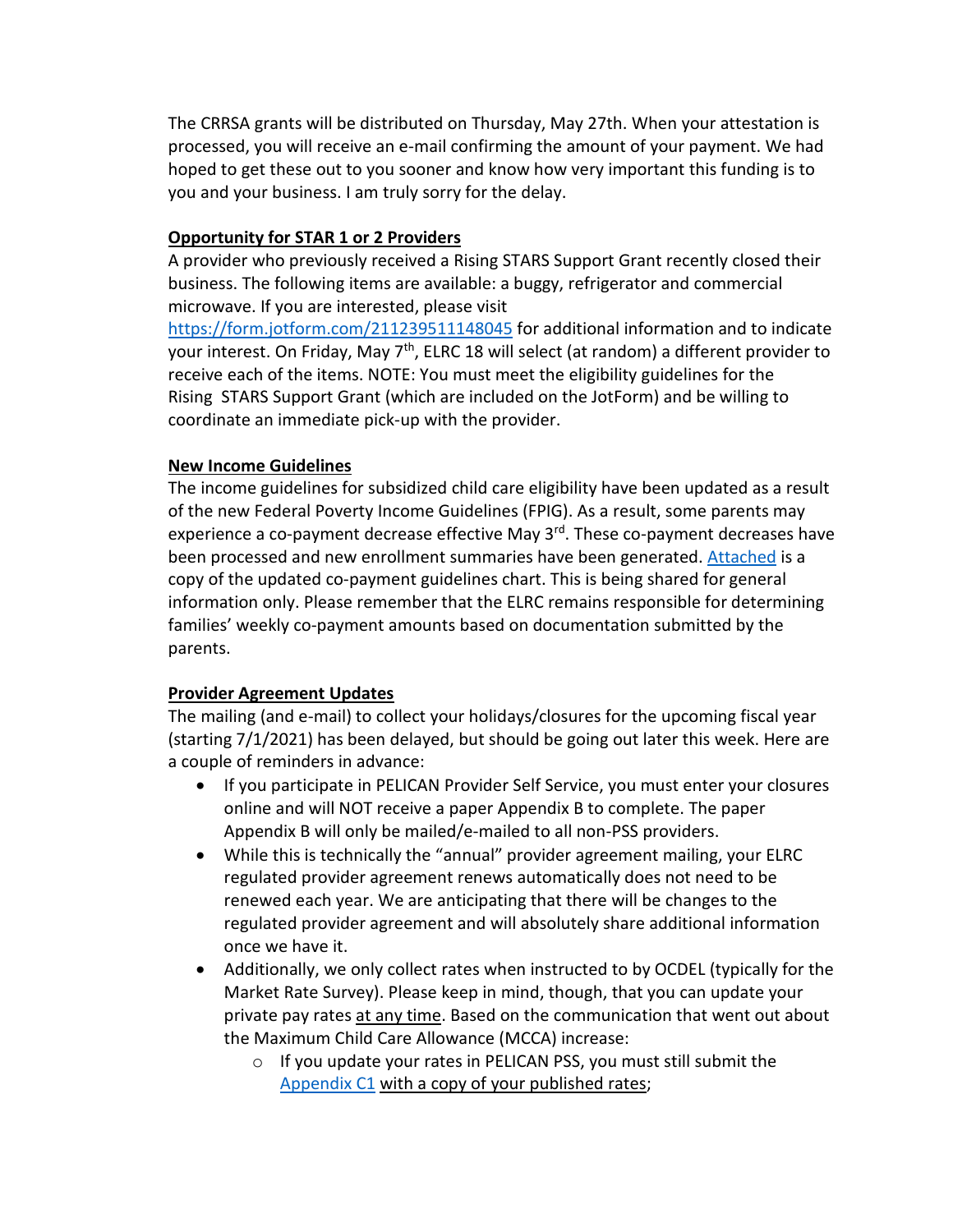$\circ$  Documents received after 3/31/2021 will become effective the first of the month following receipt by ELRC. For example, rates submitted from 5/1-5/31 will be effective 6/1/2021.

#### **Join the ELRC 18 Provider Conversation Series - Including All Children**

How do you create an inclusive early learning program that supports children of all abilities as well as their families and the staff? What resources are out there to help you meet children's needs, maintain a positive climate, prevent expulsion of children and meet requirements of Certification and Keystone STARS? Join us to hear from experts, ask questions and discuss. This series is for everyone in early learning programs: center directors, classroom staff, group and family childcare providers. Each topic is scheduled twice to provide flexibility. Please register for the times that works best for you by emailing [sbadanes@caringpeoplealliance.org](mailto:sbadanes@caringpeoplealliance.org)

#### **Conversation #1: Quality is Inclusion - Thursday Afternoon, May 6, 1:00-3:00 pm**

Hear from the Philadelphia Inclusion Innovation Initiative (PIII) about key resources and free training. Explore high-quality inclusive practices. Discuss challenges and successes you have encountered.

#### **Conversation #2: Partnering with Families and Getting Support : IECMH and Early Intervention - Monday Evening, May 10, 6:00-7:30 pm OR Thursday Afternoon, May 13, 1:00-3:00**

What is really going on when a child is "challenging?" Learn from the Infant/ Early Children Mental Health Consultants (IEMHC). When is it time for a referral to IECMH and/or for an evaluation for Early Intervention services? How can you encourage parents to partner with you in this process?

### **#3 Introduction to Positive Behavioral Interventions and Supports (PBIS) Monday evening, May 24, or Thursday afternoon, May 27th**

#### **#4 Creating Inclusion Policies and Meeting STARS Standards Thursday afternoon, June 3 or Monday evening, June 7th**

#### **To register, send an email to** [sbadanes@caringpeoplealliance.org](mailto:sbadanes@caringpeoplealliance.org) **with the following information:**

- Participant's Name
- Are you from a Child Care Center, Group or Family Child Care Home
- Conversation Topics/Dates that you want to attend
- Your Email address
- You will receive a link to attend.

#### **Questions?**

Email [sbadanes@caringpeoplealliance.org](mailto:sbadanes@caringpeoplealliance.org)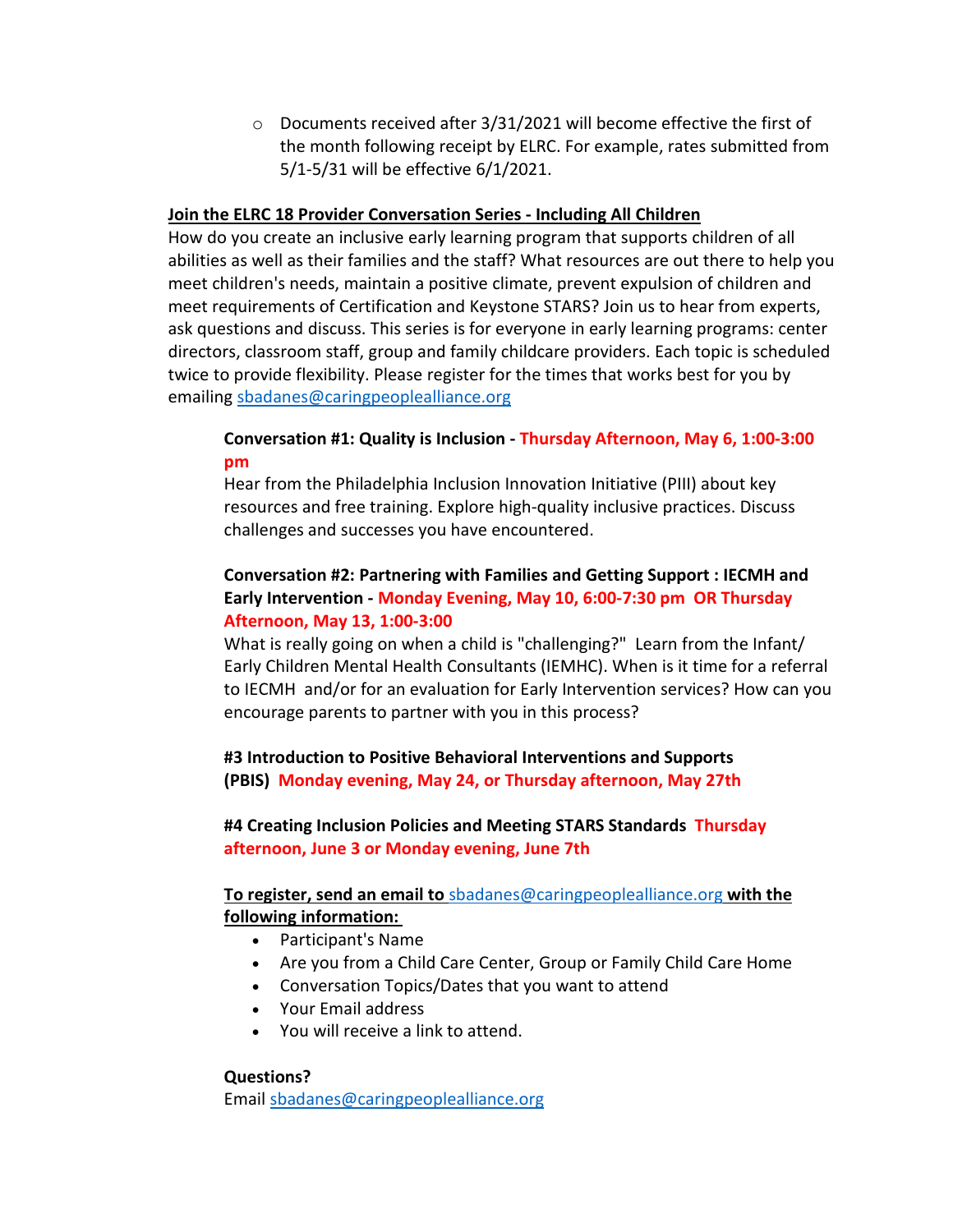#### **COVID Reminders**

With COVID cases on the rise, some timely reminders:

- Many of the adult cases in child care are centering around lunchtime behavior (too close, not cleaning properly), carpooling and spending time together outside of the facility.
- Be mindful of coverage crossovers additional cleaning, increased distancing, vigilant hand-washing and mask wearing. Consider using quarantined staff as floaters.
- Check the Health Department Twitter account for "day of" vaccination events
- Email [COVID.schools@phila.gov](mailto:COVID.schools@phila.gov) to talk through situations, questions, etc.

**Reporting positive exposures** – OCDEL requires that you notify all positive COVID-19 exposures to both Certification and the Department of Public Health. In Philadelphia, the easiest way to do this is to use the centralized reporting form: [https://form.jotform.com/203145664181149.](https://form.jotform.com/203145664181149)

#### **Discussion about COVID-19 Vaccine for ECE Staff** -

A recording of the *Conversation about the COVID-19 Vaccine for Childcare* is now available for wider distribution. The link (thank you First Up!) on YouTube is below. Note there are time stamps in the description for those wishing to view specific topics. Link: [A Conversation About the COVID-19 Vaccine for Childcare.](https://www.youtube.com/watch?v=l9-M2Fj3shE)

#### **PDPH Tools and resources for mitigating COVID-19 in Child Care and Schools**

- [Click here](https://www.phila.gov/documents/resources-for-child-care-and-summer-camp-operators-during-covid-19/) for a resource guide for schools and child care operators during COVID-19.
- [PDPH website](https://www.phila.gov/programs/coronavirus-disease-2019-covid-19/)
- EXCELLENT RESOURCE PDPH's blog post about teachers/childcare getting vaccinated is now up! [https://www.phila.gov/2021-03-10](https://www.phila.gov/2021-03-10-how-philadelphia-is-vaccinating-education-and-childcare-providers/) [how-philadelphia-is-vaccinating-education-and-childcare-providers/](https://www.phila.gov/2021-03-10-how-philadelphia-is-vaccinating-education-and-childcare-providers/)
- [Click here](https://www.phila.gov/programs/coronavirus-disease-2019-covid-19/guidance/guidance-documents/#/) for additional COVID-19 coronavirus resources from the City
- Greater Philadelphia Coronavirus Helpline: 1-800-722-7112.
- Text COVIDPHL to 888-777 to receive free alerts with information and updates from the Health Department.

**Subsidy invoicing for COVID-related closures/absences** – Current OCDEL policy allows us to pay you for 14 consecutive business days of COVID-related closure/absence (as long as you have reported it to OCDEL/PDPH – see the first item in this section above). In order to make sure that you're paid correctly and that these days do NOT count toward children's annual absences, please remember to mark your invoice accordingly:

• Paper: Write CA for "COVID absence"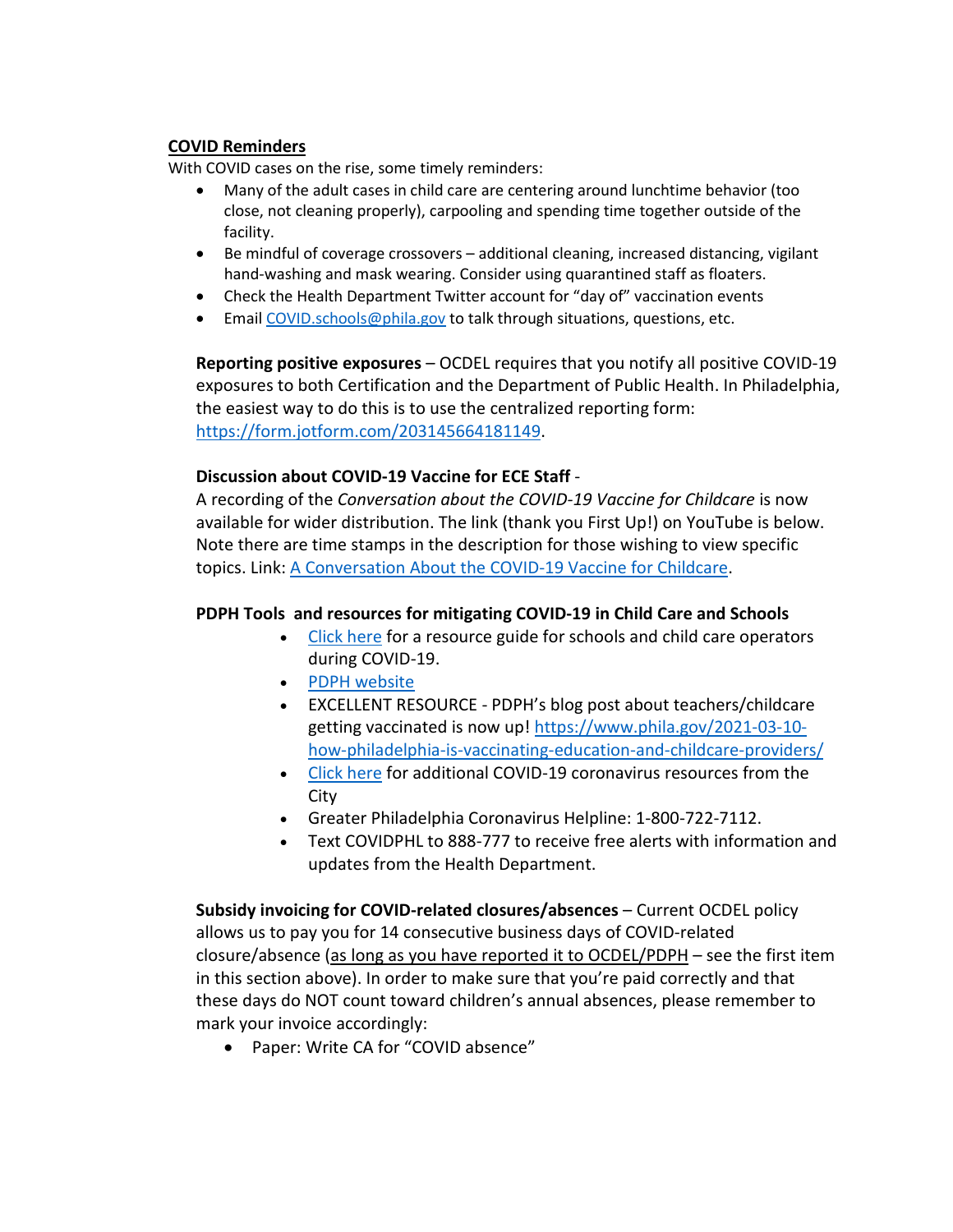• Online: Mark the absence with an A, but indicate in the child comment that the "absence was COVID-related" (click on the case number hyperlink to open the child detail screen to find the comments field)

Remember, too:

- Do not enter the closures in PELICAN PSS.
- Anything beyond 14 consecutive business days will result in the suspension/re-enrollment of children.
- DO NOT charge parents co-payments during a full week of COVID-related absence.

# **Mindfulness Training: Be on the Leading Edge of Teaching the Whole Child While Enhancing Your Own Well-being!**

ELRC 18 in coordination with The Mindful Experience LLC is offering a virtual training opportunity this spring in Mindfulness Education. Participants will be able to confidently teach mindfulness in their classrooms and to enjoy greater peace, clarity, emotional well-being and many other mindful benefits for adults and children! All those attending will receive a **Mindfulness Teaching Kit** especially designed for children 3 to 8 years old. Through ELRC assistance, lifetime access to this online, multimedia, mindfulness education program (a \$300 value) will be provided to you for a \$25 fee. The Kit includes a user-friendly welcome guide, many mindfulness practices and games for kids, self-care for teachers, videos and mindful music, as well as send-home resources for families. More information is available online at [www.themindfulexperience.com](http://www.themindfulexperience.com/)

The 3-hour training program via Zoom is a PA Keys workshop entitled **"Stress Management and Mindfulness for Teachers, Parents and Children"** led by Peter Moses of The Mindful Experience. **This virtual workshop is free of charge.** The schedule below will outline training options for teachers and staff from Preschool, K-through-2, and Family & Group Providers Philadelphia.

### **Choose one training option:**

- Preschool Group **Wednesday May 5 and Friday May 7 (1:00 to 2:30 pm on both days)**
- K-through-2 Group **Wednesday May 19 and Friday May 21 (1:00 to 2:30 pm on both days)**
- Family & Group Providers **Saturday May 22 (1:00 to 4:00 pm)**

# **Children's Village & ELRC 18 Present: Virtual Early Childhood Education Business Series**

Early Childhood Education providers are invited to participate in this series of virtual business workshops. Participants are eligible to receive PQAS credits upon completion. Beginning Business Series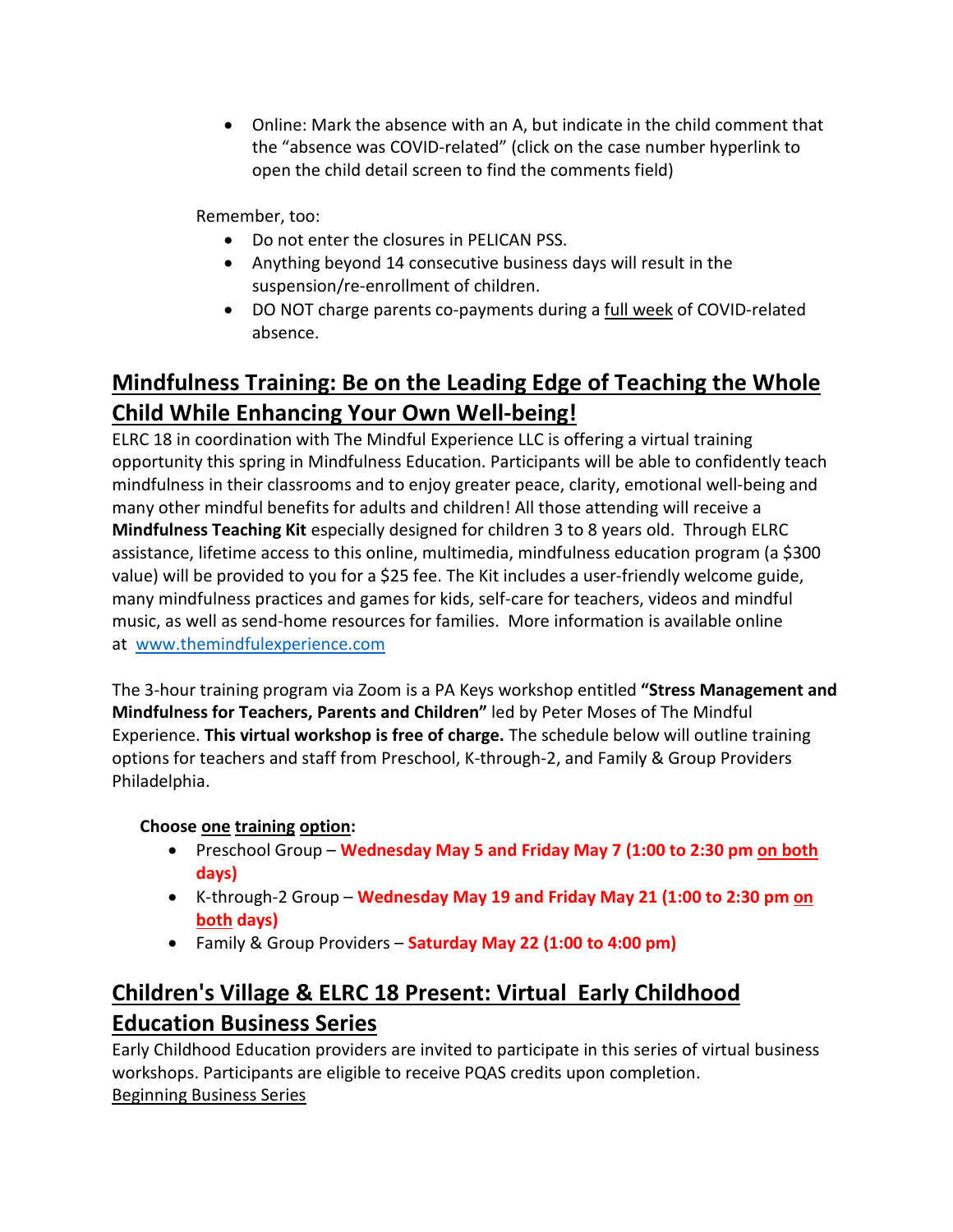- For Directors of Child Care Centers
	- o **5/25/21 - 6/22/21, [Apply by May](https://mcusercontent.com/e33067afbd3d90634f2953f28/files/82491ccc-64e0-4f61-ade8-ac2983f1450c/May_June_2021_ELRC_ECE_Beginner_Business_Admin_Center_Director_Series_Flyer_App_002_.pdf) 24th**

Intermediate Business Administration Series

- For Family Child Care Providers
	- o **5/10/21 - 6/14/21, [Apply by May 7th](https://mcusercontent.com/e33067afbd3d90634f2953f28/files/1212505a-77da-4dc0-82e2-01bb519c0e0c/Intermediate_BAS_Family_CC_3_Flyer_App_May_June2021.01.pdf)**
- For Center Directors
	- o **6/2/21 - 6/30/21, [Apply by June 1st](https://mcusercontent.com/e33067afbd3d90634f2953f28/files/ef6c48e3-79dc-433e-8fae-a2e023dfb4a5/Intermediate_BAS_2_Flyer_App_June2021.pdf)**

Submit all questions and completed applications to [huanc@childrensvillagephila.org](mailto:huanc@childrensvillagephila.org)

# **Conversations to Support Continuous Quality Improvement**

Throughout May 2021, the Office of Child Development and Early Learning's (OCDEL) Bureau of Certification Services is sponsoring a series of virtual conversations with center, group and family child care administrators. These conversations will create a forum to envision opportunities that support the continuous quality improvement (CQI) of early childhood education in Pennsylvania. The foundation of quality early childhood education begins with a commitment to practices that ensure the health and safety of young children. Each virtual conversation will be guided by a combination of live poll questions and conversation starters. In support of your attendance, OCDEL is offering mid-day **and** evening virtual sessions for center, group child and family child care administrators.

Please feel free to join **one** of the conversations. Pre-registration is required.

### **Wednesday, May 5, 2021**

- **[May 5 12:30 -1:30 PM CLICK TO REGISTER](https://berksiu.zoom.us/meeting/register/tJIscOqtpj0uHNeafeL_s-Y6zHTbGQH__a4x)**
- **[May 5 6:30 -7:30 PM CLICK TO REGISTER](https://berksiu.zoom.us/meeting/register/tJ0rf-GorDMpHNJXU_TJVX-wLCmGw4Dxfl2J)**

### **Wednesday, May 12, 2021**

- **[May 12 12:30 -1:30 PM CLICK TO REGISTER](https://berksiu.zoom.us/meeting/register/tJYvcOqvqjIvHt1SgF2B5rpawH6OyoDWlhco)**
- **[May 12 6:30 -7:30 PM CLICK TO REGISTER](https://berksiu.zoom.us/meeting/register/tJArdeGppjgjHNNLLdBJTWOdXI9GBJIdrINg)**

### **Wednesday, May 26, 2021**

- **[May 26 12:30 -1:30 PM CLICK TO REGISTER](https://berksiu.zoom.us/meeting/register/tJctcO-sqDMqHN1dN0ZntjbxJSr2mIIXQWgb)**
- **[May 26 6:30 -7:30 PM CLICK TO REGISTER](https://berksiu.zoom.us/meeting/register/tJAkceigqT0uE905wKknQkf1RCLvPR0K3TQB)**

### **Resilience Wellness Sessions - Weds 1:30 -2 pm - May & June**

**Who is this for?** This Resiliency Series is specially offered by the Health Federation of Philadelphia and the Department of Public Health. The stress of caring for others can affect our bodies and minds. This free virtual series is here to support our workplaces and community and is open to anyone. All five sessions are virtual and held on Wednesdays in May and June from 1:30 - 2:00 PM. Register Here: [https://www.eventbrite.com/e/may-june-wednesday-resiliency](https://www.eventbrite.com/e/may-june-wednesday-resiliency-series-tickets-150586659753)[series-tickets-150586659753](https://www.eventbrite.com/e/may-june-wednesday-resiliency-series-tickets-150586659753)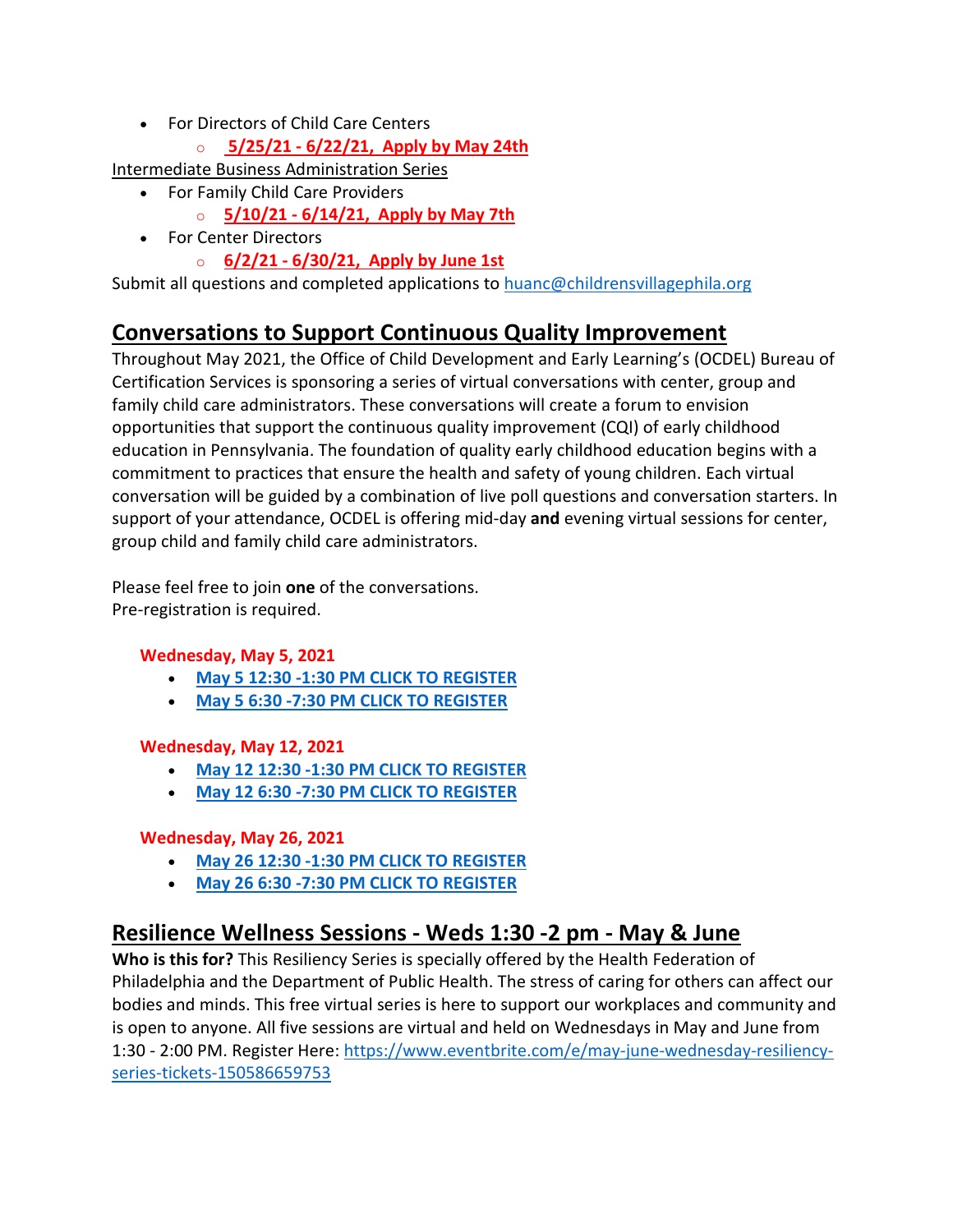#### **Awareness of Breath and Body: 5/5/21**

This session introduces Mindfulness tools and outlines how regular and consistent practice of these skills can support well-being and expand our resilience as providers in the helping profession. We will explore simple techniques to center our awareness in the present moment using breathing practices and simple movements.

#### **The Nature of Thoughts: 5/12/21**

In this practice session we will explore patterns of thinking and learn some tools to support less over-identification with our thoughts and be able to stay connected to the present moment.

#### **Working with Discomfort in the Body-Mind: 5/26/21**

In this session, we will explore the body-mind connection and how regular mindfulness practices may help us work more skillfully with discomfort or dysregulation.

#### **Planting Positive Seeds: 6/2/21**

In this session we will explore mindfulness practices, like cultivating loving-kindness, that build positive states of mind by planting seeds for appreciation, forgiveness, and acceptance.

#### **Exploring Daily Activities: 6/16/21**

In this session we will practice integrating mindfulness into everyday life by focusing on daily activities with greater attention, focus and kindness. This practice expands our ability to slow down and stay centered in the present moment and brings greater appreciation for our everyday experiences.

### **Let's Get Moving**

### Join First Up and the Philadelphia Department of Public Health to Inspire Physical Activity and *Health!*

Announcing a spring series of professional development sessions on the following Tuesdays in May & June! Pre-register on the PA Keys Registry for one session or the series all from 1:00- 3:00pm:

#### *Let's Get Moving (Part 1)* **- May 11th & June 8th**

Highlights include…Learning about different types of physical activity and benefits to both children's and our own health, and recommendations from the Philadelphia Board of Health!

#### *Let's Get Moving (Part 2)* **- May 18th & June 15th**

Highlights include…A look at physical activity indoors, outdoors and across curriculum!

#### *Let's Get Moving (Part 3)* **- May 25th & June 22nd**

Highlights include…A dive into hydration and nutrition!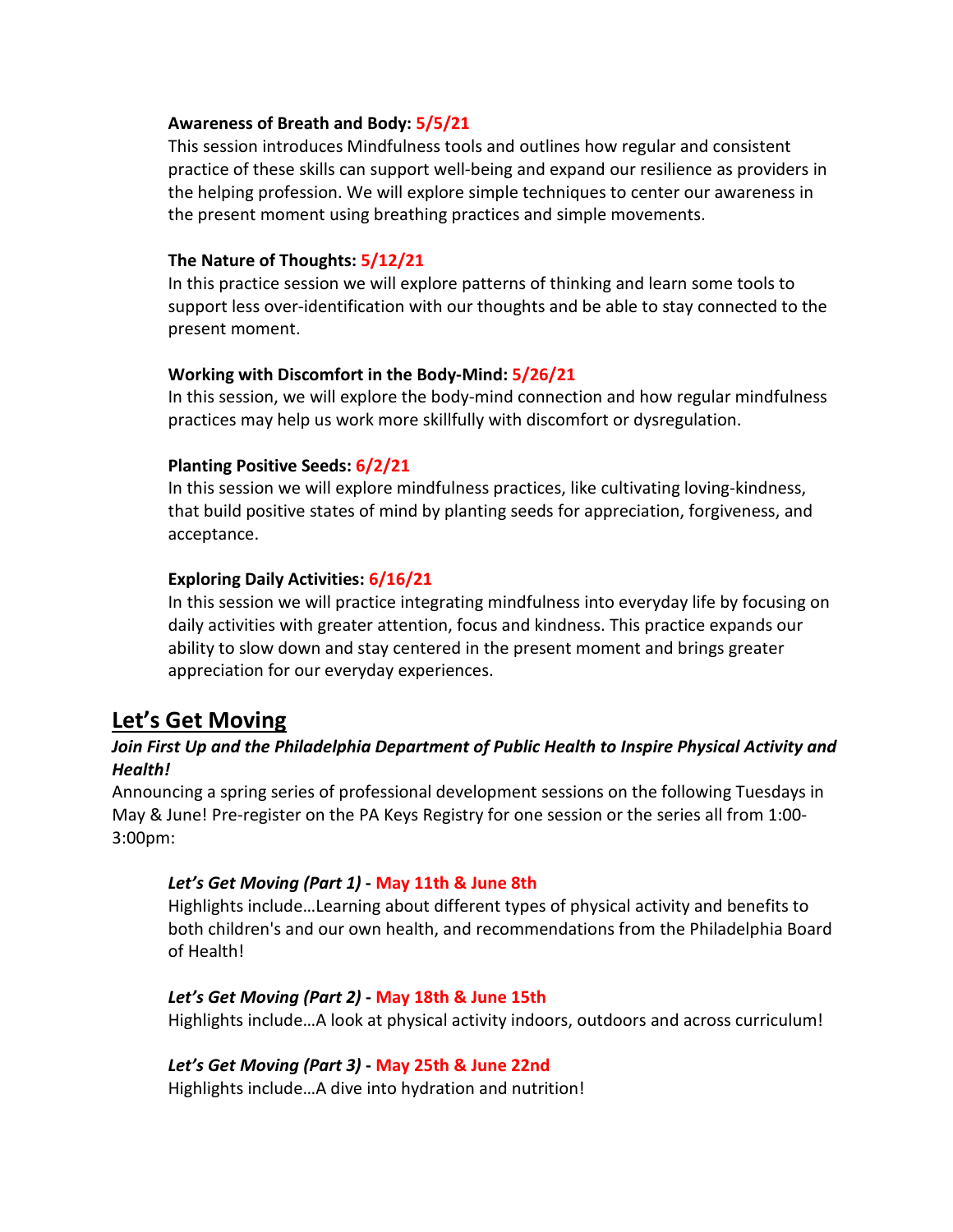#### **During each 2-hour session look for…**

- Active movement breaks and songs
- Self-care and mindfulness check-ins
- \$25 gift card raffle

Join the **May** session(s) on Zoom **[here](https://zoom.us/meeting/register/tJ0sdeqqqTMvH9GwofcSxYAdF24cJGKtGppm?_x_zm_rtaid=N27aTecWSsqlR0RIRQtPBg.1618869820714.c06f242624d2e5fb6a95a599ba28934e&_x_zm_rhtaid=85)**. Join the **June** session(s) on Zoom **[here](https://zoom.us/meeting/register/tJItdO2vqzgpGt1SoCWTiq6TaytAJZBbXmMp?_x_zm_rtaid=N27aTecWSsqlR0RIRQtPBg.1618869820714.c06f242624d2e5fb6a95a599ba28934e&_x_zm_rhtaid=85)**.

### **PQAS and ACT 48 credit hours available!**

### **Register now - Budgeting and Accounting PD-TA Series**

*Do you know if your business can make it through the end of the year? Do you know how much money you'll bring in and spend each month? Are you interested in using QuickBooks accounting software?*

### **Register for the Fiscal Hub's Budgeting and Accounting PD-TA series and get a FREE oneyear subscription to QuickBooks online!**

This series, for **NEW** QuickBooks users, will help child care owners and directors learn foundational budgeting and accounting terms, practices, and procedures and to use QuickBooks accounting software effectively within your program.

The **Budgeting and Accounting PD-TA series** includes five trainings and technical assistance to support providers who are new to QuickBooks.

To be eligible to participate, you must:

- be any STAR level or business type,
- be a child care center or family/group provider and be able to attend all trainings during the times detailed below,
- and not currently have a QuickBooks license.

Providers will receive a **FREE** one-year subscription to QuickBooks online.

#### Trainings

All trainings will be held virtually, and participants must attend all sessions.

- **Budgeting 101 May 12 (1-4 PM)**
- **Logging into QuickBooks June 2 (noon-1 PM)**
- **QuickBooks training #1 June 3 (10-11 AM)**
- **QuickBooks training #2 June 29 (10-11 AM)**
- **QuickBooks training #3 July 22 (10-11 AM)**

One-on-one technical assistance (maximum of 5 hours) is available to assist with QuickBooks implementation and additional budgeting goals.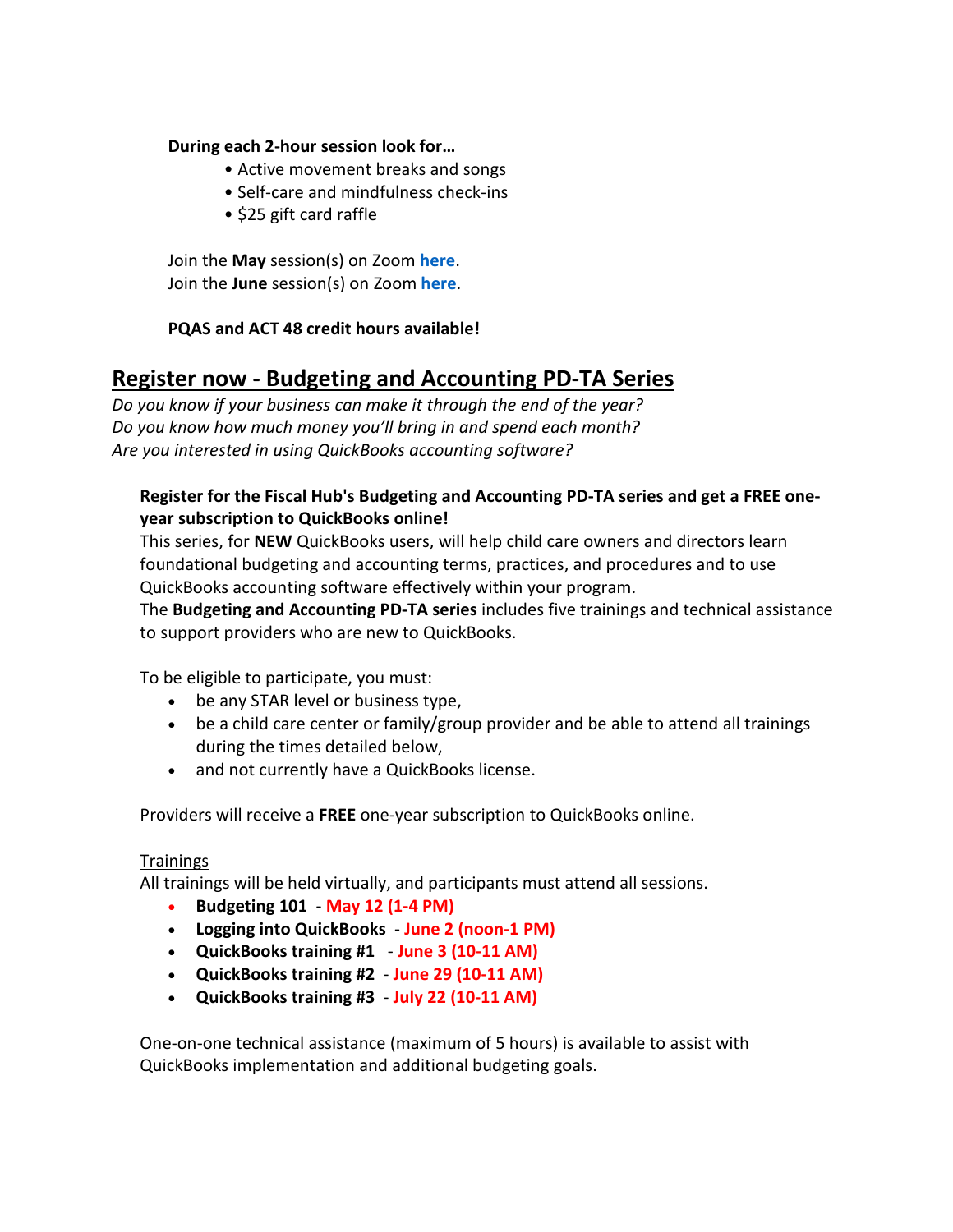### *[CLICK HERE](https://www.surveymonkey.com/r/BYBKKWX) to register by May 7, 2021*

Space is limited. After registration closes, you will receive an email confirmation with further details if space is available. Should you have any questions, please contact [FiscalHub@phmc.org.](mailto:FiscalHub@phmc.org)

### **"Connecting the Dots: Trauma Informed STEM Career Enrichment"**

**Wednesday, May 12th 10a-11:30a** Virtual [REGISTER HERE](https://docs.google.com/forms/d/e/1FAIpQLSfoMqpz9DlKpBep21eFqtzyNaCZbcXb_KPsqZ39VRIs4mRFFA/viewform)

Sunrise of Philadelphia presents a professional development seminar exploring the intersection of STEM and trauma informed approaches in OST curriculum.

### You are invited!

In partnership with United Way of Greater Philadelphia and Southern New Jersey, Sunrise of Philadelphia would like to invite you to participate in a professional development session designed to provide new perspectives on Trauma Informed Approaches and STEM programming in OST!

Part of Sunrise's new Trauma-Informed OST Initiative, this hands-on learning session aims to present a new academic framework to integrate trauma-informed care (TIC), STEM components, and career readiness principles into the creation of safe and developmentally appropriate OST programming.

Join us on **Wednesday, May 12th, from 10am - 11:30am** for a seminar led by members of Sunrise's curriculum development team as we explore the intersection of trauma informed approaches, STEM education, and career exploration within Philadelphia's OST ecosystem. Participants will have the chance to win a \$50 Amazon gift card!

# **Powerful Partnerships: Schools and Afterschool and Summer Programs Together for Student Recovery and Success**

### **Wednesday, May 12, 2 pm ET [REGISTER HERE](https://us02web.zoom.us/webinar/register/WN_SA4-dccDTImrgMQcrm6CTg?utm_source=sendinblue&utm_campaign=ARP_Webinar_Utilizing_National_Service_Members_to_Build_Capacity&utm_medium=email)**

*Co-hosted by the Afterschool Alliance with the School Superintendents Association* With new support from the American Rescue Plan, schools have an opportunity to leverage support from afterschool and summer programs to help students re-engage, re-connect, and recover. Join us to explore what's possible, how to quickly form effective partnerships, and how to maximize an investment in community-based partners for student recovery.

# **Pennsylvania's FFY 2022-24 CCDF Draft State Plan – Public Comment and Hearing**

The Department of Human Services released their draft Child Care Development Fund (CCDF) Plan for public comment. The draft plan can be found **[here](https://www.dhs.pa.gov/Services/Children/Pages/Child-Care-Early-Learning.aspx)**, as well as details on how to submit comments. The public hearing will be held virtually on **Tuesday, May 18, 2021**, from 11:00 am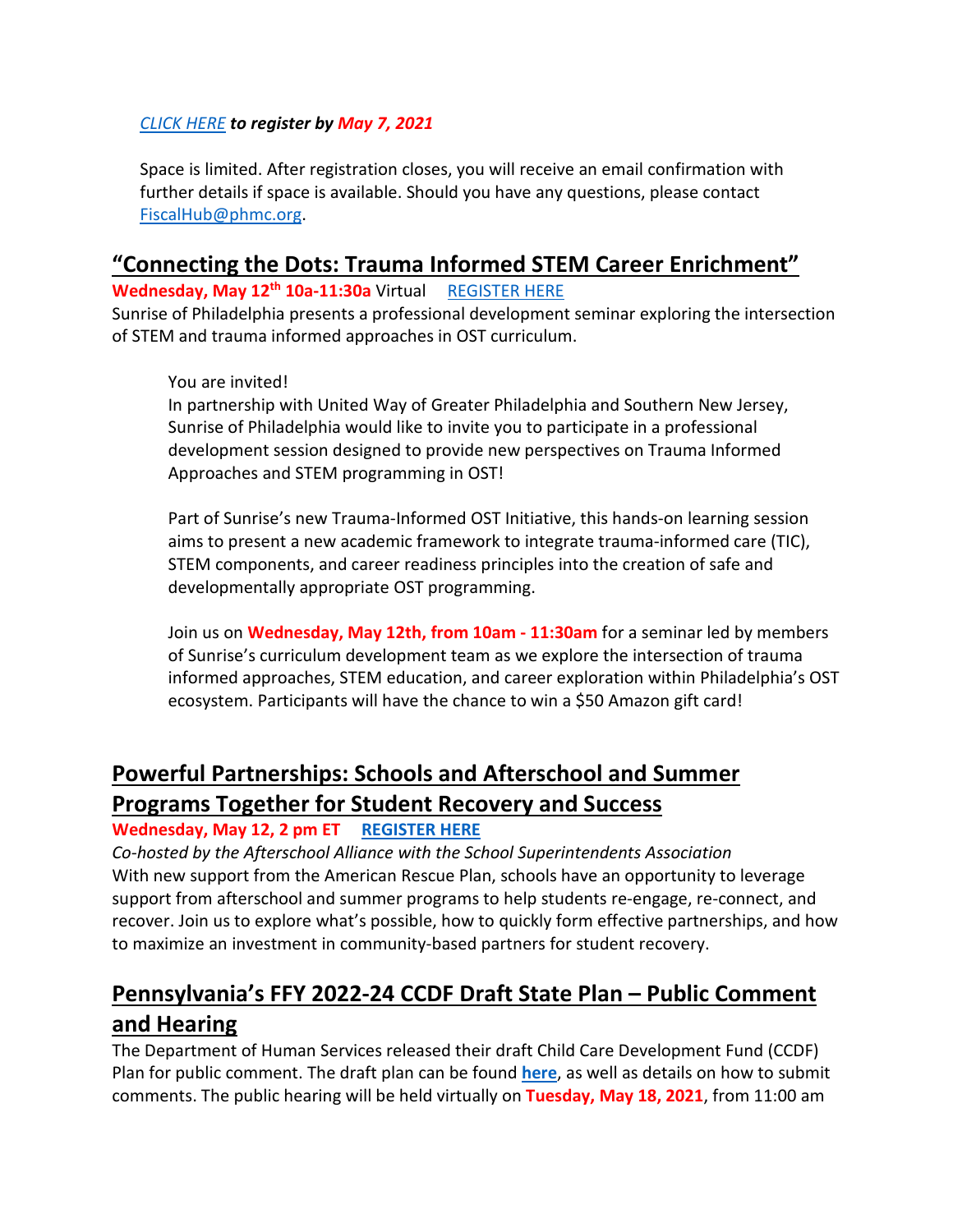to 2:30 pm. PennAEYC and other partners will be submitting comments. The Center for Law and Social Policy (CLASP) document on **[Opportunities to Advocate for Equitable Child Care Policies](https://www.clasp.org/sites/default/files/publications/2021/01/2021_State%20CCDF%20Planning%20Process%20brief.pdf)  [through the State CCDF](https://www.clasp.org/sites/default/files/publications/2021/01/2021_State%20CCDF%20Planning%20Process%20brief.pdf) Planning Process** may be helpful as you review the draft plan.

### **Supporting Preschool Families Through Inclusion**

**Tuesday, May 18, 2021, 3–4 p.m. ET [Register Online Now!](https://event.on24.com/eventRegistration/EventLobbyServlet?target=reg20.jsp&cid=db0342438afaf3b4eb7ba51e1eb3c6af&eventid=2996854&sessionid=1&key=D0AE2FB0266368F2A78174BD0191EB17®Tag=&V2=false&sourcepage=register)**

Including preschoolers with disabilities or suspected delays in group care settings depends on strong partnerships with families. Supports and services for preschoolers with disabilities or suspected delays are most effective when families and educators work together to support the child across all inclusive learning environments. In this **[Teacher Time](https://eclkc.ohs.acf.hhs.gov/teaching-practices/teacher-time-series/teacher-time-series?utm_medium=email&utm_campaign=Supporting%20Preschool%20Families%20Through%20Inclusion&utm_content=Supporting%20Preschool%20Families%20Through%20Inclusion+CID_db0342438afaf3b4eb7ba51e1eb3c6af&utm_source=CM%20Eblast&utm_term=Teacher%20Time&cid=db0342438afaf3b4eb7ba51e1eb3c6af)** webinar, discover ways to connect with preschool families, promote the family's sense of belonging, and partner toward consistent learning experiences across virtual and in-person learning environments. This webinar will have English and Spanish captioning.

### **Key Topics**

Topics for the webinar include:

- Discussing the importance of partnering with families to promote preschool development and learning
- Exploring ways to connect various supports and services to promote continuity of care across settings
- Learning strategies to connect with families and support their feelings of inclusion and belonging in the preschool learning environment

### **Target Audience**

This webinar will benefit:

- Teachers and family child care providers
- Education managers, coaches, and child development specialists
- Disabilities services coordinators
- Support staff

### **How to Register**

Select the link to register:

**[https://event.on24.com/wcc/r/2996854/D0AE2FB0266368F2A78174BD0191EB17](https://event.on24.com/eventRegistration/EventLobbyServlet?target=reg20.jsp&cid=db0342438afaf3b4eb7ba51e1eb3c6af&eventid=2996854&sessionid=1&key=D0AE2FB0266368F2A78174BD0191EB17®Tag=&V2=false&sourcepage=register)** Certificates of completion are available for this webinar.

Watch all of the Teacher Time webinars on-demand:

**[https://eclkc.ohs.acf.hhs.gov/teaching-practices/teacher-time-series/teacher-time](https://eclkc.ohs.acf.hhs.gov/teaching-practices/teacher-time-series/teacher-time-series?utm_medium=email&utm_campaign=Supporting%20Preschool%20Families%20Through%20Inclusion&utm_content=Supporting%20Preschool%20Families%20Through%20Inclusion+CID_db0342438afaf3b4eb7ba51e1eb3c6af&utm_source=CM%20Eblast&utm_term=httpseclkcohsacfhhsgovteaching-practicesteacher-time-seriesteacher-time-series&cid=db0342438afaf3b4eb7ba51e1eb3c6af)[series](https://eclkc.ohs.acf.hhs.gov/teaching-practices/teacher-time-series/teacher-time-series?utm_medium=email&utm_campaign=Supporting%20Preschool%20Families%20Through%20Inclusion&utm_content=Supporting%20Preschool%20Families%20Through%20Inclusion+CID_db0342438afaf3b4eb7ba51e1eb3c6af&utm_source=CM%20Eblast&utm_term=httpseclkcohsacfhhsgovteaching-practicesteacher-time-seriesteacher-time-series&cid=db0342438afaf3b4eb7ba51e1eb3c6af)**

### **Related Resources**

- **[SpecialQuest Multimedia Training Library](https://eclkc.ohs.acf.hhs.gov/children-disabilities/specialquest-multimedia-training-library/specialquest-multimedia-training-library?utm_medium=email&utm_campaign=Supporting%20Preschool%20Families%20Through%20Inclusion&utm_content=Supporting%20Preschool%20Families%20Through%20Inclusion+CID_db0342438afaf3b4eb7ba51e1eb3c6af&utm_source=CM%20Eblast&utm_term=SpecialQuest%20Multimedia%20Training%20Library&cid=db0342438afaf3b4eb7ba51e1eb3c6af)**
	- **[Preschool Inclusion Series](https://eclkc.ohs.acf.hhs.gov/children-disabilities/specialquest-multimedia-training-library/preschool-inclusion-series?utm_medium=email&utm_campaign=Supporting%20Preschool%20Families%20Through%20Inclusion&utm_content=Supporting%20Preschool%20Families%20Through%20Inclusion+CID_db0342438afaf3b4eb7ba51e1eb3c6af&utm_source=CM%20Eblast&utm_term=Preschool%20Inclusion%20Series&cid=db0342438afaf3b4eb7ba51e1eb3c6af)**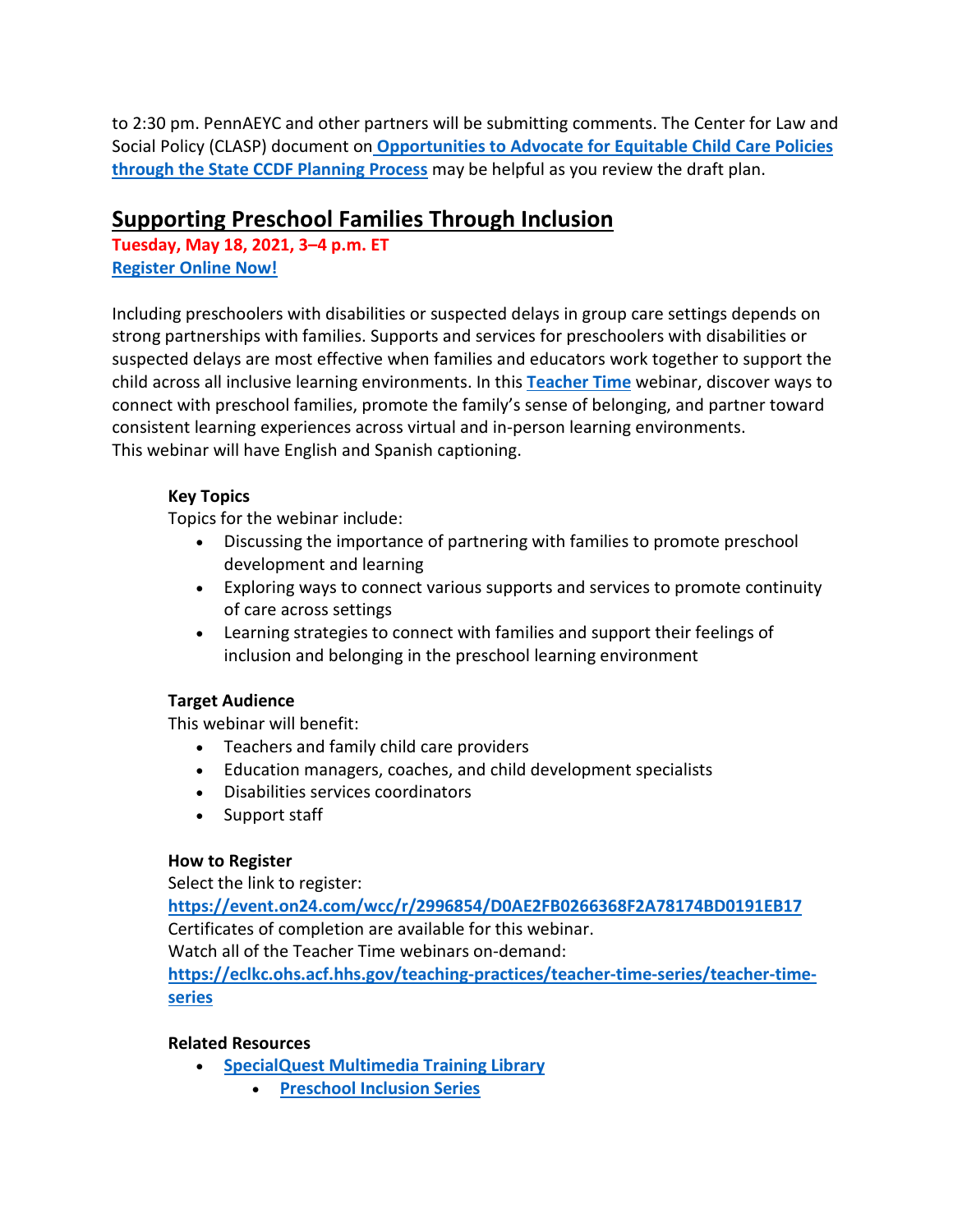- **[Building Relationships with Families](https://eclkc.ohs.acf.hhs.gov/children-disabilities/specialquest-multimedia-training-library/building-relationships-families?utm_medium=email&utm_campaign=Supporting%20Preschool%20Families%20Through%20Inclusion&utm_content=Supporting%20Preschool%20Families%20Through%20Inclusion+CID_db0342438afaf3b4eb7ba51e1eb3c6af&utm_source=CM%20Eblast&utm_term=Building%20Relationships%20with%20Families&cid=db0342438afaf3b4eb7ba51e1eb3c6af)**
- **[Collaboration with Families and Other Partners: Essential Features of High-](https://eclkc.ohs.acf.hhs.gov/video/collaboration-families-other-partners-essential-features-high-quality-inclusion?utm_medium=email&utm_campaign=Supporting%20Preschool%20Families%20Through%20Inclusion&utm_content=Supporting%20Preschool%20Families%20Through%20Inclusion+CID_db0342438afaf3b4eb7ba51e1eb3c6af&utm_source=CM%20Eblast&utm_term=Collaboration%20with%20Families%20and%20Other%20Partners%20Essential%20Features%20of%20High-Quality%20Inclusion&cid=db0342438afaf3b4eb7ba51e1eb3c6af)[Quality Inclusion](https://eclkc.ohs.acf.hhs.gov/video/collaboration-families-other-partners-essential-features-high-quality-inclusion?utm_medium=email&utm_campaign=Supporting%20Preschool%20Families%20Through%20Inclusion&utm_content=Supporting%20Preschool%20Families%20Through%20Inclusion+CID_db0342438afaf3b4eb7ba51e1eb3c6af&utm_source=CM%20Eblast&utm_term=Collaboration%20with%20Families%20and%20Other%20Partners%20Essential%20Features%20of%20High-Quality%20Inclusion&cid=db0342438afaf3b4eb7ba51e1eb3c6af)**

### **Share this Opportunity**

Please share this message with colleagues who may be interested in this topic. Did someone forward you this invitation? Stay up to date by subscribing: **[https://eclkc.ohs.acf.hhs.gov/subscribe](https://eclkc.ohs.acf.hhs.gov/subscribe?utm_medium=email&utm_campaign=Supporting%20Preschool%20Families%20Through%20Inclusion&utm_content=Supporting%20Preschool%20Families%20Through%20Inclusion+CID_db0342438afaf3b4eb7ba51e1eb3c6af&utm_source=CM%20Eblast&utm_term=httpseclkcohsacfhhsgovsubscribe&cid=db0342438afaf3b4eb7ba51e1eb3c6af)**

Join **[MyPeers](https://eclkc.ohs.acf.hhs.gov/about-us/article/mypeers-collaborative-platform-early-care-education-community?utm_medium=email&utm_campaign=Supporting%20Preschool%20Families%20Through%20Inclusion&utm_content=Supporting%20Preschool%20Families%20Through%20Inclusion+CID_db0342438afaf3b4eb7ba51e1eb3c6af&utm_source=CM%20Eblast&utm_term=MyPeers&cid=db0342438afaf3b4eb7ba51e1eb3c6af)** to connect with Head Start and early childhood colleagues around the country on this and other topics. The **Teacher Time** community currently has more than 1,300 members who are networking, sharing, and learning from each other. Find it under "All Communities" and select the blue "Join" button.

### **Questions?**

To learn more, contact the National Center on Early Childhood Development, Teaching, and Learning at **[ecdtl@ecetta.info](mailto:ecdtl@ecetta.info)** or (toll-free) 844-261-3752.

## **AFEL Sesame Project Community Launch - May 20**

**Action for Early Learning** and **Sesame Street in Communities** invite you to join us **Thursday, May 20, 2021 at noon** for *"Creating a Circle of Support for Children and Families through Social Emotional Learning"* 

Drexel Action for Early Learning Initiative in partnership with Sesame Street in Communities will host a virtual Community Launch of the **AFEL Sesame Project** on Thursday, **May 20, 2021 at 12 pm**. The launch will include a presentation from Sesame Workshop on the "Abby's Ambassadors" Train the Trainer Program as well as a discussion on the value of **social emotional skills** in helping children reach developmental milestones, featuring **Dr. Nefertiti Poyner**, Early Childhood Specialist for Devereux Center for Resilient Children. Please feel free to share this invite and registration link with others!

Please register by **May 13** here: [https://us02web.zoom.us/webinar/register/WN\\_mvLTRCMQTCu8szxGvys2Bg](https://us02web.zoom.us/webinar/register/WN_mvLTRCMQTCu8szxGvys2Bg)

# **Being Safe, Kind and Respectful Online: What Educators Need to**

### **Know**

### **May 20 | 3 – 4:30 p.m. EDT [REGISTER HERE](http://thirdthursday.safeschools.info/?utm_source=mc&utm_medium=email&utm_campaign=tt-may-art)**

This interactive presentation will explore some of the complexities of educating, supporting and connecting with youth in today's world. The presenters will navigate the areas of cyberbullying, online safety and digital citizenship, and provide practical strategies and usable resources for primary and secondary educators. Approved for Olweus Bullying Prevention Program Trainer recertification, Act 48 and NASW credits. This is part of the Center for Safe Schools' Third Thursday webinar series.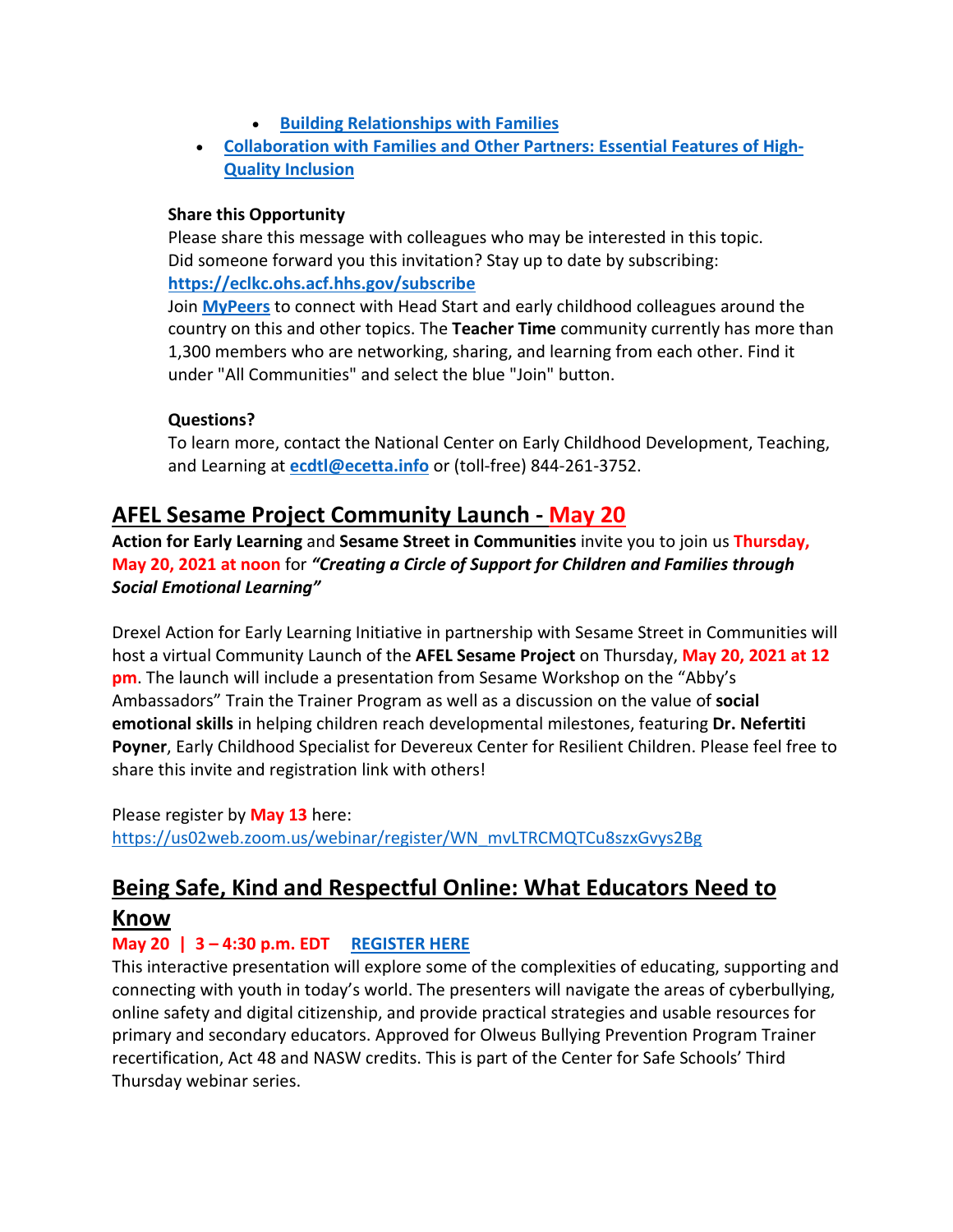# **Calculating Your Cost of Care During COVID-19**

First Up presents this event which will allow providers a chance to hear an overview of the child care finance system, discuss the challenges of providing care during the pandemic, and sign up for a consultation to calculate their program's true cost of care. The virtual event will take place on **May 20** at **6 pm**. [Click here to register](https://identity.newworldnow.com/account/login?returnUrl=%2Fconnect%2Fauthorize%2Fcallback%3Fclient_id%3DSW5zaWdodCBSZWdpc3RyeSBQQSBWNiAoUHJvZCk%253D%26redirect_uri%3Dhttps%253A%252F%252Fwww.papdregistry.org%252Fsignin-oidc%26response_mode%3Dform_post%26response_type%3Dcode%2520id_token%2520token%26scope%3Dopenid%2520role%2520email%2520profile%2520nwn.insight.elearning.webapi%2520nwn.insight.webapi%2520nwn.insight.identity.webapi%2520offline_access%26state%3DOpenIdConnect.AuthenticationProperties%253DljgrXVsYKRmDbEVaPCrDIHe-LQpzLSJT2I1ksJ2Z9qWIp5kvwQ3LsLiSYC6qqcBiaiH0jWFH6b4qw53ZKhfLVX1vXf4UIeCDQoAGfbQ2b0Tqc2VnzmLReL1pbAyXPym5qQpx8d4dtTeP3SnNHrIweOYQAMLCc--Ee9WpfWHq5gI29xPqZS8OSZGG3WP0qHDKq_h-EAMX-Xz5iHQGm7lI9BJv_uIVKI2UpkVXKRZIsY56YtkN5desjq-0NnfnqiVKrzy5jFjICc0uBUFogOAvwxD8w126skPOoXxXBuqKWSWSSV4CIYazcoKr3YCcRTUFUAKw-BP4EzJssQN32zUypo95sS8UFDe-I8H3ZM-xzqups4_jZvNf3GHsWLZgKCS95zEccgJx8qmEL40h7LuWLg%26nonce%3D637557888357687496.YTA4N2I5MTEtZjI4NS00YzdjLWEzMTItNGUzZDhlM2I2MDY4YjQ1ZDhiOWQtNmQ3Ny00NzU0LTliZjgtMmZhNjAyYmQzMjRm%26ui_locales%3Deng)

### **Children's Work Group Early Childhood Conference**

**Friday, May 21, 2021 from 9:30 AM to 11:00 AM EDT [REGISTER HERE](https://us02web.zoom.us/meeting/register/tZwocOuurDkiE9UYLA67BmFJullqlTPFna6K)** Join us for this exciting discussion on new tools and investments for children.

**Dr. Carmela DeCandia** is the Principal developer of **NEST**- a new neurodevelopmental screening tool for use by staff working with homeless and housing insecure families. She has specialized in working with children and families impacted by trauma and adversity for over 30 years. A Clinical Fellow of the Harvard Medical School, she trained at Boston Children's Hospital and then worked for the past 20 years in community practice primarily serving homeless and highly vulnerable children and families.

We will also announce a new investment in the family homeless housing system that incorporates the joy of play as nurturing and healing, and the new funds coming to Pennsylvania for early learning community that should benefit young children experiencing homelessness.

# **2021 Terri Lynne Lokoff Child Care Teacher Awards**

### **May 22nd at 7:30p**

It's almost that time again! Time to honor outstanding child care teachers for their excellence, dedication, and the invaluable contributions they make, everyday, in the lives of young children and their families. **What** children learn before age eight will shape **how** they learn forever, so **who** is teaching them matters tremendously – which is why the Terri Lynne Lokoff Teacher Awards have recognized hundreds of outstanding child care teachers since 1994. Join us for this year's virtual Terri Lynne Lokoff Teacher Awards ceremony on Zoom! [Register today!](https://zoom.us/webinar/register/WN_SyjHail9SkWLpulY7i85VA)

# **PACCA HR Webinar**

### **Tuesday, May 25 2021 | 1:00 PM - 2:00 PM EDT**

*Join us for a live webinar to hear an important announcement and release of a new service from PACCA Business Partner FocusHRO!*

Sam Boore with FocusHRO will share the details on how this new model will help with your human resource questions, give you additional training and tips, and how the service works. **Registration**: [https://attendee.gotowebinar.com/register/3425472815980557070](https://register.gotowebinar.com/register/3425472815980557070) For more questions, please contact Maureen Murphy at [maureen.murphy@pacca.org](mailto:maureen.murphy@pacca.org)

# **PHLConnectED Pre-K Expansion**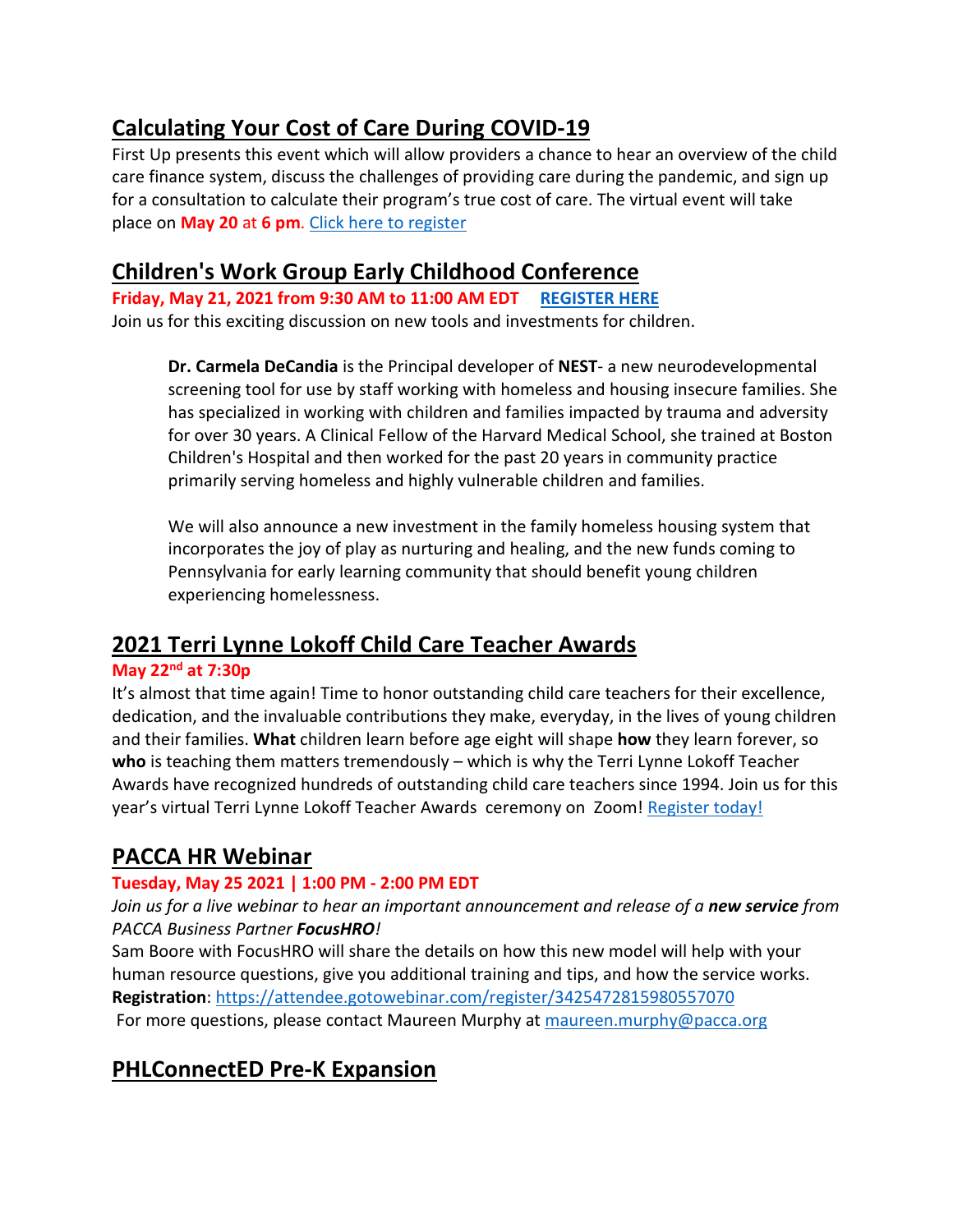PHLConnectED has officially expanded to Philadelphia pre-K households! Pre-K student households qualify for PHLConnectED if they meet the existing program eligibility criteria listed below:

- Do not have internet access; or
- Have mobile phone internet access only; or
- Are experiencing homelessness or housing insecurity; or
- Have students who participate in remote learning in locations without internet access.

If households already have internet in their homes, they qualify if they:

- Participate in public benefit programs with income qualifications like Medicaid; or
- Have students designated as English Learners; or
- Have students who receive special education services.

Please share this expansion with your families. Please check out the attached communications [toolkit](https://www.dropbox.com/s/fv93aciulfp1l49/PHLConnectED%20Comms.Toolkit_Partners_4.2021.docx.pdf?dl=0) which includes the press release, sample communications, social media messaging, and links to updated collateral materials. Families should dial 2-1-1 to learn more about the program and to get enrolled. For language services on the hotline, families should press 8. The PHLConnectED 211 hotline is open 24 hours a day, 7 days a week, and available in over 150 languages.

### **IECMHC Virtual Office Hours**

The PA Key Infant-Early Childhood Mental Health Consultation Team is excited to share a new service: Virtual Office Hours! Through Virtual Office Hours, early learning professionals in ELRCs 11-19 will be able to speak directly with IECMH Consultants via telephone or video conference. Virtual Office Hours is a short-term, collaborative, problem-solving conversation to help ECE professionals find next steps for: Child Social-Emotional Concerns, Child Behavioral or Developmental Concerns, Emotional Well-being of Teachers and Caregivers, and Partnering with Families. **This service is a pilot program for early learning programs in ELRCs 11-19.** Virtual Office Hours are available by appointment. See the [attached flyer](https://www.dropbox.com/s/n8mepj009coj73x/Pennsylvania%20Key%20IECMHC%20Virtual%20Office%20Hours%20Flyer.pdf?dl=0) for details! We look forward to seeing you at Virtual Office Hours!

### **PHMC Health and Safety Supports**

PHMC, with funding from the William Penn Foundation, is able to support ECE providers in Philadelphia with their Health & Safety goals through one-on-one technical assistance with a Child Care Health Consultant. Our health consultants are experienced medical professionals who can assist programs with all their health & safety needs[. CLICK HERE](https://mcusercontent.com/e33067afbd3d90634f2953f28/files/4f85953d-588f-4031-994b-1bea9a1ec65b/Health_Saftey_TA_Flyer.pdf) to learn how to request assistance for your program.

# **Goldman Sachs is Gearing Up for Cohort 24**

*Shared by Damaris Alvarado-Rodriguez of Children's Playhouse* We are hard at work setting up Cohort 24 for this Summer, and we are actively recruiting for the Fall cohort. Visit the 10KSB link for more information or to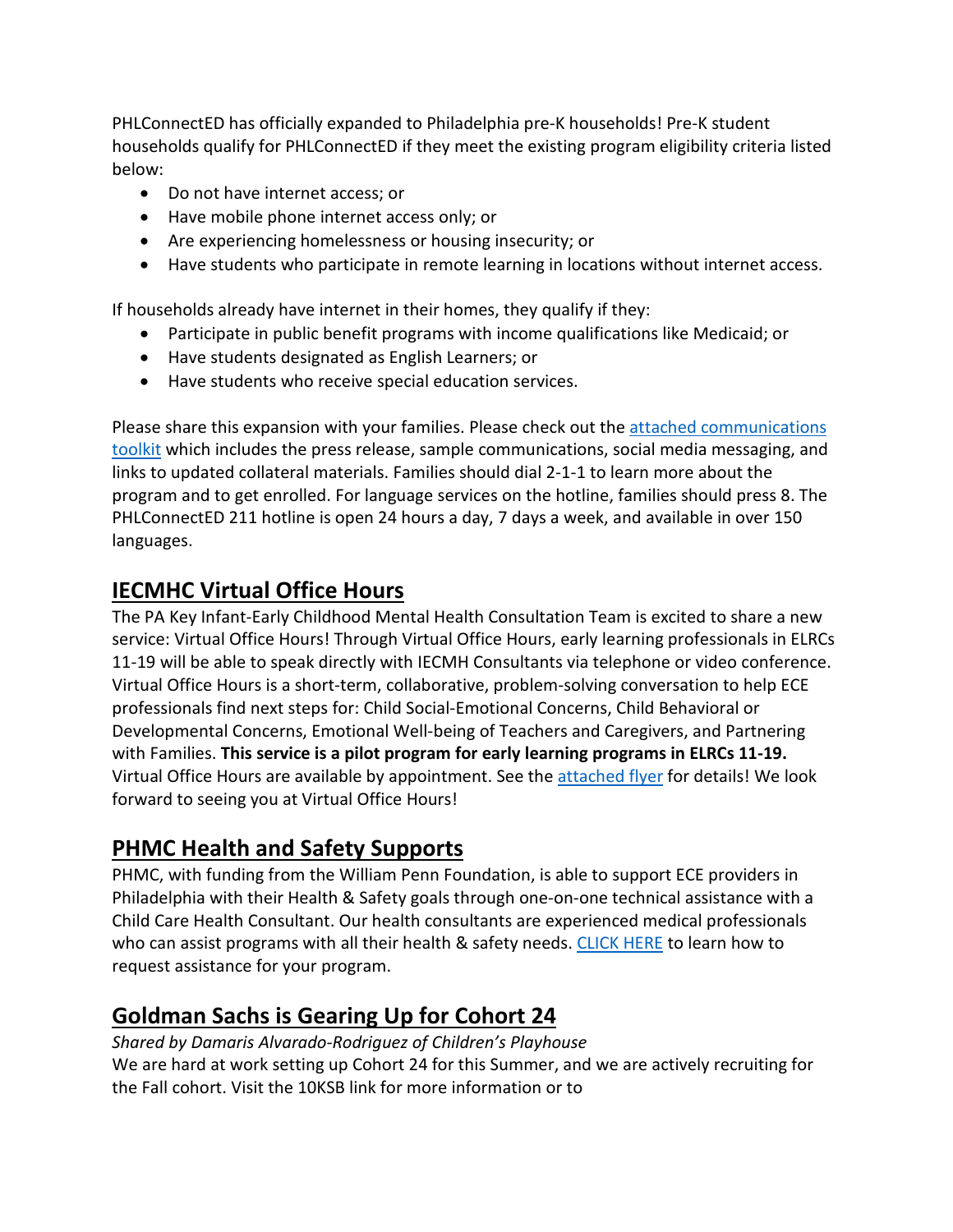apply: [http://www.10ksbapply.com/.](https://www.10ksbapply.com/) Several child care providers have participated in this program over the last several years. It's a great opportunity for those who are interested in expanding their business!!

# **Teach Plus PA 2021-22 Teaching Policy Fellowship: Apply Today!**

In summer 2021, Teach Plus will launch a Teaching Policy Fellowship in Pennsylvania. This highly selective leadership opportunity is for 30 outstanding teachers looking to deepen their knowledge of education policy and amplify the voices of teacher leaders in Pennsylvania. Policy fellows, who will receive a \$1,500 stipend for their commitment, will expand their influence without leaving the classroom and elevate teacher voice on important student equity issues. **Early childhood educators are particularly encouraged to apply!**

**[Learn more and apply here](https://teachplus.org/pennsylvania-policy-fellowship) [Nominate a teacher here](https://teachplus.tfaforms.net/327658)**

*NOTE: This is a brand new opportunity and not associated with the T.E.A.C.H. Early Childhood Scholarship Program.*

# **Format Change for FBI Clearance Result Letter**

As of April 17, 2021, ChildLine has changed the format of the FBI Clearance Result letter. The major change observed in the new format is the consolidation of result boxes. Instead of the four checkboxes previously used on the letter, all result letters now display only two boxes and either "ELIGIBLE" or "INELIGIBLE" will be checked. Any agency that receives these result letters and wishes to verify the validity may contact ChildLine at 717-783-6211 or 1-877-371-5422. Childline cannot discuss the specific outcome for the applicant(s) with third parties, but can verify receipt of the new letter template. Information regarding clearances and fingerprinting can be found on the **[Department of Human Services website](https://www.dhs.pa.gov/KeepKidsSafe/Clearances/Pages/FBI-Fingerprinting.aspx)**.

# **Philadelphia Family Child Care Lead Certification Requirements Info Sheet**

As you may know, lead testing and certification requirements for residential child care facilities have been made effective after January 1, 2020. Child Care operators are required to show proof of lead free or lead safe certification in order to obtain or renew a child care license with the city. An information sheet (in English and Spanish) detailing the Family Child Care lead certification requirements has been developed with support from the Philadelphia Department of Public Health and can be found live on the [PHMC ECE Business Support website.](https://ecebizopssupports.phmc.org/resources)

# **Playground Equipment Available**

Lynda Calvano from Care-A-Lot shared the following: *If you know of any center who may want to dismantle the playground equipment that I have to install at their center, they are welcome to take it on Memorial Day Weekend.*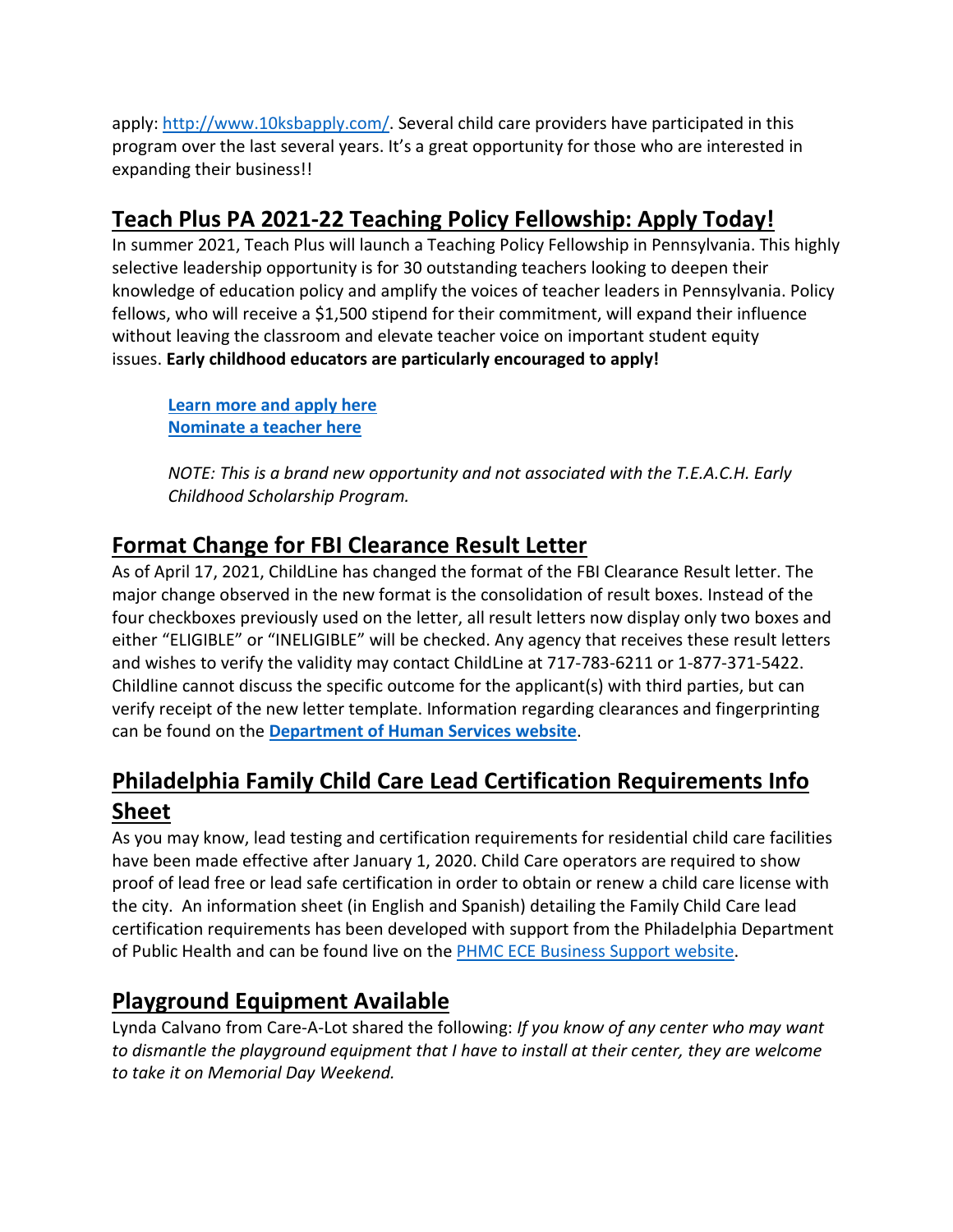An e-mail containing pictures of the playground equipment is [attached.](https://www.dropbox.com/s/w4rc46c9ab9p86x/Care%20A%20Lot%20Playground%20Equipment%20pics.pdf?dl=0) If you are interested, please e-mail Lynda at [carealot1944@verizon.net.](mailto:carealot1944@verizon.net)

# **Daycare Center located in Northeast Philly for Sale**

Capacity 76. Fully furnished and stocked. Ready for new owner to apply for licensing. If interested please call or text 215-609-8282

# **Job Openings**

- [Fab Youth Philly is hiring more staff!](https://basecamp.com/2114843/projects/3550989/messages/96145883?enlarge=431925496#attachments_for_message_96145883) As part of our Play Captain Initiative, we collect street level data on the Playstreets to assess how well our Play Captains are integrating a playful learning and the impact of those activities. Our partner Playful Learning Landscape Action Network (PLLAN) usually hires all of the Data Collectors (DCs), but they are at capacity this summer. However, we need additional DCs so we are looking to hire two Data Collectors that will be part of the overall team, trained by PLLAN but hired by FYP. We would LOVE to hire someone from 19104. No experience required, but a strong willingness to be training to collect data a plus, as well as a willingness to be outdoors in ALL kinds of summer weather.
- **Little Dinos Learning Center** is looking to hire 3 new team members ASAP. Must have experience and complete file as per PA regulations. We are looking for two toddler teachers as well as a Director. If interested please call the center at 215-533-3466.

That's all for now!

Take good care, Diane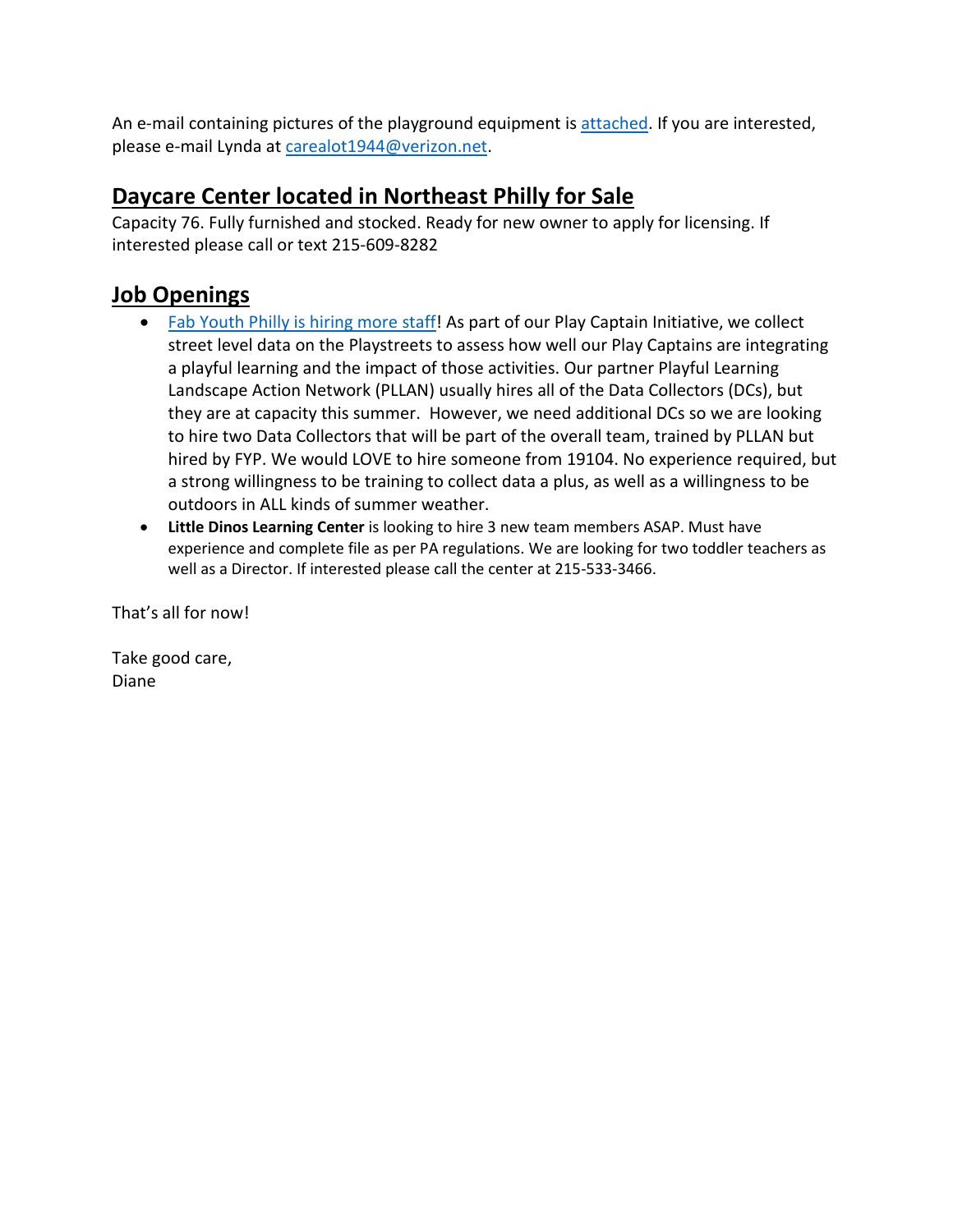**From:** Diane Getzinger **Sent:** Saturday, May 15, 2021 12:28 AM **To:** Diane Getzinger [<DGetzinger@caringpeoplealliance.org>](mailto:DGetzinger@caringpeoplealliance.org) **Subject:** ELRC 18 E-bulletin: Lots of important updates and opportunities

Happy Weekend, everyone!

As usual, I have so many exciting things to share with you, but I'm going to start with the one that makes me do the happy dance!

# **ELRC 18 will begin hosting Provider Networking Meetings starting in June!**

ELRC 18 is going to start facilitating monthly ECE Networking Meetings in June. All will be virtual (to start) and held from 1-3p (except one evening meeting…see below).

- First Thursday Northeast Directors **[\(June 3rd\)](https://teams.microsoft.com/l/meetup-join/19%3ameeting_NmFkZmE0NWUtZjU1Yi00MTU4LTk2NDItMDA5M2ZiMjVmN2E4%40thread.v2/0?context=%7b%22Tid%22%3a%2212b3abd7-e406-4fb3-b3f4-d04f7eee2472%22%2c%22Oid%22%3a%2289e21239-e245-4969-9709-6886ebe85734%22%7d)**
- First Thursday Night Owl Networking from 7p-9p **[\(June 3rd\)](https://teams.microsoft.com/l/meetup-join/19%3ameeting_Yzk3Y2ZlMzktMzY1Mi00ZTMxLWEzZjAtNGUxZDgwYjBlMGM1%40thread.v2/0?context=%7b%22Tid%22%3a%2212b3abd7-e406-4fb3-b3f4-d04f7eee2472%22%2c%22Oid%22%3a%2289e21239-e245-4969-9709-6886ebe85734%22%7d)**
- Second Thursday Northwest Directors **[\(June 10th\)](https://teams.microsoft.com/l/meetup-join/19%3ameeting_N2E4OTYyOTgtMmE5Ny00N2Q5LTk5YjEtODYzNTBhMWE2MmYy%40thread.v2/0?context=%7b%22Tid%22%3a%2212b3abd7-e406-4fb3-b3f4-d04f7eee2472%22%2c%22Oid%22%3a%2289e21239-e245-4969-9709-6886ebe85734%22%7d)**
- Third Thursday North Directors **[\(June 17th\)](https://teams.microsoft.com/l/meetup-join/19%3ameeting_YjZiNmFmNTctZWM3ZC00ZDJiLTllYjItNDQ5MjQ5NmVkMGU1%40thread.v2/0?context=%7b%22Tid%22%3a%2212b3abd7-e406-4fb3-b3f4-d04f7eee2472%22%2c%22Oid%22%3a%2289e21239-e245-4969-9709-6886ebe85734%22%7d)**
- Fourth Thursday South/West Directors **[\(June 24th\)](https://teams.microsoft.com/l/meetup-join/19%3ameeting_N2E0OTU0MGEtZWUzNi00YjA2LWIxMTQtZThmMmM0ZDNlOGI1%40thread.v2/0?context=%7b%22Tid%22%3a%2212b3abd7-e406-4fb3-b3f4-d04f7eee2472%22%2c%22Oid%22%3a%2289e21239-e245-4969-9709-6886ebe85734%22%7d)**
- Second Saturday Family and Group Child Care **[\(June 12th\)](https://teams.microsoft.com/l/meetup-join/19%3ameeting_NzkwMTYyMDEtZjhiOC00NDJhLTg0NGItOWRkYTljNWUzMjI3%40thread.v2/0?context=%7b%22Tid%22%3a%2212b3abd7-e406-4fb3-b3f4-d04f7eee2472%22%2c%22Oid%22%3a%2289e21239-e245-4969-9709-6886ebe85734%22%7d)**
- Third Saturday Teachers/classroom staff **[\(June 19th\)](https://teams.microsoft.com/l/meetup-join/19%3ameeting_NTBmYmMxNmEtYTZmNS00OWY4LThhOGQtN2VkNTE3YzUwOGE5%40thread.v2/0?context=%7b%22Tid%22%3a%2212b3abd7-e406-4fb3-b3f4-d04f7eee2472%22%2c%22Oid%22%3a%2289e21239-e245-4969-9709-6886ebe85734%22%7d)**

Each meeting will consist of ELRC updates – eligibility, finance and provider/STARS, followed by time for you to ask questions, share what your needs are, meet with one another, etc. As we identify interests and needs for each group, we will bring in guest speakers for future meetings. At the end of the meetings, quality coaches and other ELRC 18 staff will be available to speak with smaller groups using breakout rooms. While all providers are welcome attend any meeting, the idea is for you to be with a smaller group of like-minded providers. We're going to keep participation simple - no pre-registration needed. Just mark it on your calendar and click on the link above when it's time for the meeting to start.

This is just a starting point, and my hope is that these meetings will evolve to meet the individual needs of those providers who attend. If you have any questions or suggestions, please send me a note [\(dgetzinger@caringpeoplealliance.org\)](mailto:dgetzinger@caringpeoplealliance.org)!

# **Other ELRC 18 Updates/Reminders**

- **Coronavirus Response and Relief Supplemental Appropriations Act of 2021 (CRRSA) – CARES 4**
	- $\circ$  All Attestations have been processed for payment on May 27, 2021. We did have a few providers who were ineligible, and their denial letters were mailed on Monday, 5/10/2021. If you did not receive a denial letter and you did receive an initial confirmation that we received your Attestation, you are scheduled to receive a payment on 5/27/2021.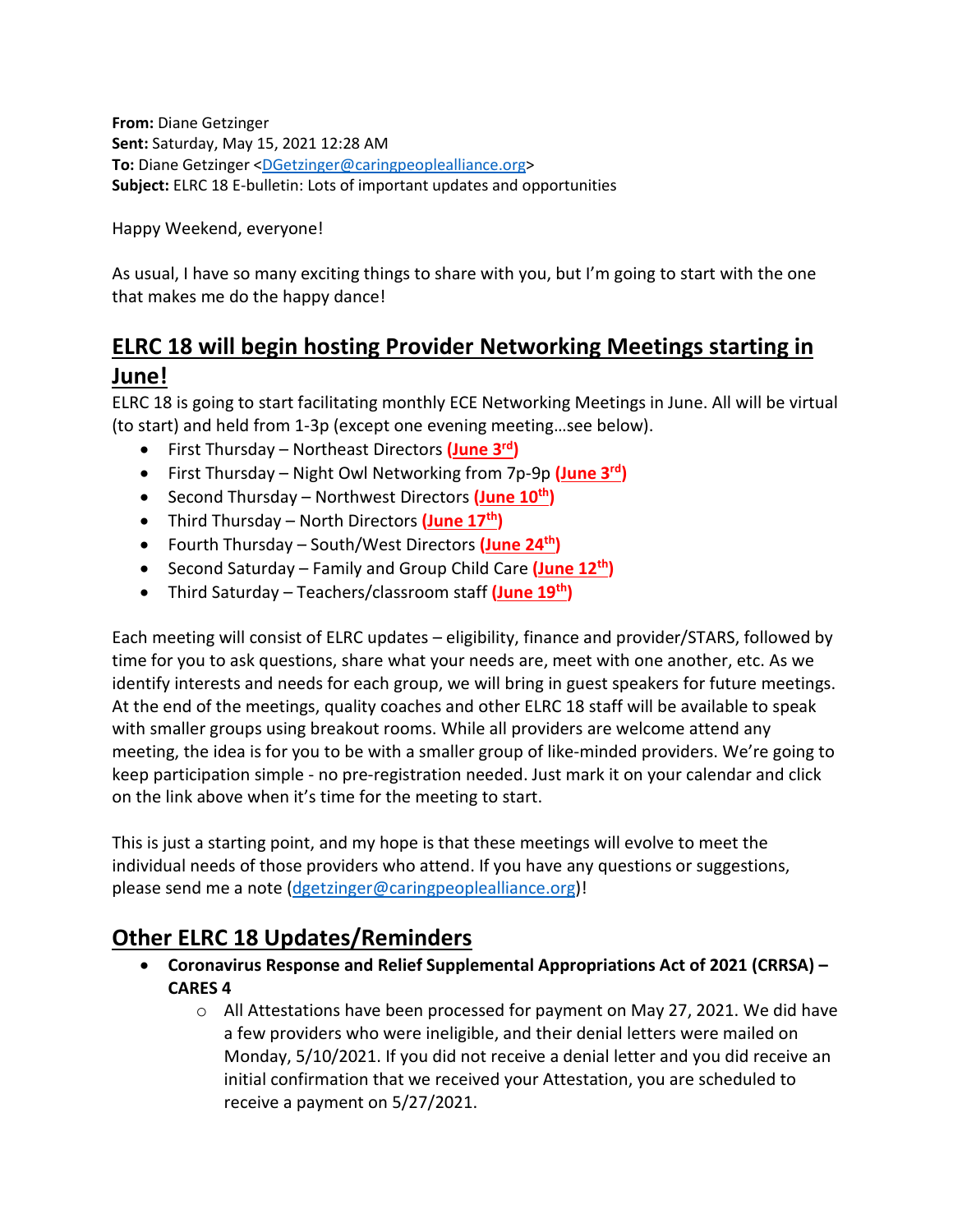- $\circ$  We are in the process of sending out the award letter e-mails now. I apologize for the delay, but felt that it was more important to ensure that your Attestations were prepared for our finance team to process them for payment on May 27<sup>th</sup>.
- $\circ$  Although your award letter e-mail will confirm the amount of your payment, I understand that you may be very anxious to know how much you will be receiving. [Here is a link to the information on the PA Key website.](https://www.pakeys.org/ececaresactfundingcontacts/) Scroll to the bottom of the page for the chart. Find your provider type and licensed capacity in the left column. Your grant amount will be in the right column (ignore the "stuff" in the middle). (NOTE: School-age programs are only those whose Certificate of Compliance reflects a licensed capacity of 999.)
- $\circ$  Please know that we continue to work as hard as possible to keep you informed about the status of your CRRSA grant. However, the multiple calls and e-mails to check on your progress is significantly delaying our ability to complete the task. Thank you, in advance, for understanding, and again, my apologies for any delay.

### • **Pandemic Relief Award**

- $\circ$  OCDEL has extended the deadline to pay out the \$600 PRA grants to your staff to June 30th.
- $\circ$  Funds must be processed through payroll and are subject to applicable taxes (processing through IRS 1099 is prohibited). Processing of the funds must adhere to IRS guidelines for employers and be responsible for any employer portion of taxes as awards are distributed.
- $\circ$  If a staff person in no longer in your employ, they remain eligible for the PRA. You may either pay your former employ the PRA or return their PRA to ELRC. You cannot issue it to a different employee in their stead or use it for any other purpose.
- o If you must return funding for any of your Pandemic Relief Awards, please make the check payable to CARING PEOPLE ALLIANCE-ELRC#18 and send it, along with your MPI number and notification of which staff awards you are returning, to the following:
	- Attn: Pandemic Relief Award Finance Department Early Learning Resource Center of Region 18 2361 Welsh Road Philadelphia, PA 19114
- o Monitoring of a 5% random sample of PRA grants will take place from June 1- August 30. Providers selected for this monitoring will be notified soon. If you are NOT chosen for monitoring, you do not need to send in documents to close your grant, but you must keep them for six years.

### • **Provider Agreement Updates**

The mailing for collecting holiday closures for the upcoming fiscal year (July 1, 2021 – June 30, 2022) will go out early next week. In the meantime, we are providing the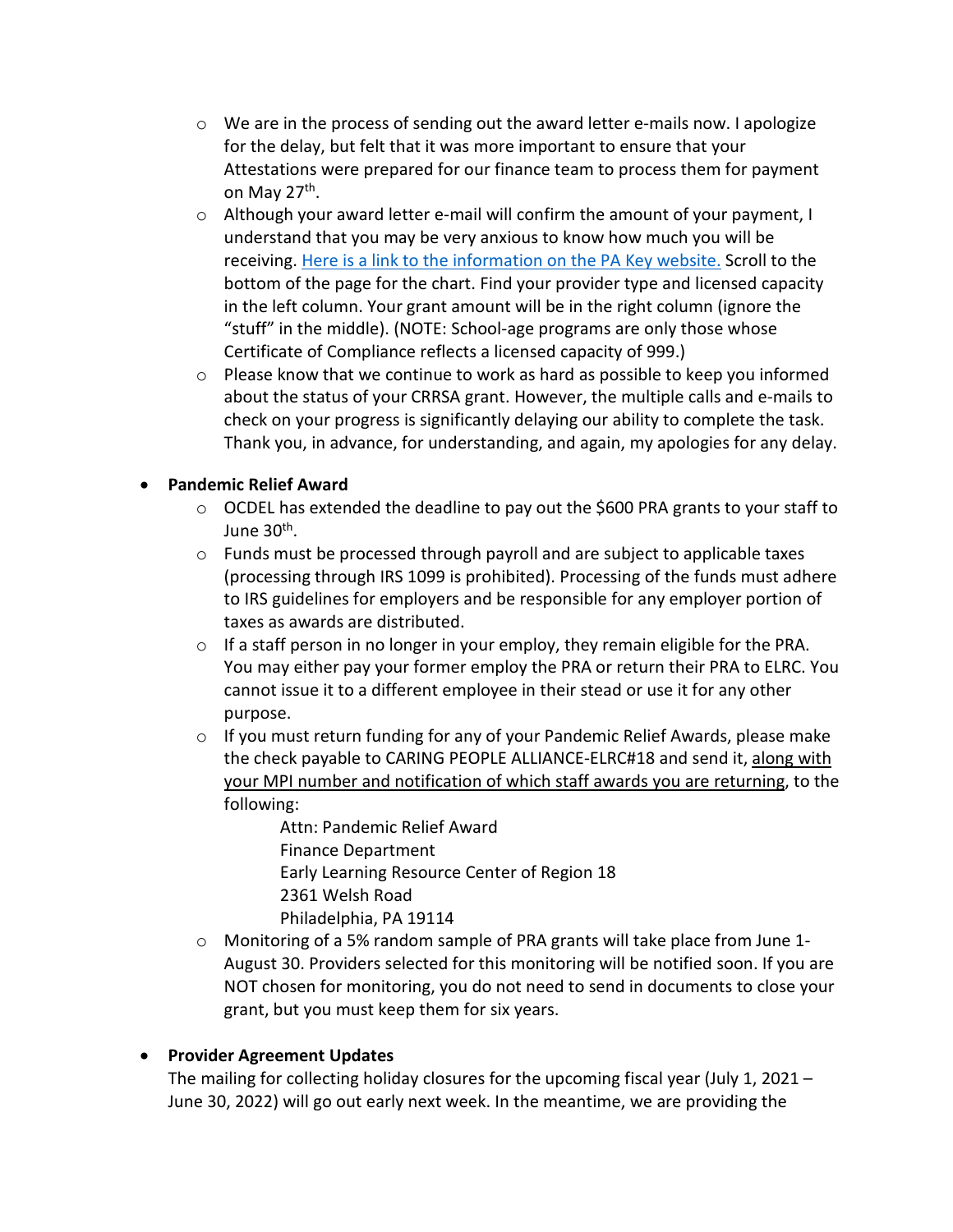[official OCDEL letter](https://www.dropbox.com/s/bl5kh0t4jdka7q5/Letter%20to%20Provider%20Closed%20Days%202021-2022.pdf?dl=0) and [Appendix B form](https://www.dropbox.com/s/cbxe9b10spuixop/Appendix%20B%202021-2022-%20FINAL.pdf?dl=0) here for your review. Please note the following IMPORTANT items:

- $\circ$  If you use PELICAN Provider Self Service, you must update your closures online. DO NOT return an Appendix B. If you need help navigating PSS, please contact a provider specialist at (215) 382-4762 or by sending an e-mail to [ELRC18providers@caringpeoplealliance.org.](mailto:ELRC18providers@caringpeoplealliance.org) Please update your closures by Friday, May 28<sup>th</sup>.
- $\circ$  If you do not use PELICAN Provider Self Service, you will need to complete and return an **Appendix B no later than May 28th**. If you do not return your closures timely, you will automatically receive the State's default days listed on the Appendix B as paid closures and they cannot be changed (unless you sign up for PELICAN PSS and update them online). You can only add additional paid closures with two weeks' advance notice.
	- Note your program name and PELICAN provider number on the Appendix B. (If we receive an Appendix B with just holidays, we have no way to know that it came from you.)
	- You can return your Appendix B using any of the following methods, but **ONLY RETURN IT ONE TIME**. Sending in multiple copies to several e-mail addresses and fax numbers creates chaos and confusion.
		- E-mail to [ELRC18providers@caringpeoplealliance.org.](mailto:ELRC18providers@caringpeoplealliance.org) (You will receive an e-mail acknowledging receipt.)
		- Fax to (215) 904-0226 (Call the provider services department at 215-382-4762 to confirm receipt.)
		- Mail to ELRC18, 2361 Welsh Road, Philadelphia, PA 19114
		- Drop off at either our Chestnut Street or Welsh Road offices Monday through Friday from 8a to 5p.
- **Join the ELRC 18 Provider Conversation Series - Including All Children**
	- How do you create an inclusive early learning program that supports children of all abilities as well as their families and the staff? What resources are out there to help you meet children's needs, maintain a positive climate, prevent expulsion of children and meet requirements of Certification and Keystone STARS? Join us to hear from experts, ask questions and discuss. This series is for everyone in early learning programs: center directors, classroom staff, group and family childcare providers. Each topic is scheduled twice to provide flexibility. Please register for the times that works best for you by emailing [sbadanes@caringpeoplealliance.org](mailto:sbadanes@caringpeoplealliance.org)

**#3 Introduction to Positive Behavioral Interventions and Supports (PBIS) Monday evening, May 24, or Thursday afternoon, May 27th**

**#4 Creating Inclusion Policies and Meeting STARS Standards Thursday afternoon, June 3 or Monday evening, June 7th**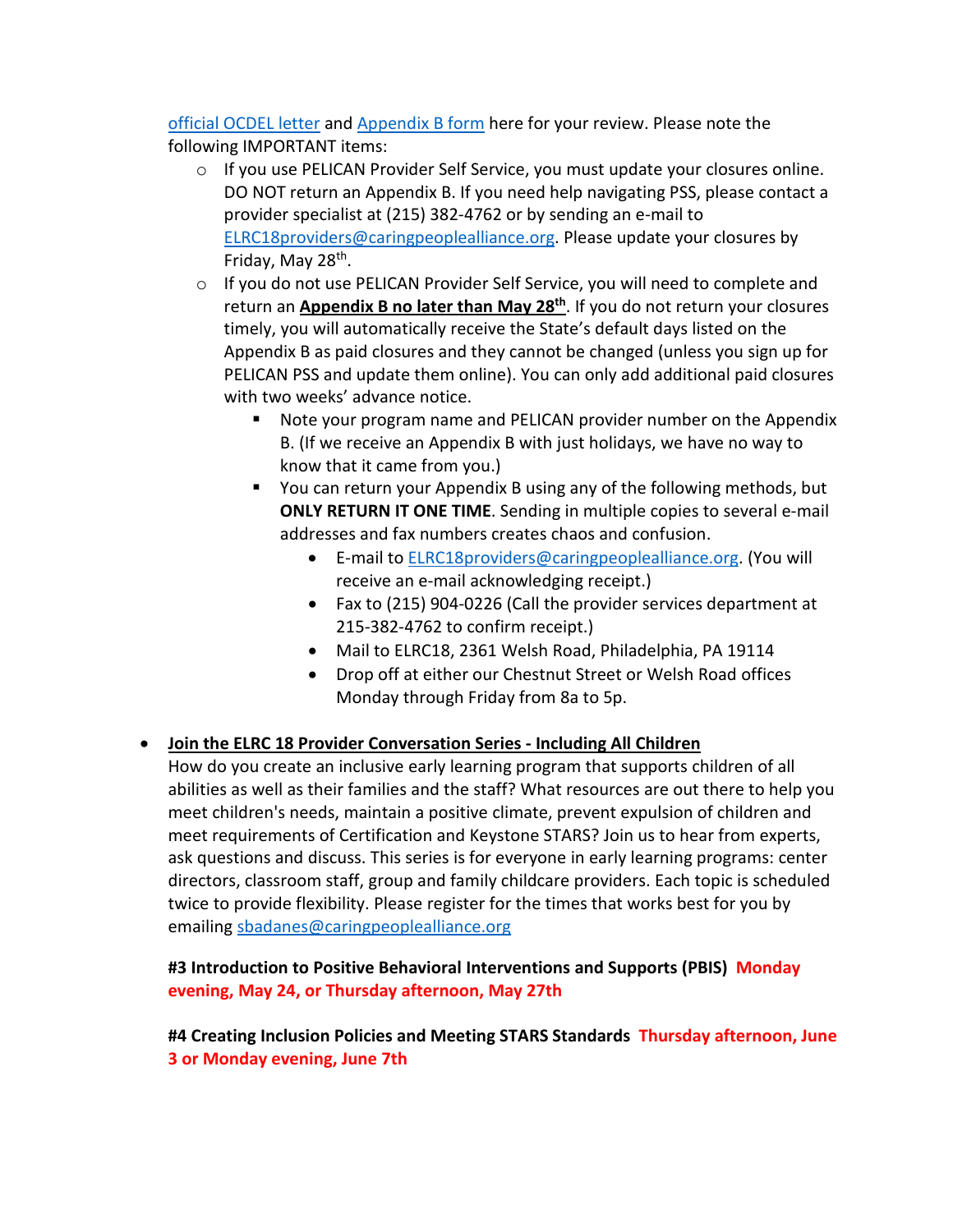### **To register, send an email to** [sbadanes@caringpeoplealliance.org](mailto:sbadanes@caringpeoplealliance.org) **with the following information:**

- Participant's Name
- Are you from a Child Care Center, Group or Family Child Care Home
- Conversation Topics/Dates that you want to attend
- Your Email address
- You will receive a link to attend.
- **Lesson Plans: Linking the Early Learning Standards for Family Child Care Thursday, May 27th from 6:30-8:30p [Please pre-register on Zoom here](https://zoom.us/meeting/register/tJAsdO-spjIuEtDOvf-AO12gnG7sFqTQgYuP)** ELRC 18 and First Up would like to invite you to this virtual session designed to help family child care providers create lesson plans that use the Early Learning Standards as a resources to support planning and documentation of a child's developmentally appropriate learning through play (E.C. 2.2) PQAS and Act 48 credit hours available! Contact Ashley Haneiko, [Ashley.haneiko@firstup.org](mailto:Ashley.haneiko@firstup.org) with questions or for assistance.

# **Updated PDPH COVID Guidance**

PDPH has updated its guidance related to childcare and schooling. It can be found here: [https://www.phila.gov/programs/coronavirus-disease-2019-covid-19/guidance/guidance](https://www.phila.gov/programs/coronavirus-disease-2019-covid-19/guidance/guidance-documents/schools-guidance/)[documents/schools-guidance/](https://www.phila.gov/programs/coronavirus-disease-2019-covid-19/guidance/guidance-documents/schools-guidance/)

Additional COVID reminders/resources:

- **Reporting positive exposures** OCDEL requires that you notify all positive COVID-19 exposures to both Certification and the Department of Public Health. In Philadelphia, the easiest way to do this is to use the centralized reporting form: [https://form.jotform.com/203145664181149.](https://form.jotform.com/203145664181149)
- **Discussion about COVID-19 Vaccine for ECE Staff** A recording of the *Conversation about the COVID-19 Vaccine for Childcare* is now available for wider distribution. The link (thank you First Up!) on YouTube is below. Note there are time stamps in the description for those wishing to view specific topics. Link: [A Conversation About the COVID-19 Vaccine for](https://www.youtube.com/watch?v=l9-M2Fj3shE) Childcare.
- **PDPH's blog post about teachers/childcare getting vaccinated** is now up! [https://www.phila.gov/2021-03-10-how-philadelphia-is-vaccinating-education](https://www.phila.gov/2021-03-10-how-philadelphia-is-vaccinating-education-and-childcare-providers/)[and-childcare-providers/](https://www.phila.gov/2021-03-10-how-philadelphia-is-vaccinating-education-and-childcare-providers/)
- **[Calculating Isolation and Quarantine Period](https://www.phila.gov/media/20201119161650/Quarantine-Visual-Aid-.pdf)**
- [Click here](https://www.phila.gov/programs/coronavirus-disease-2019-covid-19/guidance/guidance-documents/#/) for additional COVID-19 coronavirus resources from the City
- Greater Philadelphia Coronavirus Helpline: 1-800-722-7112.
- Text COVIDPHL to 888-777 to receive free alerts with information and updates from the Health Department.

# **2021-22 Pennsylvania Pre-K Counts Request for Applications**

**Application Deadline June 10, 2021**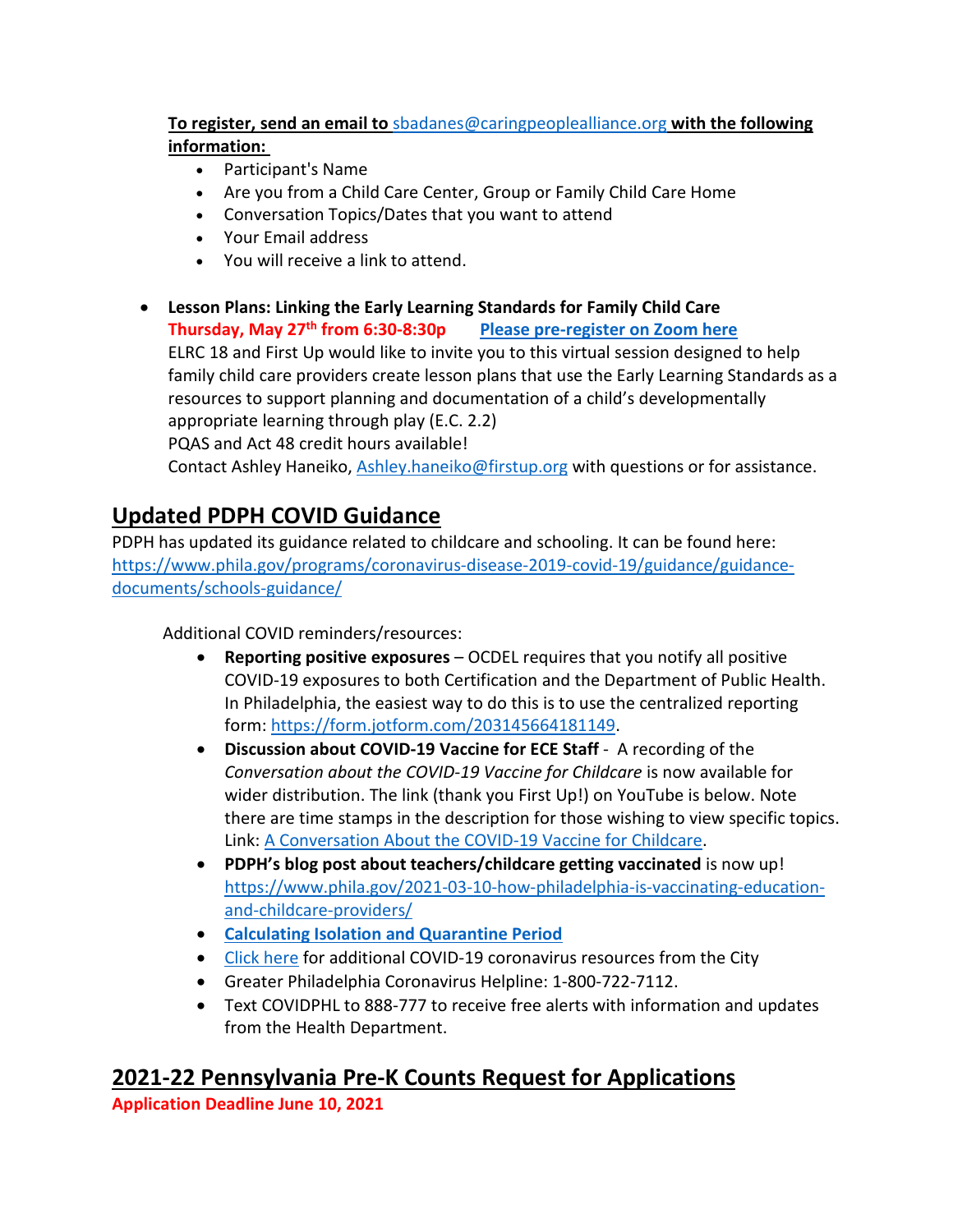The Pennsylvania Department of Education (PDE), Office of Child Development and Early Learning (OCDEL) is announcing a competitive **[Pennsylvania Pre-K Counts Request for](https://www.pakeys.org/getting-started/ocdel-programs/pre-k-counts/how-to-apply/)  [Applications \(RFA\) Guidance](https://www.pakeys.org/getting-started/ocdel-programs/pre-k-counts/how-to-apply/)**. This RFA is intended to support providers in preparing to serve and enroll children by September 2021. The RFA is being released in May 2021 to give providers time to conduct outreach to families; recruit, hire and train staff; and plan for implementing the program pending grant approval. **Applicants must submit Letters of Intent to [RA-](mailto:RA-PAPreKCounts@pa.gov)[PAPreKCounts@pa.gov](mailto:RA-PAPreKCounts@pa.gov) by 3 PM on June 10, 2021. Only applicants that submit a complete Letter of Intent by the deadline will be permitted to apply for funding.**

#### **INTRODUCTION**

Pennsylvania is committed to ensuring that all children begin school ready to learn and succeed in their schooling careers, as lifelong learners, and productive citizens. Research confirms what most parents already know: all children can tap into their innate potential to learn when they receive high-quality instruction that takes into consideration what is known about brain development and how young children learn. Early childhood education is a proven strategy that ensures a child's readiness for school and school success.

Pennsylvania Pre-K Counts was established by Act 45 of 2007 (and amended in 2008 and 2010). Its purpose is to expand the number of children able to experience a prekindergarten program of high quality. The standards for the program ensure a high return on the investment made in preparing young children for school and will help close the achievement gap. Early education through Pennsylvania Pre-K Counts can open the doors of opportunity for every child to do well in school, in the workforce, and in life.

Governor Wolf's proposed 2021-22 state budget includes an additional \$25 million for Pennsylvania Pre-K Counts. With this expansion funding, the state will be able to increase the number of children served in high-quality pre-kindergarten.

#### **RFA PROCESS**

OCDEL will use a competitive application process to disperse available state expansion funding to select eligible grantees beginning in FY 2021-22.

The ceiling or limit on the potential number of slots that may be awarded to any applicant will depend upon a county's unmet need percentages and the amount of funding available. Funding is contingent upon approval by the Pennsylvania General Assembly.

Grants are funded via state dollars and, therefore, carryover funds are not permitted. All grant dollars identified in this FY 2021-22 application must be encumbered or spent by June 30, 2022.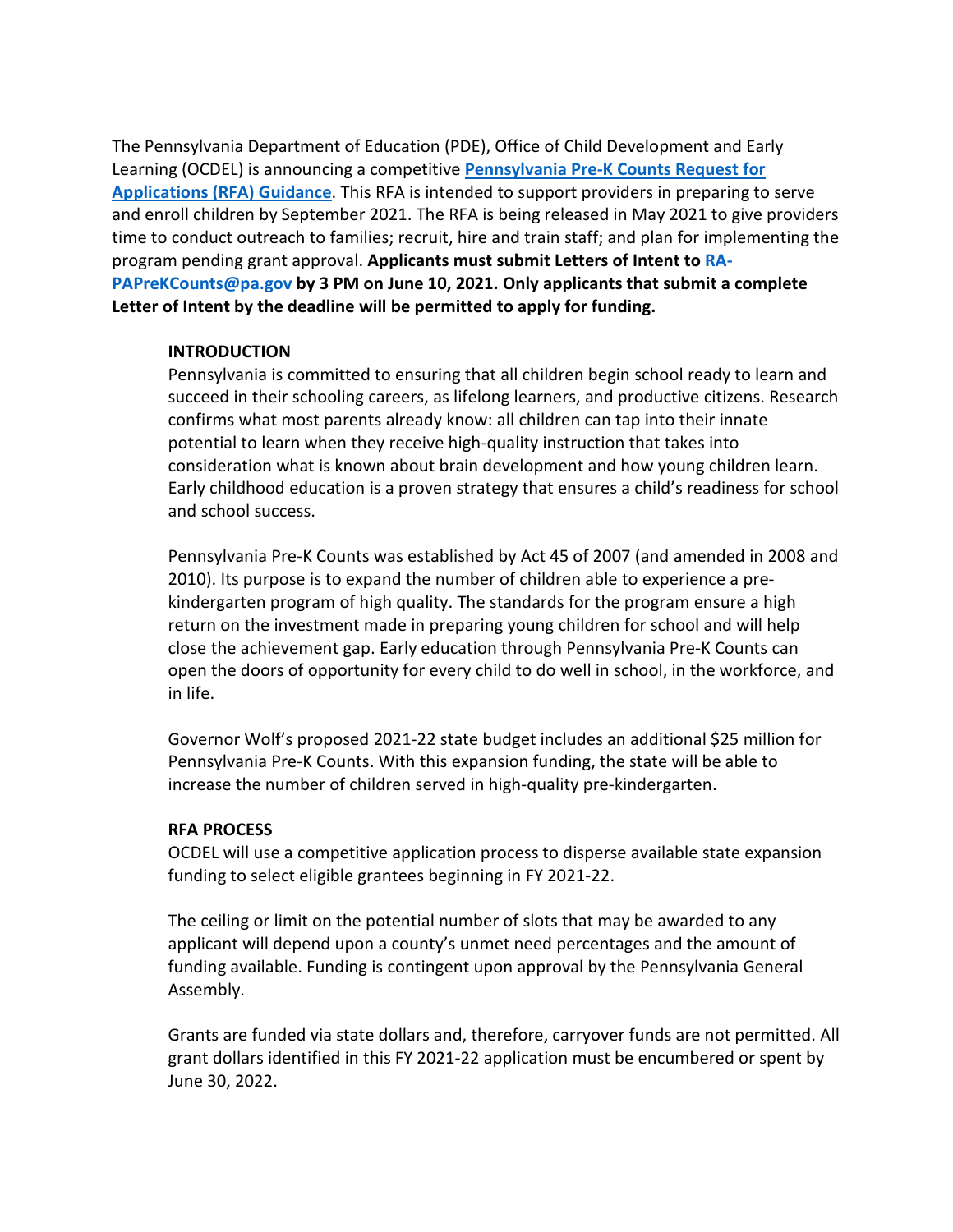Pennsylvania continues to be committed to a mixed delivery system. As such, eligible applicants include existing Pennsylvania Pre-K Counts grantees and new applicants from these five eligible entity categories:

- a. School districts;
- b. PDE Licensed nursery schools;
- c. Head Start grantees;
- d. Child care centers and group child care homes designated at Keystone STAR 3 or STAR 4; and

e. A third-party entity applying for Pennsylvania Pre-K Counts funding to administer the lead agency responsibilities for entities that are eligible to provide the classroom services under the categories listed above.

Eligible applicants must provide assurance that they operate in full compliance with **[Pennsylvania Pre-K Counts Statute, Regulations, and Guidance](https://s35729.pcdn.co/wp-content/uploads/2020/07/FINAL2020_PKCreg.guidance-.pdf)**. Applicants should thoroughly review *[Pennsylvania Pre-K Counts Statute, Regulations, and Guidance](https://s35729.pcdn.co/wp-content/uploads/2020/07/FINAL2020_PKCreg.guidance-.pdf)* prior to submission of a Letter of Intent to apply to ensure an understanding of the program requirements and expectations of compliance if an application is successful. The application review process will include evaluation of the extent to which the applicant demonstrates knowledge and understanding of the Pennsylvania Pre-K Counts Statute and Regulations.

Applicants must also have the following in place to complete an application:

- REQUIRED Letter of Intent (see below);
- Vendor number (SAP #);
- Administrative unit number (AUN);
- Master provider index number (MPI); and
- Federal ID number or tax ID number.

All information relevant to the application process is available in the **[Pennsylvania Pre-K](https://s35729.pcdn.co/wp-content/uploads/2021/05/2021-FINAL-PKC-Application-Guidance-5.13.2021.pdf)  [Counts Request for Applications \(RFA\) Guidance](https://s35729.pcdn.co/wp-content/uploads/2021/05/2021-FINAL-PKC-Application-Guidance-5.13.2021.pdf)[.](https://protect-us.mimecast.com/s/efECCL92W2IXE19fm2oCP)** Applicants should review all information in that document before submitting the Letter of Intent.

#### **Required Letter of Intent**

Because of the need to establish access to eGrants procurement system, applicants must submit a completed **[Letter of Intent](https://s35729.pcdn.co/wp-content/uploads/2021/05/2021_PKC_-FINAL-Letter-of-Intent.pdf)** to apply for funds. The template posted at **[PKC How to Apply](https://www.pakeys.org/getting-started/ocdel-programs/pre-k-counts/how-to-apply/)** must be used. The **[Letter of Intent](https://s35729.pcdn.co/wp-content/uploads/2021/05/2021_PKC_-FINAL-Letter-of-Intent.pdf)** represents the applicant's intent to apply for Pennsylvania Pre-K Counts funding and includes the legal name of the eligible agency that will apply, the AUN associated with the applying legal entity, preliminary information about requested funding, program model, provider type, and area to be served. Except for the legal entity and AUN, information submitted in the Letter of Intent may be modified in the final eGrants application.

Programs interested in applying must submit a fully completed **[Letter of Intent](https://s35729.pcdn.co/wp-content/uploads/2021/05/2021_PKC_-FINAL-Letter-of-Intent.pdf)** by **3 pm on June 10, 2021,** to **[RA-PAPreKCounts@pa.gov](mailto:RA-PAPreKCounts@pa.gov)**. Programs that do not submit the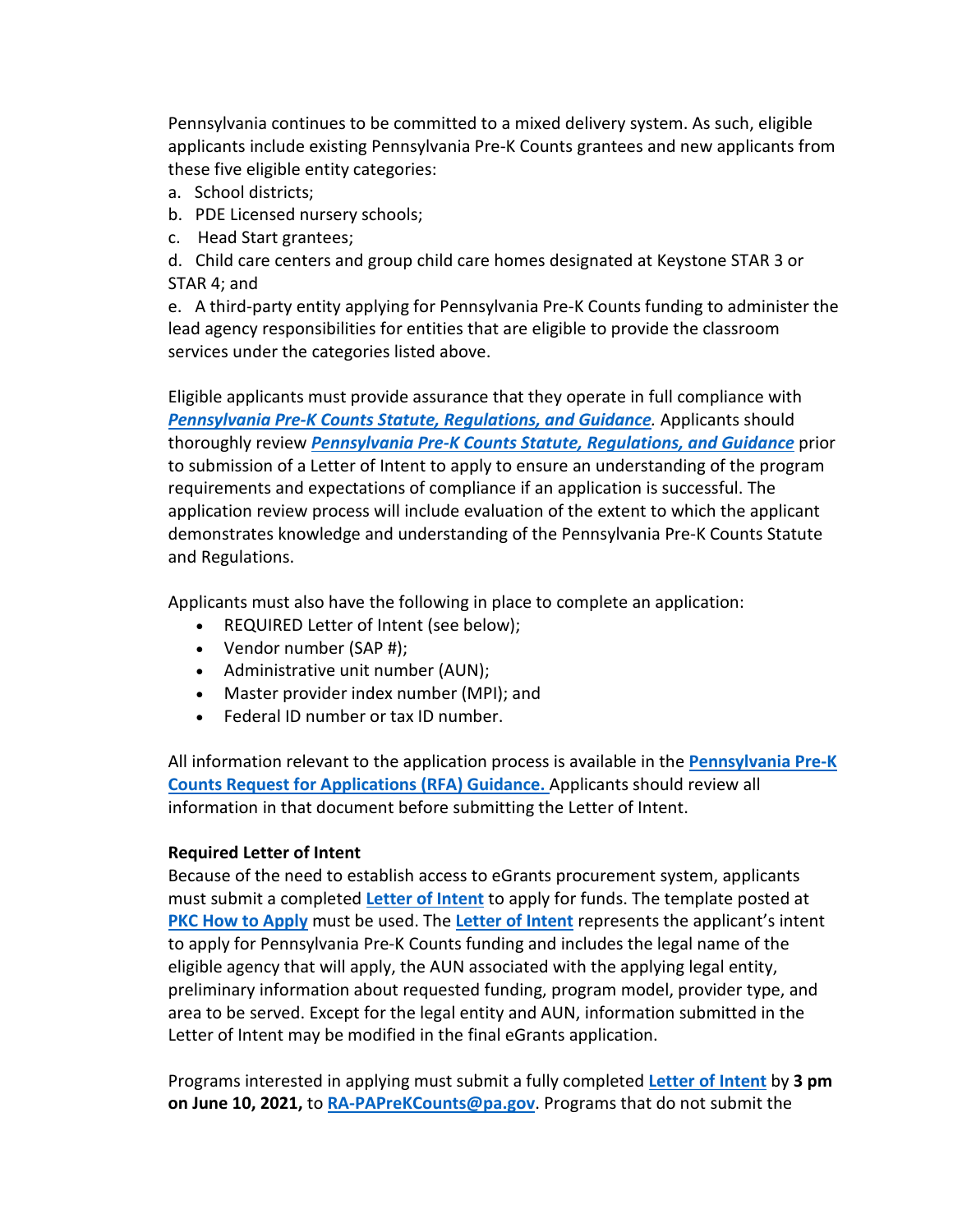Letter of Intent will not be able to access or submit a funding application in the eGrants system. Late submissions will not be accepted. Agencies submitting a fully complete **[Letter of Intent](https://s35729.pcdn.co/wp-content/uploads/2021/05/2021_PKC_-FINAL-Letter-of-Intent.pdf)** by the due date will be notified when the Pennsylvania Pre-K Counts application is open in eGrants.

Please watch the PA Early Ed News for additional announcements and the [Head Start](https://www.pakeys.org/getting-started/ocdel-programs/head-start/hssap-how-to-apply/)  [How to Apply](https://www.pakeys.org/getting-started/ocdel-programs/head-start/hssap-how-to-apply/) site on upcoming HSSAP expansion funding opportunities.

### **Introduction to Quickbooks Online**

**Start: May 15th, 9:30 AM to 12:30 PM** (1st class in person at the Beachell Family Learning Center)

All other classes will meet Saturday mornings and Monday evenings (online)

### **Register Now at -** [https://drexel.qualtrics.com/jfe/form/SV\\_2lTWff90xvtmbXg](https://drexel.qualtrics.com/jfe/form/SV_2lTWff90xvtmbXg)

In this class you will learn:

- Everything you need to know about running QuickBooks in a small to mid-sized business
- Discover how to set up a chart of accounts, reconcile your checking account, and create estimates
- Learn to create and print invoices, receipts and statements Understand how to track payables, inventory, and receivables

One Year Free QuickBooks Online for all Participants Limited seating available. For more information or to register, call (215)571-4056 or email [BFLCDornsifeCenter@drexel.edu](mailto:BFLCDornsifeCenter@drexel.edu)

If you would like to be added to the Beachell Family Learning Center's email listserv, please contact [BFLCDornsifeCenter@drexel.edu](mailto:BFLCDornsifeCenter@drexel.edu)

### **PCCY Rally: 60 Years Later, Still Miles to Go Before we Rest**

*A rally for education equity on the anniversary of Brown v Board of Education* **Monday, May 17th at noon [Register here](https://zoom.us/webinar/register/WN_R0-Xrf0bTMqIDx0OUTLUHA?emci=5f39340c-93b2-eb11-85aa-0050f237abef&emdi=7abc245a-29b3-eb11-a7ad-0050f271b5d8&ceid=5197264)**

We honor the anniversary of Brown v. Board of Education with a call to make right the racial inequities and massive underfunding in Pennsylvania's education system that denies opportunity to thousands of students. Just as Brown v. Board of Education changed the lives of students of color, we have a chance to make historic change for Pennsylvania's students, especially Black, Hispanic, and low-income children. Pennsylvania ranks 44th in the country in the state's share of funding for public schools; *only about 39% of the costs of public education are covered by the state*. There is a lawsuit underway that may remedy these problems but there's much to do to achieve true education equity. Stand with PCCY and other education advocates as we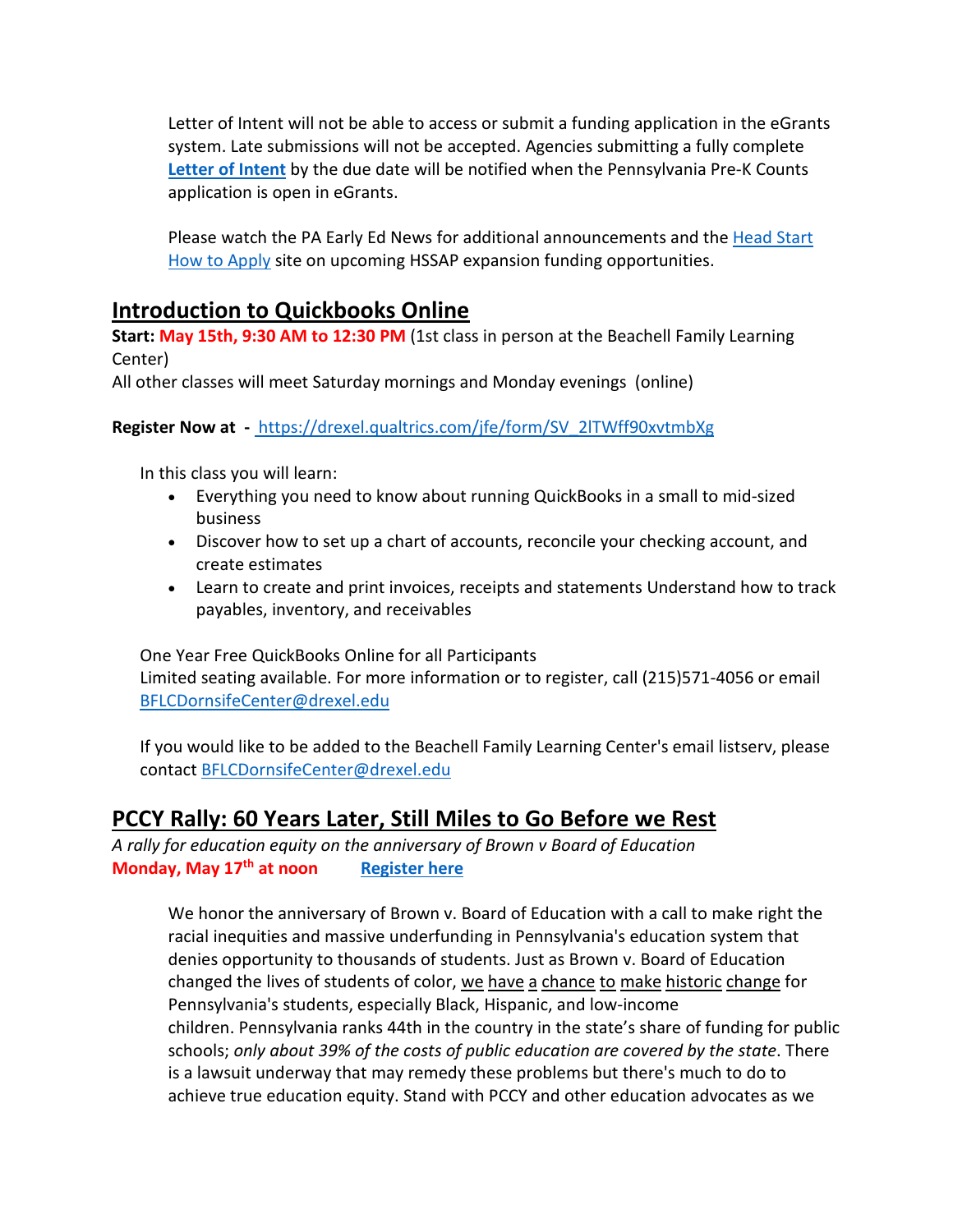**demand an end to the systemic inequities** in school funding that still exist and that rob our students and communities of opportunity.

**[Register here](https://zoom.us/webinar/register/WN_R0-Xrf0bTMqIDx0OUTLUHA?emci=5f39340c-93b2-eb11-85aa-0050f237abef&emdi=7abc245a-29b3-eb11-a7ad-0050f271b5d8&ceid=5197264)** for our lunchtime event and let's honor the work that's come before us by committing to do our part for the future.

## **BDCC Vaccination and Testing Events**

The Black Doctors COVID-19 Consortium (BDCC), the City of Philadelphia, the Dell Music Center, WDAS and WUSL will host the VAX-JAWN 2 on Saturday, May 22<sup>nd</sup> from 11a to 6p at the Dell Music Center. BDCC continues to hold weekly community clinics to offer the Pfizer vaccine to individuals 12 years or older; and Moderna and Johnson & Johnson vaccines to individuals 18 years or older. **NO APPOINTMENT NECESSARY.** Testing is still a major necessity in identifying one's status. Additionally, BDCC will offer barrier-free COVID-19 testing at all vaccination sites at the dates and times below. To help eliminate vaccine barriers, Uber is providing \$25-free rides (\$50 round trip) to individuals wishing to be vaccinated at any BDCC clinic; use Promo Code: 10MVBDC.

- **Monday, May 17th 9a-11a** at SEPTA Suburban Station, 16th & JFK Boulevard 19102 *COVID-19 Testing*
- **Monday, Tuesday and Thursday, May 17th, 18th and 20th from 10a-5p** at Enon Tabernacle Baptist Church (East), 2800 W. Cheltenham Ave., 19150 *Pfizer (12+), Moderna (18+), Johnson & Johnson (18+) Vaccines*
- **Wednesday, May 19th 4p-7p** Salem and Friends KIDSVAXX at Salem Baptist Church, 2741 Woodland Road, Abington, PA 19001 *Pfizer (12+), Moderna (18+), Johnson & Johnson (18+) Vaccines*
- **Saturday, May 22nd 11a-6p** VAX-JAWN 2 at the Dell Music Center, 2400 Strawberry Mansion Drive, 19132 *Pfizer (12+), Moderna (18+), Johnson & Johnson (18+) Vaccines*

# **Next SEPECC Roundtable: Tuesday, May 18, 2021 9:00 – 10:30am**

Join us for this Roundtable Discussion focused on Summer Programming: keeping children learning and safe. [Click to register for May 18.](https://zoom.us/meeting/register/tJcuc--qrz8pG9DpeNxr6_Y6Uy-KELCF2ReN)

-Please email your questions to [Jackie Groetsch b](mailto:jackie.groetsch@firstup.org)y 5/17/2021

-Materials from May 4 General Meeting: [Meeting Recording,](https://www.youtube.com/watch?v=_sAu6kWCWio) [Meeting Slides,](https://www.firstup.org/wp-content/uploads/2016/02/SEPECC-Mtg.-Slides-5.4.2021.pdf) [Meeting Notes](https://www.firstup.org/wp-content/uploads/2016/02/SEPECC-Meeting-Notes-5_4_2021.pdf) -Visit [www.firstup.org/sepecc](https://www.firstup.org/sepecc/) for registration links to upcoming meetings and to view materials from previous meetings.

# **PA's FFY 2022-24 CCDF Draft State Plan – Public Comment and Hearing**

The public comment period is ending on Pennsylvania's FFY 2022-24 CCDF Draft State Plan. The public hearing will be held virtually on **Tuesday, May 18, 2021, from 11:00am to 2:30pm**. To view the State Plan, submit a public comment, register to attend the Public Hearing and register to provide testimony please visit the Department of Human Service's website **[here](https://www.dhs.pa.gov/Services/Children/Pages/Child-Care-Early-Learning.aspx)**.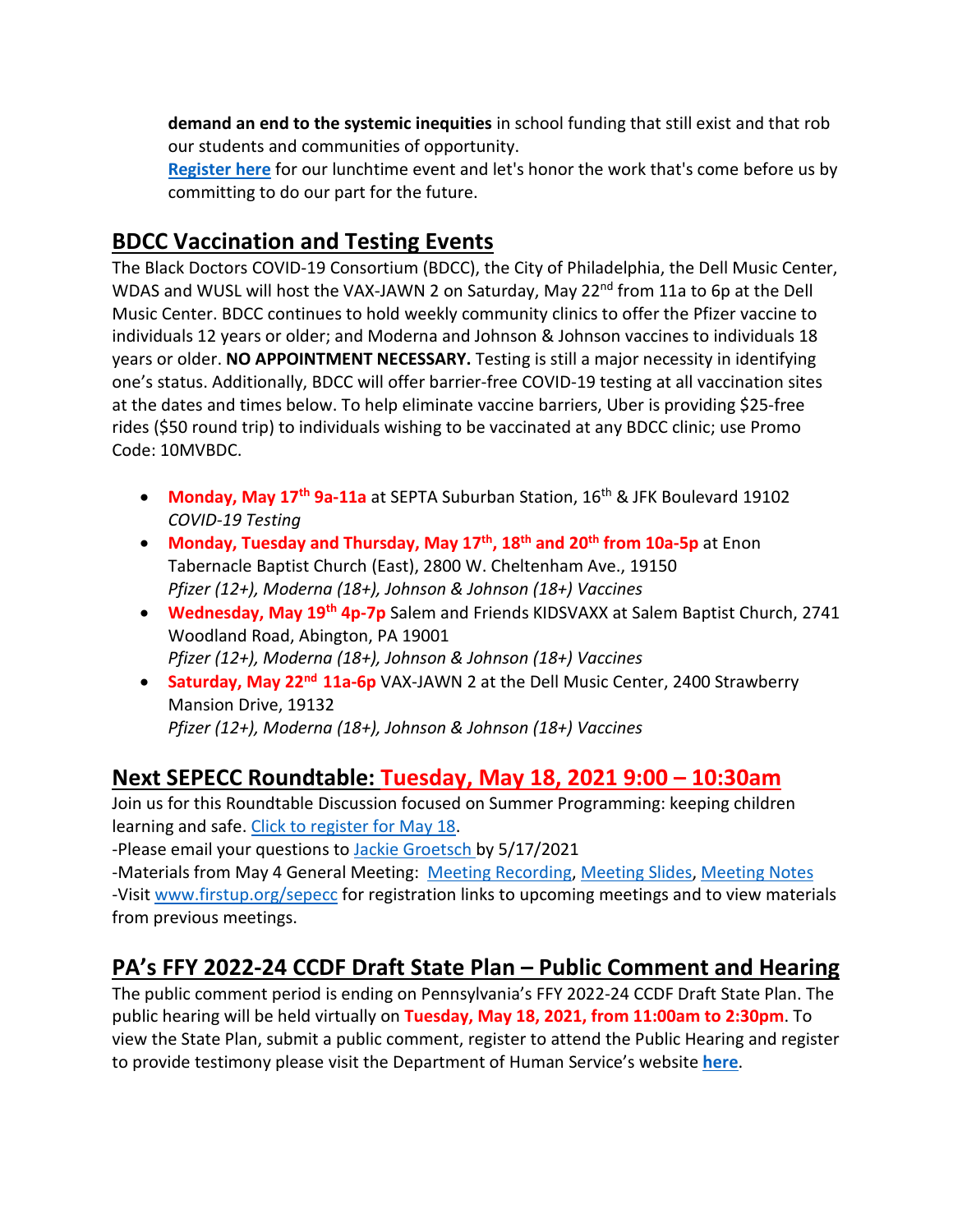# **LAST CHANCE!! - Mindfulness Training: Be on the Leading Edge of Teaching the Whole Child While Enhancing Your Own Well-being**

ELRC 18 in coordination with The Mindful Experience LLC is offering a virtual training opportunity this spring in Mindfulness Education. Participants will be able to confidently teach mindfulness in their classrooms and to enjoy greater peace, clarity, emotional well-being and many other mindful benefits for adults and children! All those attending will receive a **Mindfulness Teaching Kit** especially designed for children 3 to 8 years old. Through ELRC assistance, lifetime access to this online, multimedia, mindfulness education program (a \$300 value) will be provided to you for a \$25 fee. The Kit includes a user-friendly welcome guide, many mindfulness practices and games for kids, self-care for teachers, videos and mindful music, as well as send-home resources for families. More information is available online at [www.themindfulexperience.com](http://www.themindfulexperience.com/)

The 3-hour training program via Zoom is a PA Keys workshop entitled **"Stress Management and Mindfulness for Teachers, Parents and Children"** led by Peter Moses of The Mindful Experience. **This virtual workshop is free of charge.** The schedule below will outline training options for teachers and staff from Preschool, K-through-2, and Family & Group Providers Philadelphia. To register, please email Peter Moses at [peter@themindfulexperience.com](mailto:peter@themindfulexperience.com) In this email, provide your first and last name, home address and the name of your school or center. Kindly include the date(s) of the workshop you are choosing to attend. Peter will then confirm your participation.

### **Choose one training option:**

- PreK-through-2 Group **Wednesday May 19 and Friday May 21 (1:00 to 2:30 pm on both days)**
- Family & Group Providers **Saturday May 22 (1:00 to 4:00 pm)**

# **PHMC Presents: A Community of Learning – The Pandemic and Childhood Obesity**

**May 19, 2021 – 10a-11:30a [REGISTER HERE](https://register.gotowebinar.com/register/8158513030349789965)**

Please join us to discuss the impacts of the pandemic on Childhood Obesity. We will be sharing resources for prevention and strategies for keeping children active. In addition, we will be discussing the latest updates regarding COVID-19 and guidance for child care programs. Presented in partnership with Early Childhood Education Linkage System (ECELS) and Children's Hospital of Philadelphia PolicyLab.

# **NAFCC presents Federal Child Care Law Webinar: What's in it for Family Child Care? Pt. 2**

**May 19, 2021 at 8-9p [REGISTER HERE](https://us02web.zoom.us/webinar/register/WN_8Egz1sXMRw6r4mFkQCTDAQ)**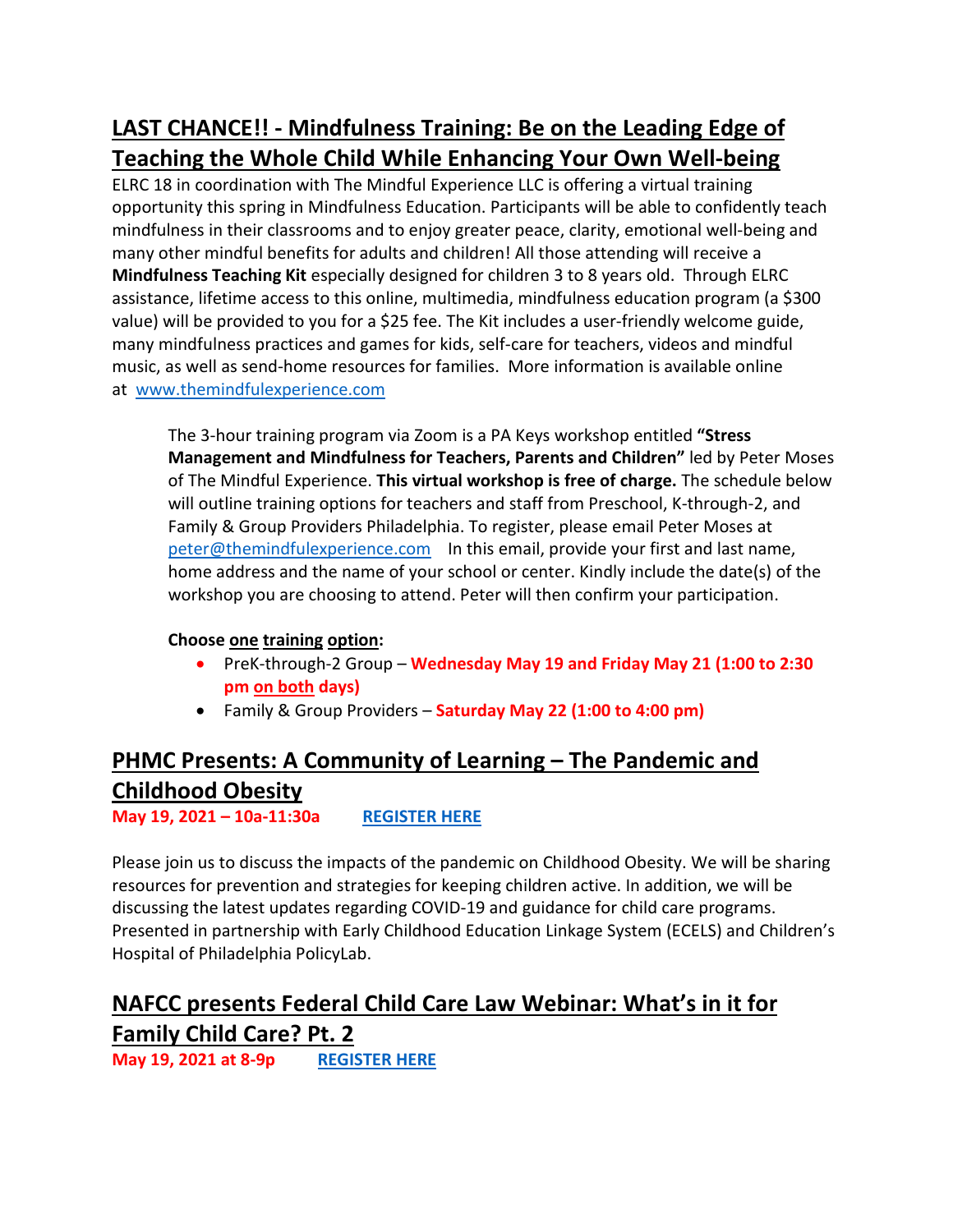States, territories and Tribes have a lot of choices to make – but have you ever wondered how much the federal law matters to your family child care program and the success of family child care in your community? (Hint: it is a lot!) The federal law called the Child Care and Development Block Grant (CCDBG) sets the course for child care policy in each state, territory and Tribe, and sends funding to the states to carry out those policies for subsidy, child care licensing, and more. Join this session to get to know our federal law and how it is used, who it reaches (and who gets left out), and how it matters to *all* of family child care. Lots of exciting new investments and proposals build on this law – and there are important ways we can make it even better, together.

# **Coaching to Success: Leading Conversations that Empower Childcare Owners and Operators as Business Leaders**

**May 21st – 1 to 2p** [REGISTER NOW](https://www.eventbrite.com/e/coaching-to-success-may-2021-series-tickets-153656634129?aff=erelexpmlt)

*Conversation with DHS Certification: Supervision with Special Guest Facilitators: Early Learning Certification Reps. Gwendolyn Brown & Kimberly Barnes Bennett*

The Coaching to Success program offers assistance to Philadelphia-based early childhood education (ECE) providers of all size, structure, and quality level as they seek to navigate these challenging times. A host of supports and interventions will be designed and administered based upon feedback from you – the provider. Through consultation with a coach who knows the industry, ECE providers may access customized activities to help them achieve stabilization, recovery and long-term sustainability goals. *The program is made possible with support from Vanguard Strong Start for Kids Program™.* Learn more at[: www.reinvestment.com/coachingtosuccess](http://www.reinvestment.com/coachingtosuccess)

### **SAC/OST and Understanding the American Rescue Plan Dollars**

**May 21st 10a-11a** FREE [REGISTER HERE](https://www.papdregistry.org/register.aspx?evid=326584)

Federal funding through the American Rescue Plan includes the use of the money for supporting extra learning opportunities in the out of school time space. This professional development event will provide details on what this means, ways to use the funds and ways to partner with your school district in order to access these funds. Also attached is [a one-pager](https://www.dropbox.com/s/hzuyyi5wlqbmwyz/Afterschool%20Alliance%20ARP%20One-pager.pdf?dl=0)  about the ARP and [school-age care prepared by the Afterschool Alliance.](https://www.dropbox.com/s/hzuyyi5wlqbmwyz/Afterschool%20Alliance%20ARP%20One-pager.pdf?dl=0)

**Presenter**: Steven Wiilliams Director of PSAYDN and Panelists **Core Knowledge Competencies**: Support reciprocal communication among co-workers and administration in sharing new program ideas, new professional development offerings, and other resources that may be available for continuous quality improvement of individual and program practices and policies. K8.15 C2

# **Beginners Business Administration Series Starts SOON!**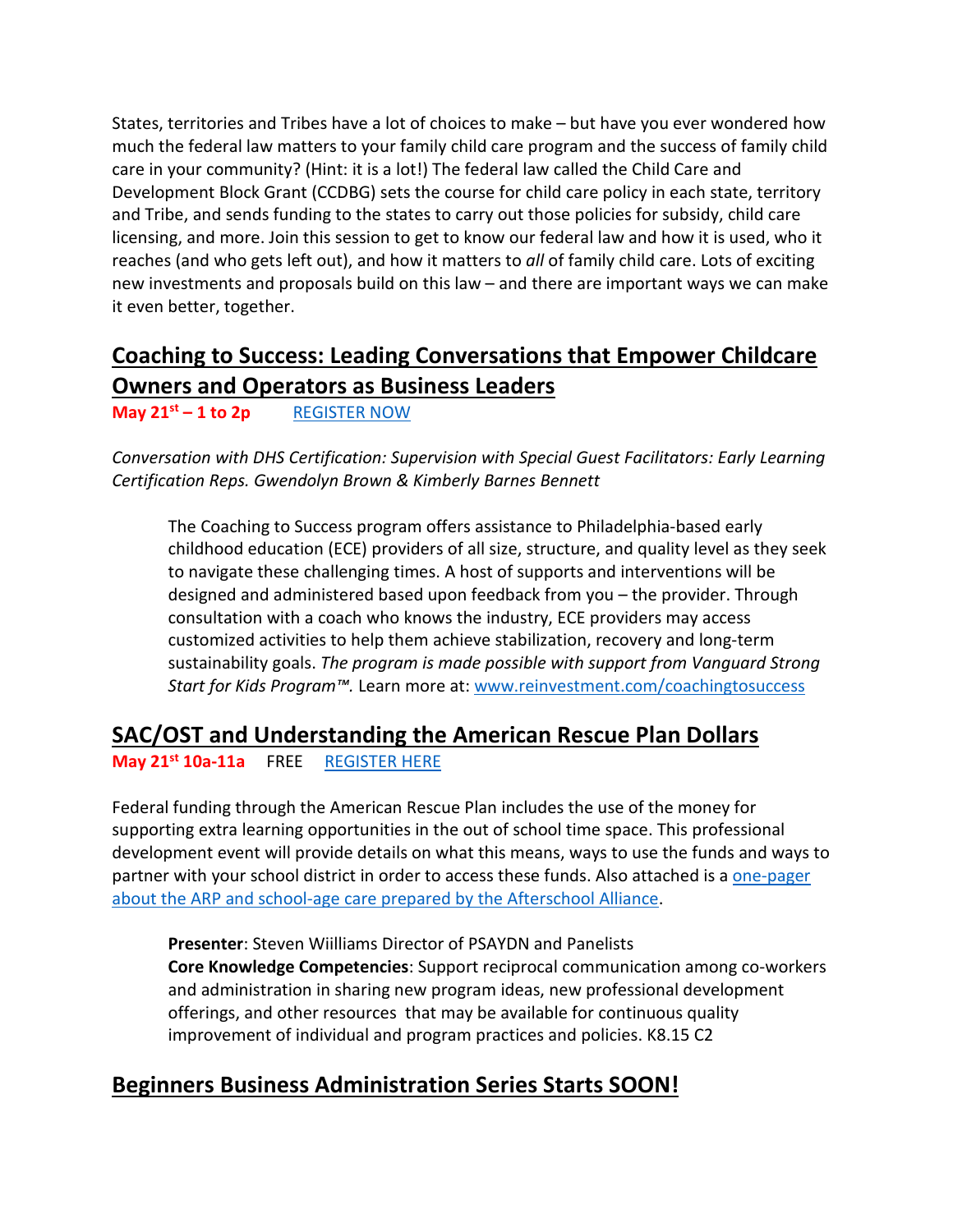Join Mary Graham and the PD team at Children's Village for the last beginners business series for child care providers! Earn 12 PQAS hours for participating in this highly interactive series of Zoom webinars. Provided FREE of charge thanks to funding from ELRC Region 18. Participants in the advanced series will earn 27 PQAS hours. Click on the link below for additional information and the application.

• **5/25/21 - 6/22/21, [Apply by May](https://mcusercontent.com/e33067afbd3d90634f2953f28/files/82491ccc-64e0-4f61-ade8-ac2983f1450c/May_June_2021_ELRC_ECE_Beginner_Business_Admin_Center_Director_Series_Flyer_App_002_.pdf) 24th**

### **2021 SPAC (State Parent Advisory Council) Conference**

We would like to welcome you to "Moving Forward…..SPACtacularly!", the 2021 virtual SPAC Conference. After surveying families across PA, we identified topics of interest and the most convenient times to provide great resources. So while this year's conference may look a little different, it's full of information that Title I families have requested. Please use the ["Register](https://www.spac.k12.pa.us/spac-conference)  [HERE"](https://www.spac.k12.pa.us/spac-conference) link below to register for the FREE 2021 virtual SPAC Conference. Registration may be completed by Title I district staff or by individual families. Don't wait! Registration closes on **Wednesday, May 19, 2021**. Act 48 Hours are available for educational professionals.

### **Discuss Data-Driven Academic Integration of SEL!**

| Wednesday, May 19th at 11a           | <b>REGISTER HERE</b> |
|--------------------------------------|----------------------|
| Thursday, May 27 <sup>th</sup> at 3p | <b>REGISTER HERE</b> |

Join Rosen Classroom's discussion with SEL experts to explore why data-driven academic integration of SEL is so crucial in our schools. Our students deserve to be supported with a whole-child framework in a school environment built around acceptance, belonging, and connections.

The discussion will cover:

- · Why SEL is critical in our schools
- · The federal and state education policies surrounding SEL
- · Correlating the research around academic growth and SEL
- $\cdot$  Benefits of assessment with CASEL-aligned curriculum for grades K–6
- · Selecting the proper assessment tool
- · Closing learning gaps through explicit SEL instruction

Panelists include: Dr. Pamela Emery, Dr. Clark McKown and Dr. Richard Hasenyager

# **ParentChild+ - Asian and Asian American Representation in Children's Books**

**May 27<sup>th</sup>, 7p-8p** [RSVP HERE](https://windowsmirrorsdoors-parentchildplus.splashthat.com/)

*As part of their Windows, Mirrors and Doors discussion series and in honor of AAPI Month, ParentChild+ invites you to a powerful conversation to elevate Asian and Asian American characters, experiences and voices in children's books.*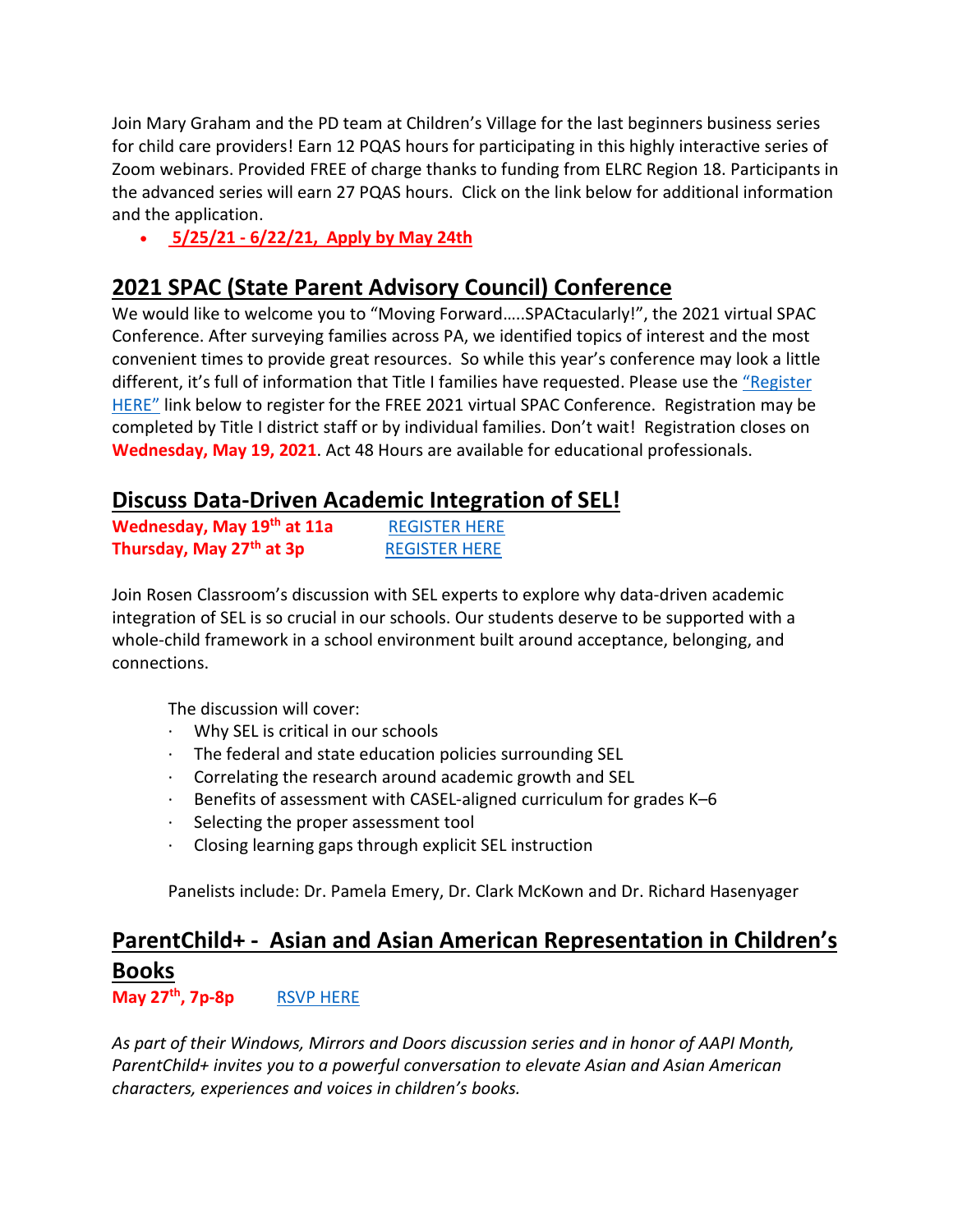As our country witnesses horrific attacks on the Asian and Asian-American community, exposing deep-seated racism, many parents have been asking a critical question: how can we have conversations with our children about race and diversity, early and often?

For over 50 years, **ParentChild+** has been working to overcome systemic racism by partnering with parents to build school readiness in the homes of young children and their families. By committing to provide all families with reading materials that are diverse, inclusive, and culturally relevant, we are now prioritizing helping children to understand the importance of racial justice, be rooted in their own identity, and develop a strong sense of self and understanding of others.

As part of ParentChild+'s virtual series *Windows, Mirrors & Doors*, we invite you to join Asian children's book authors and illustrators for a compelling, nationally relevant discussion on the representations of Asian characters in children's literature. The discussion will shine a light on the impact representation has on the well-being and social-emotional development of Asian children — and all children, the importance for children and families of experiencing books by Asian authors and illustrators, and the ways in which representation and book selection can be a powerful step toward building a stronger, more equitable world.

Moderator: Shuli de la Fuente-Lau, found of Asian Lit for Kids Panelists:

- o Kat Zhang, author of *Amy Wu & the Perfect Bao, Amy Wu & the Patchwork Drago, The Hybrid Chronicles*
- o Joanna Ho, author of *Eyes that Kiss in the Corners, Playing at the Border* and *One Day*
- o Julia Kuo, illustrator of *I Dream of Popo, I am an American: the Wong Kim Art Story, The Sound of Silence*

# **Celebrating Asian American Pacific Islander Heritage Month**

*Our neighborhood is stronger together* [AAPI Heritage Month Playlist](https://www.youtube.com/playlist?list=PL8TioFHubWFvBz6_CCUPCyafLyQmEnHh8) Sesame Workshop is proud to celebrate Asian American Pacific Islander Heritage Month. We recognize and appreciate the historical and continuing contributions of our Asian, Asian American, and Pacific Islander family, friends, and community.

# **DEADLINE 5-31-21 for Payroll Protection Program Loans/Grants**

May 31st is the final day to apply for the PPP incentive for small businesses to keep their workers on payroll and to cover some operational costs. First Draw PPP forgivable loans are available to both Family and Center-based child care businesses. If you've already received a First Draw PPP Loan, see whether you qualify for a Second Draw PPP forgivable loan. Don't wait! Download applications, see requirements and find an approved lender in your state. Visit SharedSourcePA to [Read More.](https://www.sharedsourcepa.org/marketing-home/)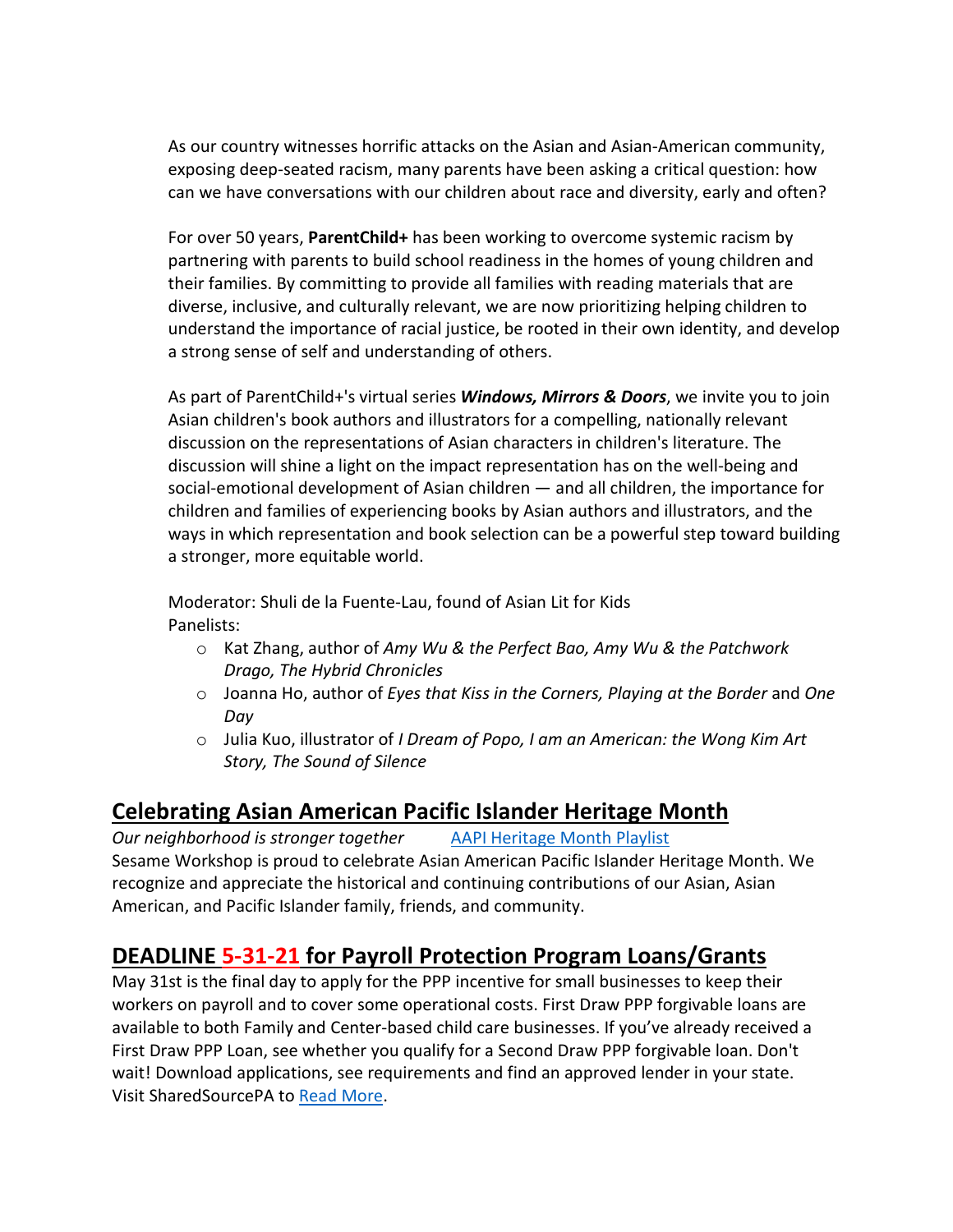## **Devereux Early Childhood Assessment (DECA) Program**

**June 7, 9, and 11, 2021**

[REGISTER HERE:](https://web.cvent.com/event/d0121e71-f3a7-4f43-8d5c-23d9d0736a90/summary?RefId=may6promo) Individual = \$199 per person Group of  $2-3 = $179$  per person Group of 4 or more = \$159 per person

The Devereux Early Childhood Assessment (DECA) Program is a strength-based assessment and planning system designed to promote resilience in young children, 4 weeks up through 5 years old. The DECA Program is implemented using a five-step approach, which includes: (1) collecting information on individual children, the home and the group care environment, (2) administering the DECA strength-based assessments of social and emotional development, (3) summarizing assessment results, (4) developing and implementing plans for children who have concerns and plans for building quality environments in homes, group care settings and/or classrooms, and (5) evaluating progress.

You're invited to this upcoming webinar series, where participants will learn specific strategies to promote young children's social and emotional development and to enhance the overall quality of early childhood programs. Strategies for effectively involving families and for building the resilience of adults caring for young children are also addressed. This training is appropriate for those who work with infants and toddlers only, preschool children only, or those that work with children birth through five years old. We invite all to attend, whether you are brand new to the program, somewhat experienced with it, and even if you consider yourself a pro already! Attending this, even with a good familiarity with the DECA Program, can serve as a great review of the five important steps.

# **Cheyney University of PA: Pennsylvania Educator Diversity Consortium Virtual Summit**

The Pennsylvania Educator Diversity Consortium (PEDC) presents: Reaping What We Sow: Enriching the Soil to Cultivate and Sustain Culturally Relevant and Anti-Racist Educators in Pennsylvania.

The purpose of the Pennsylvania Educator Diversity Consortium Summit is to engage members and educational stakeholders in important dialogues about the future of educator diversity in Pennsylvania and to elevate a shared vision, new opportunities, and tools needed to mobilize, prioritize, and take actionable steps towards increasing the number of Black, Latinx, and culturally-relevant and sustaining educators in Pennsylvania.

Virtual Summit Dates: **June 22 & 23, 2021, 8:30am - 2:30pm** [CLICK HERE](https://cheyney.edu/PEDCSummit2021/) for more details.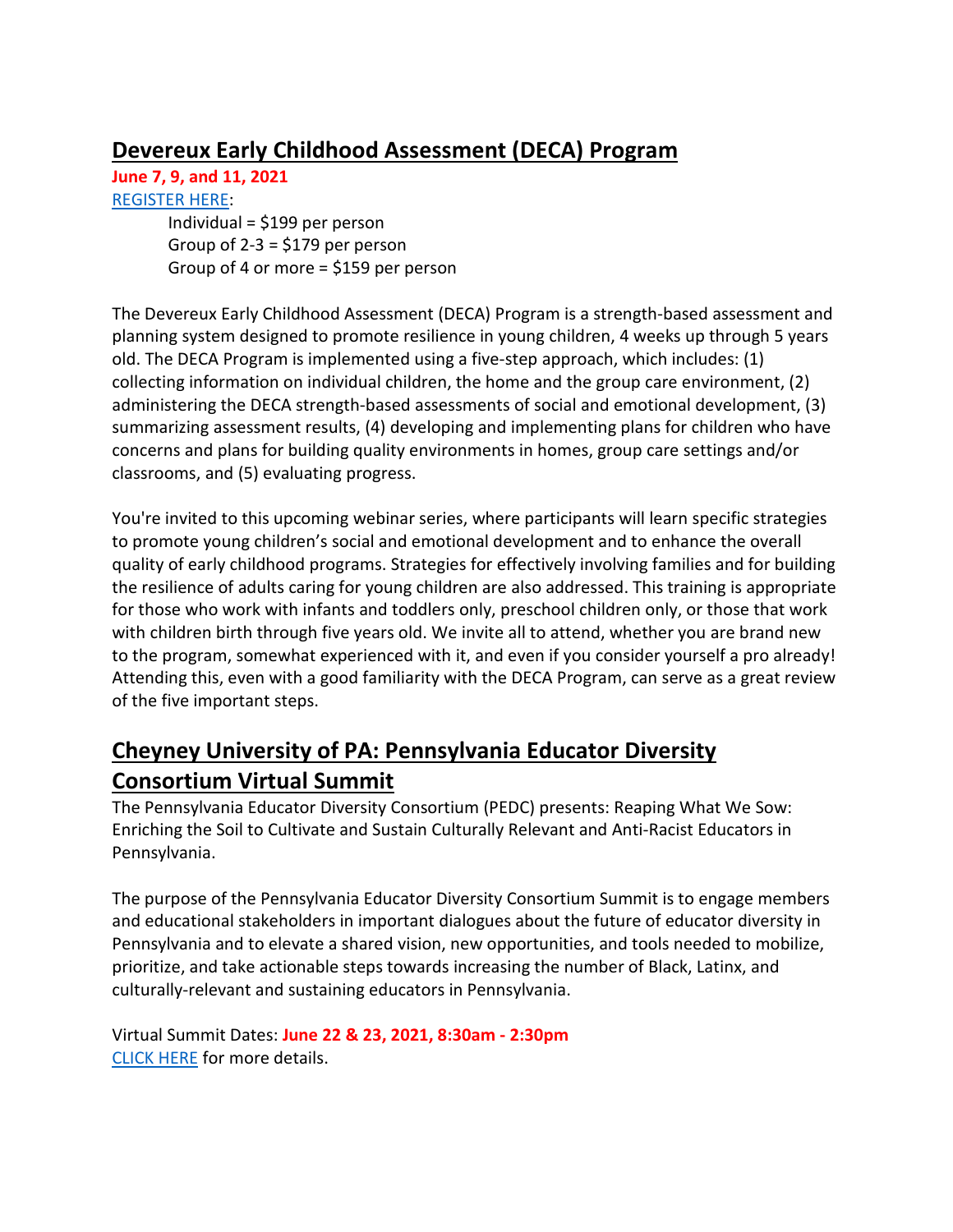# **NAFCC Annual Conference – Save-the-Date**

This year's NAFCC Annual Conference will offer 50 in-person workshops in New Orleans and 25 virtual workshops. Save the Date for **July 7-10** and visit [NAFCC.org](http://www.nafcc.org/) for more information!

## **How would you spend \$1.2 billion?**

Start Strong PA is gathering input from child care programs and the families they serve in order to better inform the campaign's recommendations to the Wolf Administration for the use of the \$1.2 billion in American Rescue Plan funds coming to Pennsylvania. We have created a survey for those who want to offer ideas and suggestions on how to spend the money. **[This](https://lp.constantcontactpages.com/sv/N67TmAl/ForumSurvey?source_id=5817089e-4160-4065-9154-206bb3ecd13c&source_type=em&c=DuL8LlBwciWuYEurGgdu3ndnr9FhkfOQZVrs_gukkqSlNw2zoDuFZw==)  [survey](https://lp.constantcontactpages.com/sv/N67TmAl/ForumSurvey?source_id=5817089e-4160-4065-9154-206bb3ecd13c&source_type=em&c=DuL8LlBwciWuYEurGgdu3ndnr9FhkfOQZVrs_gukkqSlNw2zoDuFZw==)** will allow us to collect additional information from those who attended forums, as well as those that were unable to join us. We also want to ensure that while these are labeled "rescue" dollars, our industry needs more than just one time support. We need on-going, permanent increases in funding. Your participation in this 10 question survey will help ensure the voices of child care providers and families are included as funding decisions are made! **If you share your name, phone number and email address at the bottom, you will be entered into a drawing for a \$100 gift card.**

### **[National Afterschool STEM Program Survey by Million Girls Moonshot](https://protect-us.mimecast.com/s/IW9oCW6lolhx2NWixEwDU)**

Million Girls Moonshot (MGM) is an afterschool equity initiative that seeks to reimagine who can engineer, who can build, who can make. PSAYDN, as part of MGM, is helping to support out-of-school time programs as they increase the quality of STEM learning opportunities for all young people, especially for underserved and underrepresented youth. This survey will help PSAYDN to better understand how we can best support afterschool and summer programs statewide. Everyone who completes the survey will be invited to an exclusive webinar on hands-on engineering activities kids can do at home. Plus, 10 respondents will receive a \$100 gift card.

### **PCCYFS provides resource guide on youth trauma services**

As agencies prepare to develop or enhance their approach to the needs of children and youth who have experienced trauma, the PA Council of Children Youth and Family Services developed a resource guide for these efforts – including an overview of trauma models, their target areas, pros and cons and access to cost information. Special thanks to Mel Beidler and Lisa Lowrie who initiated the paper and to Danielle Hornung, social work intern for PCCYFS for her additional research and final writing of the document. Download the guide **[here](https://files.constantcontact.com/1208174e001/d50de09d-7d53-4784-9c1f-c201320d10af.pdf)**.

### **Safe Routes Philly is LIVE!**

[Safe Routes Philly](https://nam10.safelinks.protection.outlook.com/?url=http%3A%2F%2Fphila.gov%2Fsafe-routes-philly&data=04%7C01%7Cmdm435%40drexel.edu%7Cb6fb317111dd4aca468d08d900300fbd%7C3664e6fa47bd45a696708c4f080f8ca6%7C0%7C0%7C637541028676563356%7CUnknown%7CTWFpbGZsb3d8eyJWIjoiMC4wLjAwMDAiLCJQIjoiV2luMzIiLCJBTiI6Ik1haWwiLCJXVCI6Mn0%3D%7C1000&sdata=ynuLo5bcs1oZKYGAGD4h6n4q0HhGjGzDMIUS4J1N35w%3D&reserved=0) (SRP) is now LIVE! SRP is Philadelphia's transportation safety education program for youth that provides training, resources, and support to Philadelphia schools. The newly launched series of resources for educators and families - lessons, out of school time resources, and parent materials – are available here: [PreK,](https://nam10.safelinks.protection.outlook.com/?url=https%3A%2F%2Fwww.phila.gov%2Fprograms%2Fsafe-routes-philly%2Fresources%2Fpre-k%2F&data=04%7C01%7Cmdm435%40drexel.edu%7Cb6fb317111dd4aca468d08d900300fbd%7C3664e6fa47bd45a696708c4f080f8ca6%7C0%7C0%7C637541028676563356%7CUnknown%7CTWFpbGZsb3d8eyJWIjoiMC4wLjAwMDAiLCJQIjoiV2luMzIiLCJBTiI6Ik1haWwiLCJXVCI6Mn0%3D%7C1000&sdata=E4i%2FG%2Faf4qfJk1xsbQMbM3Ze673CshuuJTvVPWfIt2o%3D&reserved=0) [Elementary School](https://nam10.safelinks.protection.outlook.com/?url=https%3A%2F%2Fwww.phila.gov%2Fprograms%2Fsafe-routes-philly%2Fresources%2Felementary-school%2F&data=04%7C01%7Cmdm435%40drexel.edu%7Cb6fb317111dd4aca468d08d900300fbd%7C3664e6fa47bd45a696708c4f080f8ca6%7C0%7C0%7C637541028676573355%7CUnknown%7CTWFpbGZsb3d8eyJWIjoiMC4wLjAwMDAiLCJQIjoiV2luMzIiLCJBTiI6Ik1haWwiLCJXVCI6Mn0%3D%7C1000&sdata=kUdQ37loIkxKyVT4DWj2z8vYjMnuby6x8g0rYEVzRlA%3D&reserved=0) (K-5), [Middle](https://nam10.safelinks.protection.outlook.com/?url=https%3A%2F%2Fwww.phila.gov%2Fprograms%2Fsafe-routes-philly%2Fresources%2Fmiddle-school%2F&data=04%7C01%7Cmdm435%40drexel.edu%7Cb6fb317111dd4aca468d08d900300fbd%7C3664e6fa47bd45a696708c4f080f8ca6%7C0%7C0%7C637541028676573355%7CUnknown%7CTWFpbGZsb3d8eyJWIjoiMC4wLjAwMDAiLCJQIjoiV2luMzIiLCJBTiI6Ik1haWwiLCJXVCI6Mn0%3D%7C1000&sdata=r2PIeDlX4Ew%2BjX%2B3BEMOZcbMXx0Z2J5hsFfStMrEXmA%3D&reserved=0)  [School](https://nam10.safelinks.protection.outlook.com/?url=https%3A%2F%2Fwww.phila.gov%2Fprograms%2Fsafe-routes-philly%2Fresources%2Fmiddle-school%2F&data=04%7C01%7Cmdm435%40drexel.edu%7Cb6fb317111dd4aca468d08d900300fbd%7C3664e6fa47bd45a696708c4f080f8ca6%7C0%7C0%7C637541028676573355%7CUnknown%7CTWFpbGZsb3d8eyJWIjoiMC4wLjAwMDAiLCJQIjoiV2luMzIiLCJBTiI6Ik1haWwiLCJXVCI6Mn0%3D%7C1000&sdata=r2PIeDlX4Ew%2BjX%2B3BEMOZcbMXx0Z2J5hsFfStMrEXmA%3D&reserved=0) (6-8) and [High School!](https://nam10.safelinks.protection.outlook.com/?url=https%3A%2F%2Fwww.phila.gov%2Fprograms%2Fsafe-routes-philly%2Fresources%2Fhigh-school%2F&data=04%7C01%7Cmdm435%40drexel.edu%7Cb6fb317111dd4aca468d08d900300fbd%7C3664e6fa47bd45a696708c4f080f8ca6%7C0%7C0%7C637541028676583349%7CUnknown%7CTWFpbGZsb3d8eyJWIjoiMC4wLjAwMDAiLCJQIjoiV2luMzIiLCJBTiI6Ik1haWwiLCJXVCI6Mn0%3D%7C1000&sdata=RYDq3ynkZB%2FFdaNeFeDo%2BmYGTcnyLbNUCUX4Tm0dD%2FI%3D&reserved=0) Training will be available through City of Philadelphia's Office of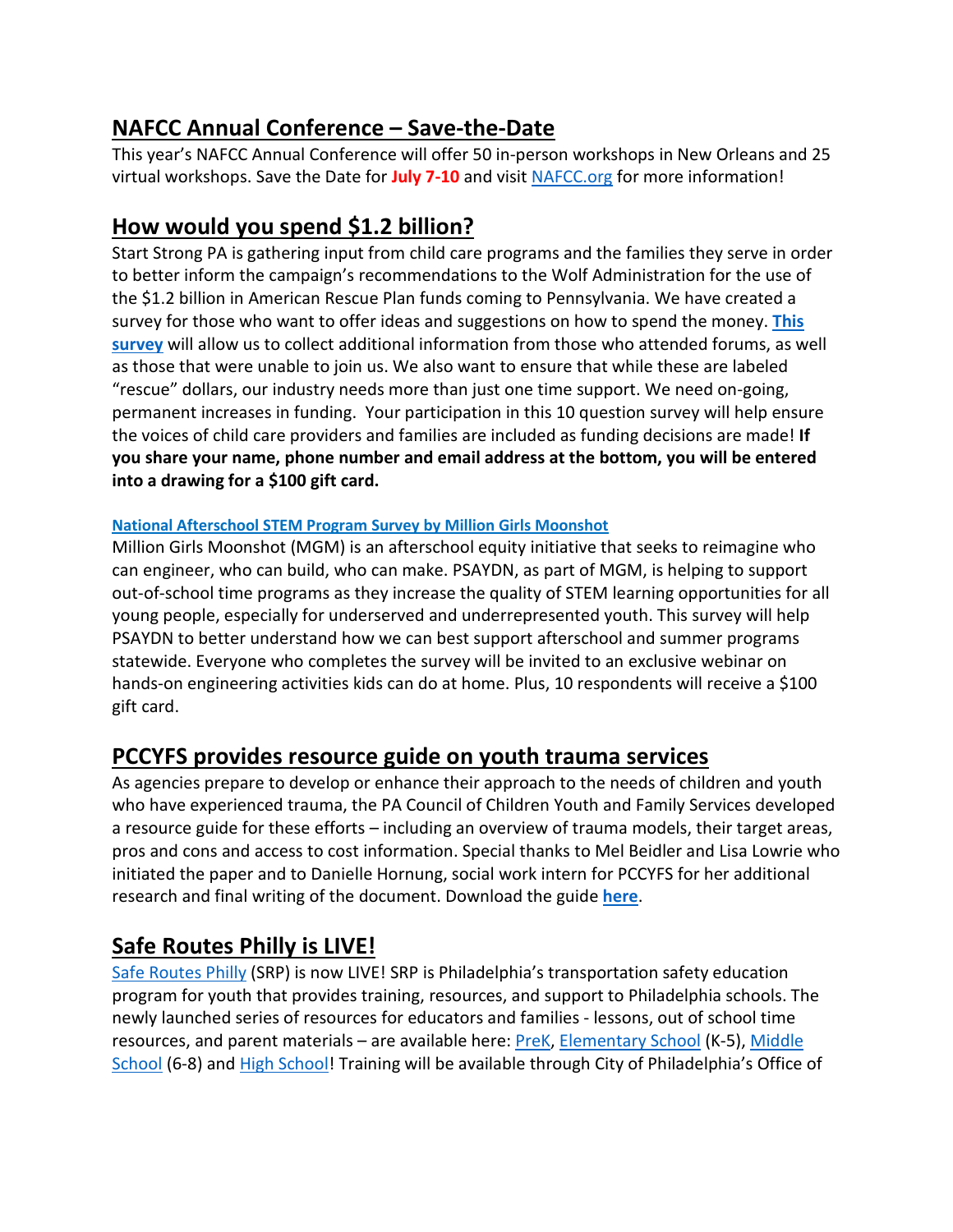Transportation, Infrastructure, and Sustainability (OTIS). Please explore the resources and share widely!

### **City, School District partner to provide summer programming**

Welcome families! After a year of virtual learning, we understand that more than ever, our students will be seeking academic support, opportunities to connect with their peers over the summer, and help in preparing to return to in-person learning in the fall of 2021.

We have designed our summer programming to meet the challenges we know our students face right now. By partnering with the **[City of Philadelphia's Office of Children](https://www.phila.gov/departments/office-of-children-and-families/)  [and Families](https://www.phila.gov/departments/office-of-children-and-families/)**, **[University of Pennsylvania](http://upenn.edu/)**, **[William Penn Foundation](http://williampennfoundation.org/)**, **[Read2Succeed](https://www.read2succeedphiladelphia.com/)**, and the **[Philadelphia Youth Network](http://pyninc.org/)**, teachers, and principals, we've created a wellrounded range of academic and enrichment experiences. We are excited to welcome students entering grades K -12 when summer programming begins on June 28, 2021.

### **Summers matter! Here's why.**

Summer learning programs are proven to maintain and advance students' academic and social growth. It's likely for students to experience learning loss during summer vacation. This is sometimes referred to as the summer slide. Because they're not engaging in learning every day, students can forget what they learned during the school year. An academic summer program that incorporates enrichment experiences is the perfect way to engage students and make sure they don't forget the critical skills they have already learned, especially given the school year's unique nature.

### **Which of our students is a good fit for summer programming?**

All current School District of Philadelphia students entering grades K-12 are eligible and encouraged to participate! Summer learning programs are proven to reinforce and build new skills, sending young people back to school in September ready to learn. Additionally, summer youth employment programs engage older youth in meaningful activities that help them cultivate new skills, prepare for college, improve grades, and earn money.

When exploring summer programming, please see the information related to the grade your child WILL BE IN when entering school this coming fall. And contact us with any questions.

#### **How do I get started?**

Go **[here](https://www.philasd.org/academics/summer-2021-academic-programming/?mc_cid=59c02533d6&mc_eid=9280bf4de5)** and use the links to access the programming that is available for the grade your student will be entering in the fall. All the important specifics, including how to register, are included for each age group.

### **Families First – Fast Five for Families**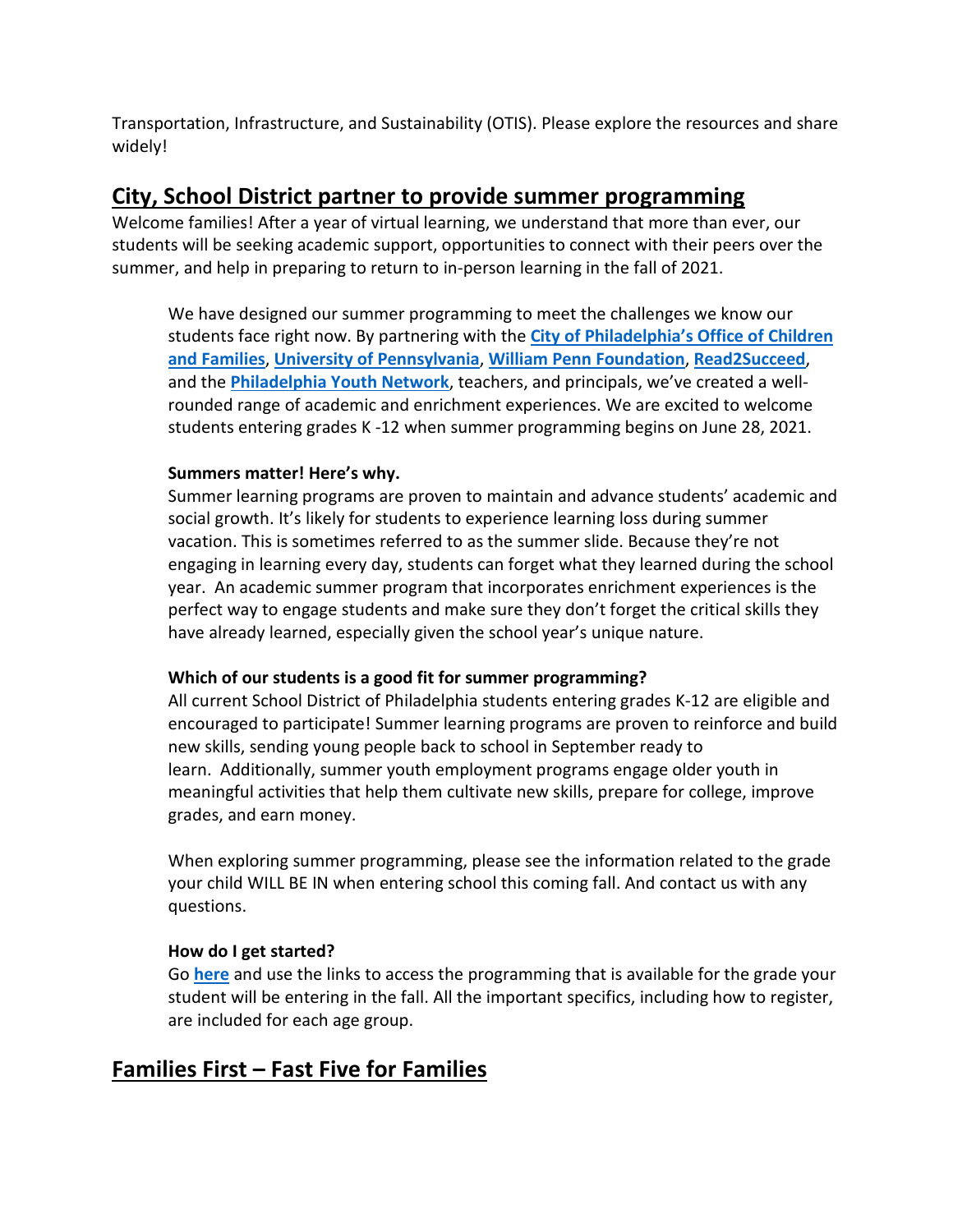*You can now access our complete resource database [HERE!](https://docs.google.com/spreadsheets/d/1y8k49RtPBrPM8TBy4Jcgd1hTphFovqZ75sZWTS9nwbA/edit#gid=0) Additionally, please see our upcoming virtual family training and events for Families First and the PICC. Now, on with the links!*

### 1. **Webinar: Book Event for Oscar's Tower of Flowers**

Join Home Grown, Parent Child+, and The Book Vine for Children for a discussion of the newly released book, Oscar's Tower of Flowers on Tuesday, **May 25th, 2:00-2:45 pm ET**. Oscar's Tower of Flowers by author-illustrator Lauren Tobia is a wordless picture book featuring Oscar and his caregiver, Nana. When Oscar's mom has to go away for a while, Oscar and Nana sow seeds and grow flowers everywhere, which they share with their community. Home-based child care providers who register for the event are eligible to receive a free copy of the book. [Click here to register.](https://homegrownchildcare.org/webinar-book-event-for-oscars-tower-of-flowers/)

### 2. **7 Scientific Benefits of Reading Printed Books**

In recent years, print books have seen a resurgence, and for good reason—they can be better for your brain and health, according to science. Here are just a few of the reasons why. [Click here to read.](https://www.mentalfloss.com/article/554845/7-scientific-benefits-reading-printed-books)

### 3. **Sesame Street: Racial Justice**

All kids need a strong individual and group identity, but racism hurts the healthy development of both. Racism hurts our entire society. Whether you and the children in your care are directly affected by racism or you're allies of those who are, engaging honestly and directly with little ones is the beginning of building racial literacy (the skills needed to talk thoughtfully about race and to identify and respond to racism). Here are resources to develop children's understanding, curiosity, resilience, and empathy—and to prepare for the task of building a better world by standing up, standing tall, and standing together. **[Click here for the series.](https://sesamestreetincommunities.org/topics/racial-justice/)** 

### 4. **Raising Socially Conscious Kids: Self Care for Parents**

Jill and Chris are back with a brand episode of their show this time focused on *[Self Care](https://www.youtube.com/watch?v=76QUZmXXFtI&t=4s)  [for Parents](https://www.youtube.com/watch?v=76QUZmXXFtI&t=4s)*. The series is about helping parents of young children use their privilege to serve others. Check out some of their earlier episodes below:

- a. [Talking to Children About Skin Color](https://www.youtube.com/watch?v=VyJNu3j6FC4&t=2s)
- b. [Books and Resources To Teach about Diversity and Anti-Bias](https://www.youtube.com/watch?v=7hhteHh4gG8&t=10s)
- c. [Work Ethic and Social Responsibility](https://www.youtube.com/watch?v=teZ2UY9MM94&t=189s)

### 5. **Chinatown Scavenger Hunt - Summer Edition**

Discover Asian American Pacific Islander Heritage Month in neighboring Chinatown through the Chinatown Scavenger Hunt - Summer Edition! From May 10 to July 3, 2021, you will be able to take in all that Chinatown has to offer in this free activity that is open to all ages. This open-air event will guide you through the history and vibrancy of Chinatown as not only a foodie destination but also as one of culture and community. You can register to participate in the event by visiting the Franklin Square Ticket Window during regular operating hours. You may also register online (see below).

Dates: May 10–July 3 **[Register here.](https://docs.google.com/forms/d/e/1FAIpQLSeDoxeoHbH5XUklXMproo3nj5KirBVvzNUbPGxdVSqERK0pLA/viewform)**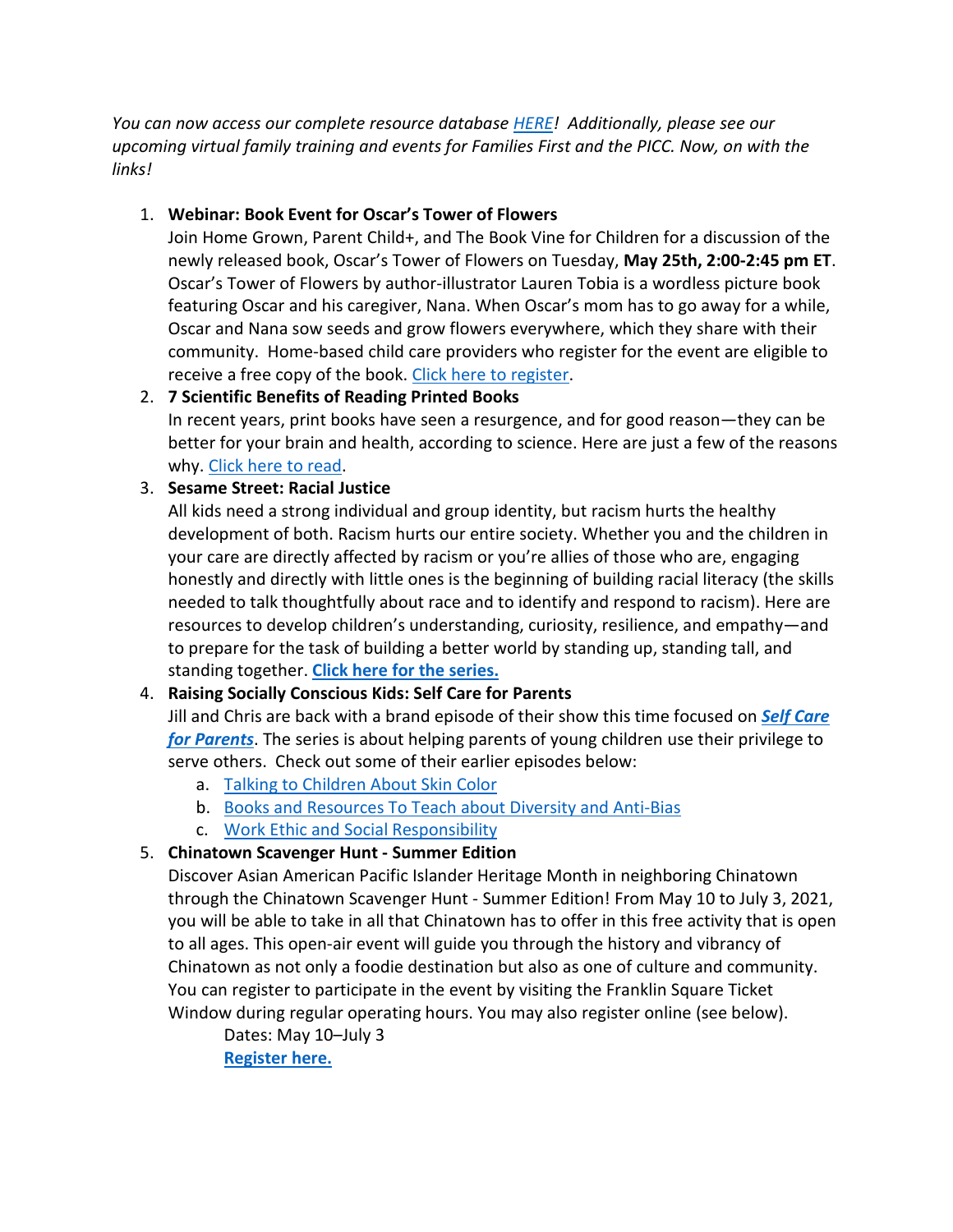# **Families of young children: Sign up for SNAP!**

P-EBT for children age 0-5 will only go to families who are enrolled in SNAP and there's still time to sign up! Please encourage families to apply for SNAP benefits. Ways to apply:

- Call the BenePhilly hotline at 1-844-848-4376. You can share BenePhilly flyers in [English](http://www.sharedprosperityphila.org/documents/BenefitsAccess/Benephillyflyerupdated2018.pdf) and [Spanish](http://www.sharedprosperityphila.org/documents/BenefitsAccess/Benephillyflyerupdated2018spanish.pdf)
- Call the Coalition Against Hunger's SNAP Hotline Monday Thursday from 9:00 am to 5:00 pm and on Friday from 9:00 am to 4 pm at 215-430-0556. You can also fill out a form to request application help:<http://www.hungercoalition.org/snaphelp>
- Apply through PA's Compass Website: [www.compass.state.pa.us](http://www.compass.state.pa.us/)

# **Sign up for Summer! Check out PlayItSafePHL for Summer Activities and News**

The City of Philadelphia and partners are proud to announce the return of fun, safe, and enriching summer activities for all Philadelphia children, teens, and families. [PlayItSafePHL is](https://www.phila.gov/programs/playitsafephl/)  [your family's guide to this summer's activities and events!](https://www.phila.gov/programs/playitsafephl/) Find camps, summer jobs, ways to get involved, and more at phila.gov/PlayItSafePHL

# **Parent Cafes: Parenting Education and Support Groups**

[Click here](https://www.phila.gov/programs/parenting-education-and-support/) for a link to Parent Cafes in 10 different neighborhoods throughout the city. Parent Cafes are safe spaces where parents can share a meal and learn from each other.

# **Act Now to Claim the Child Tax Credit!**

Most Philadelphia families with children qualify for a new monthly payment of \$250 or \$300 per child starting in July. This new benefit is part of the American Rescue Plan and could mean hundreds or thousands of dollars in direct payments for families to help pay for rent, utility bills, diapers, clothes, or anything else that will help them thrive. If every eligible Philadelphian gets the credit, it could lift an estimated 75,000 Philadelphians out of poverty! In order to do that, we need your help to spread the word. **The good news is that it's really easy to receive! All families need to do is file their taxes, even if they don't normally file or have no income.** If you don't have a Social Security Number but your kids do, you may still be eligible to claim the Child Tax Credit.

### **Eligibility**

To qualify for the credit, families with children must be:

- single with income under \$75,000,
- single and file taxes as a head of household with income under \$112,500, or
- married with a combined income under \$150,000, or even if your income is \$0.

You can get \$3,000 each year for children between the ages of 6-17, and \$3,600 for children under 6. If you have a higher income, you may still be able to get smaller payments.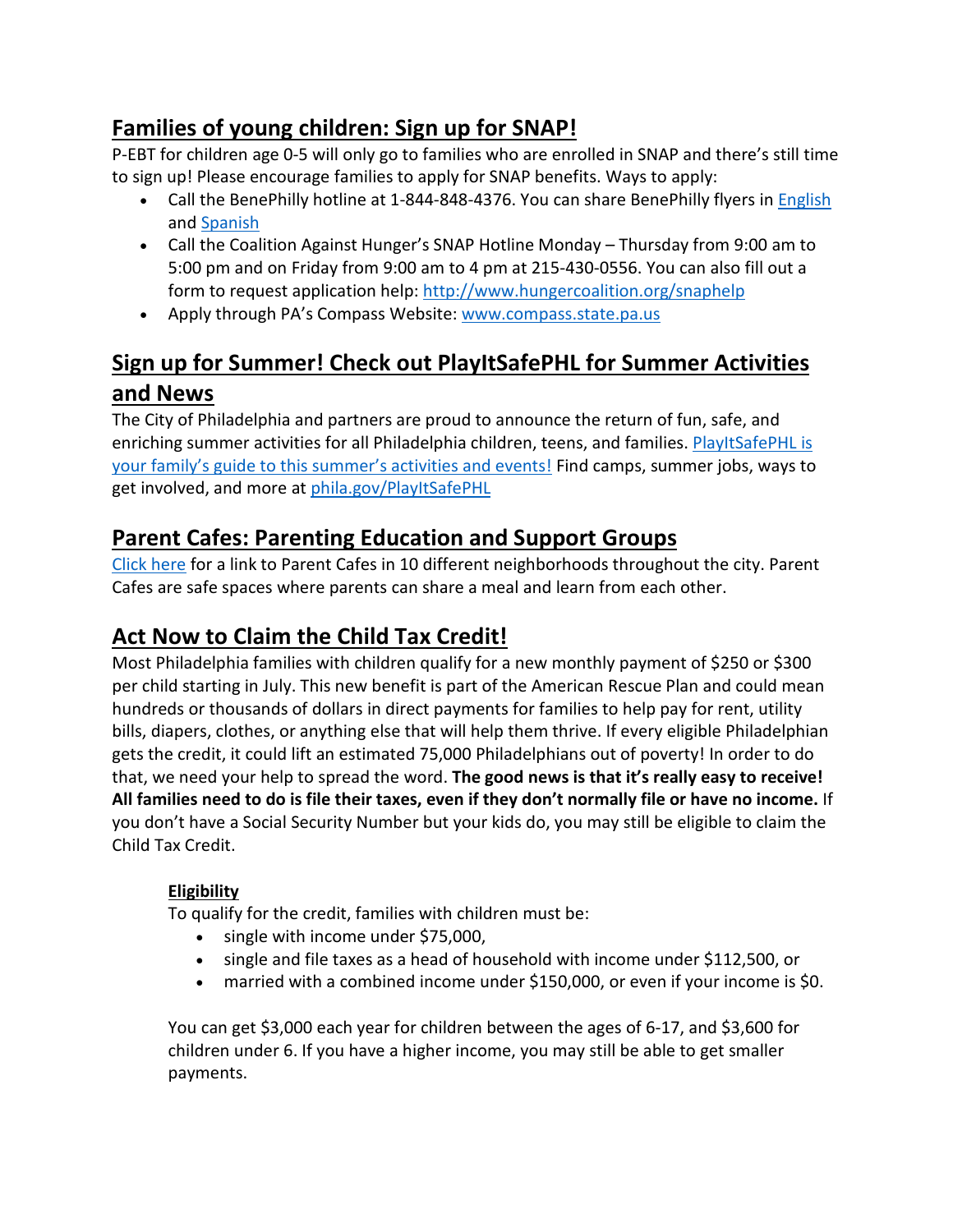#### **How to File for Free**

Most Philadelphia families can file their income taxes for free with Campaign for Working Families, a safe and trusted partner of the City of Philadelphia.

Visi[t cwfphilly.org](https://cwfphilly.org/) or call 215-454-6483 to get started now! [Download a 1-page fact](https://files.constantcontact.com/0710b8d5301/2b04f6c5-4977-4c01-b5aa-d8dafdf44235.pdf)  [sheet to learn more.](https://files.constantcontact.com/0710b8d5301/2b04f6c5-4977-4c01-b5aa-d8dafdf44235.pdf)

### **Job Openings**

- Need part-time work? **AFEL is hiring Family Ambassadors** who live in 19104 and care for a child ages 0-8. Must be passionate about early childhood education. Email [actionece@pec-cares.org](mailto:actionece@pec-cares.org) for more information.
- **Precious Babies** is hiring at all of our six locations for Non Degree with 2 years experience, CDA'S and Degreed candidates. Please call 215-694-0916 or email resume to [kencurrypb@gmail.com](mailto:kencurrypb@gmail.com)

### **An Open Letter from KellyEducation:**

Dear Center Director,

As the director of a busy center, you have a lot on your plate and finding capable qualified substitute teaching staff can be a challenge. Handling employee absences due to COVID-19 or other illnesses, vacations, temporary leave, and other absences can be extremely difficult. This is especially true as we are coming out of a pandemic resulting in an even bigger staffing crisis. We can help.

Teachers On Call, a Kelly Education Company, has been partnering with leading Early Childhood Education Centers in the Twin Cities area of Minnesota with temporary teachers and aides since 1999. We have grown from a few centers to over 200 today and work with a wide variety of centers including large groups, small independent centers, Head Starts, and church-based centers across multiple states.

As a result of our success, Kelly Education is expanding into the greater Philadelphia and Pittsburgh areas of Pennsylvania and would like to introduce ourselves to you. [The](https://www.dropbox.com/s/lpfm58ezjm3hp6u/KE%20ECE%20Customer%20Flier.pdf?dl=0)  [corresponding flier](https://www.dropbox.com/s/lpfm58ezjm3hp6u/KE%20ECE%20Customer%20Flier.pdf?dl=0) provides further information and highlights the ways we can take the challenge of finding substitutes off your plate. We help by providing DHS qualified staff so you can ensure your ratios are compliant at all times. We are providing services to licensed DHS centers, not in-home family care.

Our anticipated launch of services for Philadelphia and Pittsburgh is September 2021. At this time, we are gaining customer interest, contracting, and building up a substitute pool so we are prepared to launch in September. We will enroll clients based on our substitute pool so act fast!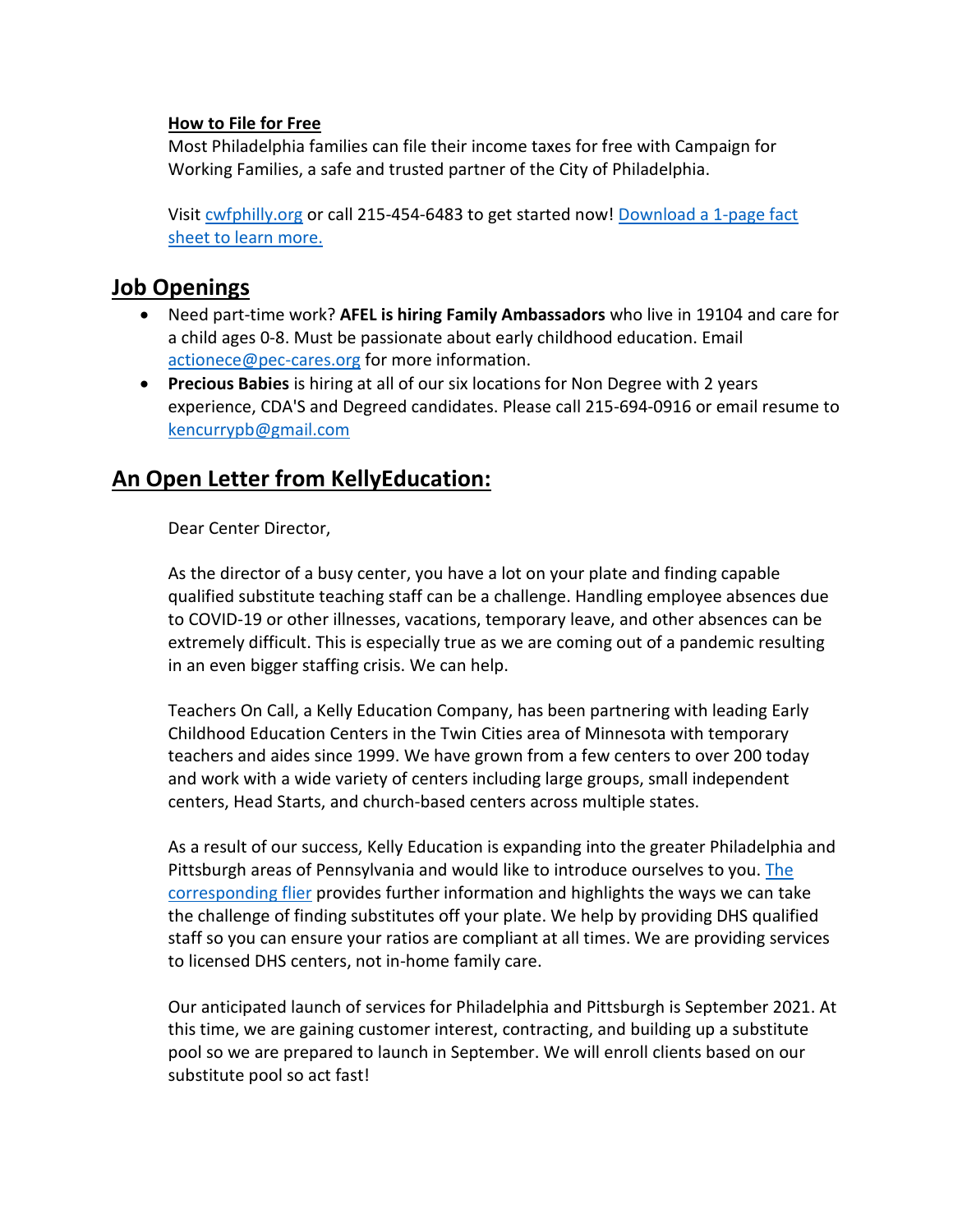I would love to start a conversation and provide additional details about our services. Please visit our website at www.kellyeducationalstaffing.us or contact me directly at ececenterofexcellence@kellyservices.com or 952-223-8398 to learn more.

Best wishes, Emily Penz Manager, Early Childhood Education, Center of Excellence ececenterofexcellence@kellyservices.com Direct: 952-223-8398

### **Daycare Center for sale**

North Philadelphia STAR 3 center with a capacity of 108. Center is fully operating in 7400 sq.ft. of leased space in a central location with a separate parking lot. Email [sunbeltnetworkpa@comcast.net](mailto:sunbeltnetworkpa@comcast.net) for more information or call/text (267) 518-8171. *(Important note: Child care licenses are non-transferrable and as a new owner you would be responsible for securing your own Certificate of Compliance from OCDEL.)*

## **Mental Health Awareness Month**

May is Mental Health Awareness Month and this year's campaign will once again feature many virtual events with opportunities to hear speakers and explore resources. The Pennsylvania Care Partnership has created an onlin[e Mental Health Awareness Month 2021 Resource Page](https://www.pacarepartnership.org/resources/mental-health-awareness-month-2021-mham2021) that includes upcoming events, guides, and archives of previous events/webinars.

[PA.gov](https://www.pa.gov/) offers an online resource guide for mental health that includes COVID-19 specific resources and Pennsylvania specific mental health resources/improvements. Discover more at [pa.gov/guides/mental-health](https://www.pa.gov/guides/mental-health/)

### **Boost Your Mood!**

The **[Philadelphia Department of Behavioral Health and Intellectual disAbility](http://dbhids.org/)  [Services](http://dbhids.org/)** (DBHIDS) is launching a new public awareness campaign that offers a behavioral health booster for the mind while people are getting their COVID-19 vaccination to protect their bodies.

The campaign, titled **[Boost Your Mood](https://healthymindsphilly.org/boost/)**, brings information on how to easily access mental health services and care directly to people at COVID-19 vaccination sites throughout the city. The campaign brings behavioral health resources — including wellness tips and emergency and non-emergency mental health phone numbers directly to people through signage and flyers. Those seeking additional support for children, adults, families, and communities also will have the opportunity to access online tools such as expert blogs, a free mental health self-screening, an extensive packet of **[downloadable information](http://dbhids.org/boost)**.

"At DBHIDS, we are committed to reducing the stigma of seeking mental health and